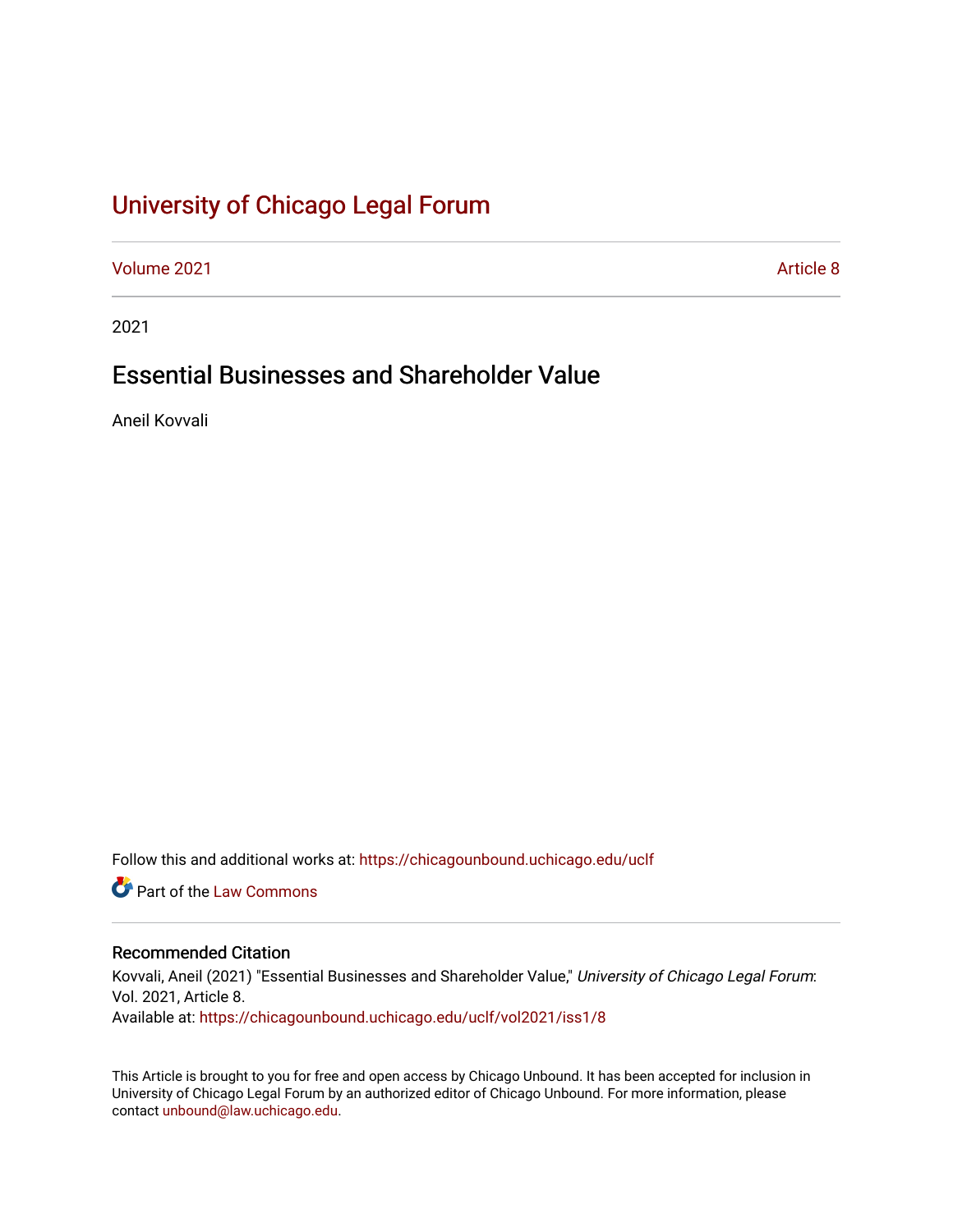# **Essential Businesses and Shareholder Value**

*Aneil Kovvali*†

*The COVID-19 crisis has demonstrated that Americans rely on certain for-profit corporations to supply the essentials of everyday life. Even though the government had assumed extraordinary responsibilities for the wellbeing of its citizens for the duration of the crisis, for-profit companies were deemed so essential to social functioning that workers were sent to keep them running despite the risk of infection with a deadly disease. If our society's capacity to meet basic needs in a crisis is entirely dependent on the capacity of private corporations, it is necessary to critically evaluate the performance of the directors and officers who lead these companies, and to ask whether their pre-crisis decisions were made within an appropriate framework of incentives. Recent experience suggests good reasons to question whether our existing system of corporate governance has proven equal to the outsized role of key corporations. Various corporations were not prepared to operate safely at appropriate levels during a crisis, creating enormous economic and public health risks. These issues were at least plausibly caused by an over-emphasis on short-term profit maximization within a specific pre-crisis operating environment, and a failure to address the undiversifiable risks associated with a potential disruption. While external regulation and coordination by the government is a critical part of the solution to this problem, new corporate governance tools could play a valuable role in ensuring that directors and officers recognize and carry out a duty to build resilient organizations. This Article discusses one possible tool: a focused liability regime that would hold the directors and officers of corporations running essential businesses liable if they fail to prepare for crises.*

#### **INTRODUCTION**

The COVID-19 crisis vividly demonstrated that Americans rely on certain for-profit corporations to supply the essentials of everyday life. Even in a crisis situation in which the government had assumed an extraordinary role and extraordinary responsibilities, it was deemed necessary for workers handling "essential" tasks to risk infection to continue their work at private companies. Our society's capacity to meet

<sup>†</sup> Harry A. Bigelow Teaching Fellow & Lecturer in Law, University of Chicago Law School. This Article was prepared for *The University of Chicago Legal Forum*'s Symposium on "Law for the Next Pandemic" held on November 6, 2020. I thank Douglas G. Baird, Suneal Bedi, Anthony J. Casey, Jeffrey N. Gordon, Daniel J. Hemel, Joshua C. Macey, and participants in the conference for thoughtful conversations and comments. All errors are mine.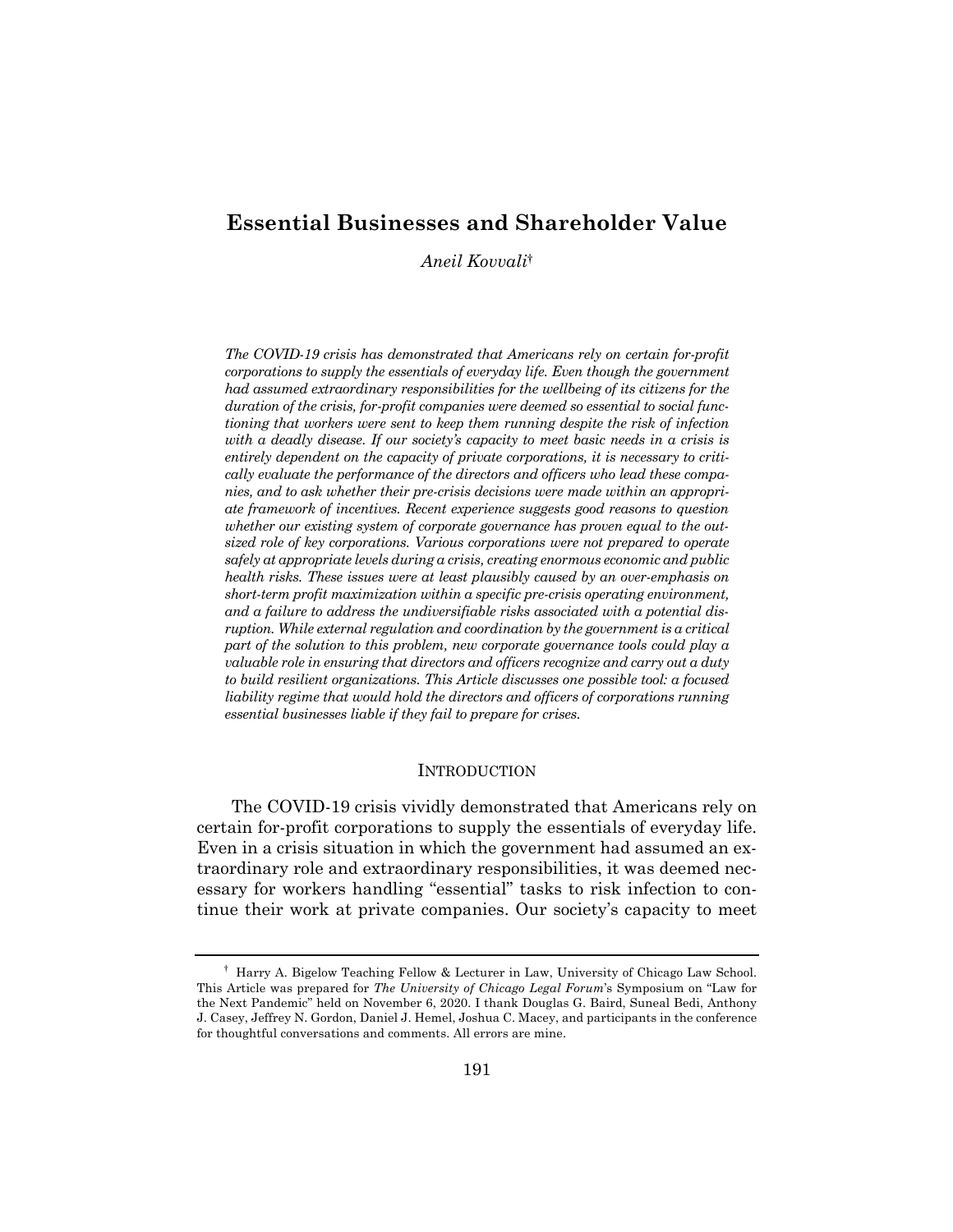basic needs in a crisis thus seems entirely dependent on the capacity of private corporations, which in turn is determined by the decisions of the private actors in positions of authority at these companies.

At the same time, these actors have limited incentives to consider the full implications of their decisions. Under a conventional understanding of corporate law, corporate officers and directors have an obligation to maximize the value of the corporation for the benefit of its shareholders, without considering the interests of other stakeholders like employees or customers.<sup>1</sup> While this legal understanding does give corporate actors practical discretion to consider a broad range of issues as they pursue long term profits, powerful institutional investors and influential academics have installed incentives that encourage directors and officers to use their discretion to generate quick returns for shareholders.<sup>2</sup> As a result, corporate actors will generally consider issues like employee or customer welfare only to the extent that external factors like legal liability or business dynamics make their welfare relevant to shareholder profits. In addition, corporate actors are normally encouraged to take risks by the business judgment rule, which insulates them from liability for a broad range of decisions as long as they are taken in good faith. The risk-taking encouraged by the rule normally benefits shareholders, who are generally able to diversify away risks at an individual company by holding a portfolio of stocks.3

<sup>1</sup> *See, e.g.*, Leo E. Strine, Jr., *The Dangers of Denial: The Need for a Clear-Eyed Understanding of the Power and Accountability Structure Established by the Delaware General Corporation Law*, 50 WAKE FOREST L. REV. 761, 768 (2015) ("Despite attempts to muddy the doctrinal waters, a clear-eyed look at the law of corporations in Delaware reveals that, within the limits of their discretion, directors must make stockholder welfare their sole end, and that other interests may be taken into consideration only as a means of promoting stockholder welfare."); Henry Hansmann & Reinier Kraakman, *The End of History for Corporate Law*, 89 GEO. L.J. 439, 440–41 (2001) (describing a "standard shareholder-oriented model" under which "ultimate control over the corporation should rest with the shareholder class; the managers of the corporation should be charged with the obligation to manage the corporation in the interests of its shareholders; other corporate constituencies, such as creditors, employees, suppliers, and customers, should have their interests protected by contractual and regulatory means rather than through participation in corporate governance; . . . and the market value of the publicly traded corporation's shares is the principal measure of its shareholders' interests").

<sup>2</sup> *See, e.g.*, Dorothy Shapiro Lund & Elizabeth Pollman, *The Corporate Governance Machine*, 122 COLUM. L. REV. (forthcoming 2022) (noting that powerful institutional players reinforce a corporate governance system focused on shareholder interests); Lucian A. Bebchuk & Roberto Tallarita, *The Illusory Promise of Corporate Governance*, 106 CORNELL L. REV. 91, 139–58 (2020) (urging that corporate directors and officers have powerful economic incentives to use their discretion to advance shareholder interests). *But see* William D. Savitt & Aneil Kovvali, *On the Promise of Stakeholder Governance: A Response to Bebchuk and Tallarita*, 106 CORNELL L. REV. (forthcoming 2021) (describing the introduction of new stakeholder-friendly norms and understandings amongst investors and managers).

<sup>3</sup> *See, e.g.*, FRANK H. EASTERBROOK & DANIEL R. FISCHEL, THE ECONOMIC STRUCTURE OF CORPORATE LAW 99–100 (1993) ("Managers especially want to avoid risk because they cannot diversify the value of their human capital. Shareholders, however, readily diversify risk through capital markets. They want managers to take the projects with the highest mean returns, which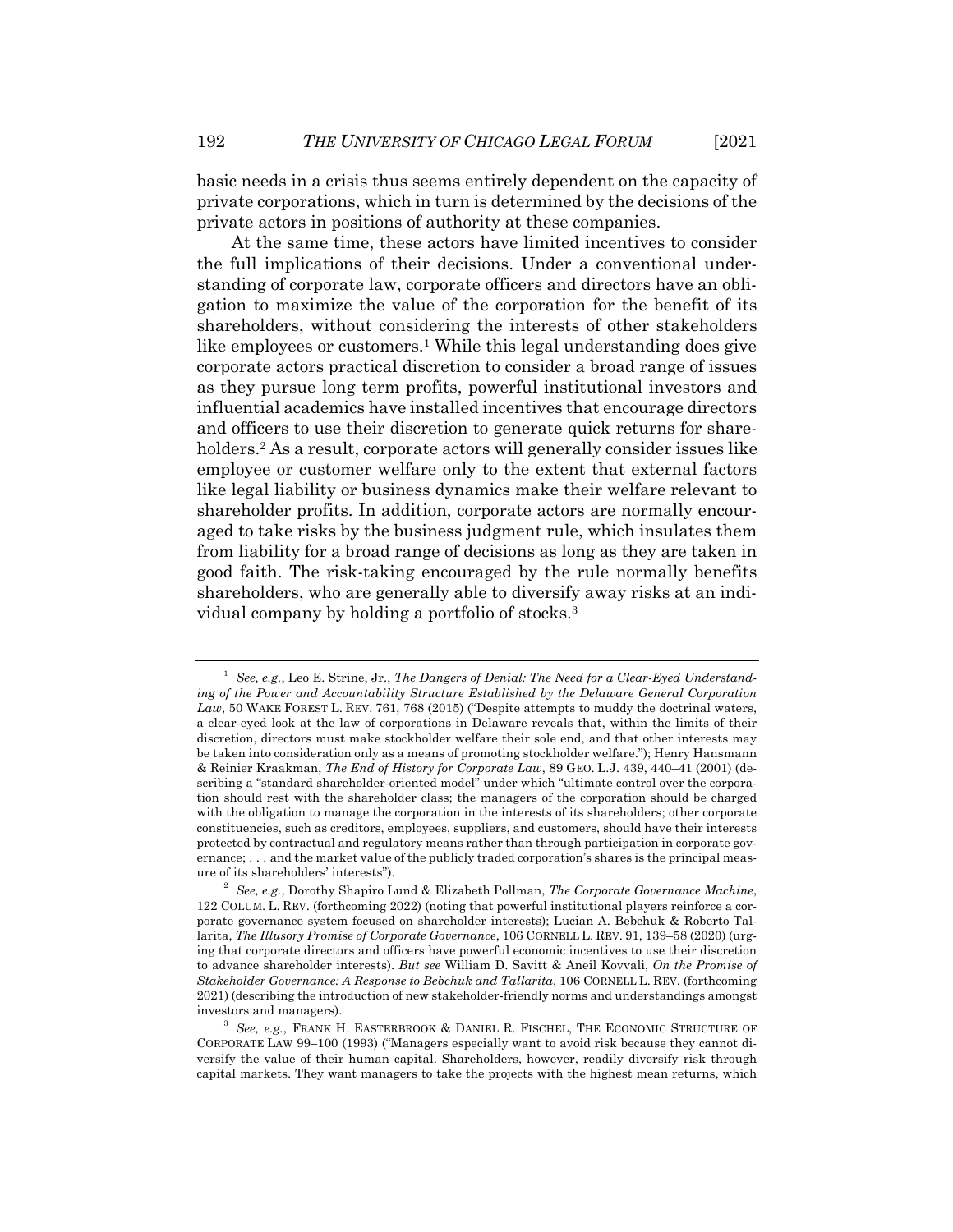These principles lead to odd results in a pandemic. External sources of liability like tort law are unlikely to cause a business to internalize the full costs of its decisions in a pandemic, meaning that a corporation can cause harm without having to pay out damages or denting the corporation's profits.4 These harms are amplified at essential businesses, which are likely to keep operating and thus keep causing harm even in the midst of a pandemic. And disruptions to the operations of an essential business are likely to cause downstream impacts on the operations of other businesses—the importance of their goods and services to other businesses and to consumers is part of what makes an essential business essential. As a result, shareholders cannot diversify away the risks that such firms create.

There are some conventional responses to these issues, but they are likely to prove inadequate. First, the government can use emergency powers like those accorded by the Defense Production Act<sup>5</sup> to force essential businesses to carry out necessary tasks.6 But this power to reshape incentives ex post, in the midst of a crisis, would do little to improve important decisions ex ante, when many critical decisions are made. Indeed, ex post threats may have undesirable dynamic effects. Companies may anticipate that the government will use its emergency powers to facilitate continued operations during a crisis regardless of safety, and thus deem it unnecessary to invest in safety precautions in advance. And if investors expect that emergency powers will be used against critical businesses in a crisis, they may avoid investing in critical businesses in the first place. Second, the government might seek to impose regulations ex ante that require businesses to adopt appropriate measures.7 But such measures are likely to be incomplete. Corporate directors and officers have more information about their operations than the government and have a better sense of what is required to ensure reliability. Businesses seeking to maximize short-term stock

may entail high risk . . . . Investors may agree to release managers from liability in order to reduce risk and thus to reduce the amount that must be paid in compensation . . . the business judgment rule acts as an implicit contract with similar effects.").

<sup>4</sup> *See, e.g.*, Daniel J. Hemel & Daniel B. Rodriguez, *A Public Health Framework for COVID-19 Business Liability*, 7 J.L. & BIOSCIENCES 1 (2021) (noting obstacles to plaintiffs seeking to impose tort liability); Jacob Gershman, *Businesses Feared a Flood of Covid-19 Lawsuits. It Hasn't Happened*, WALL ST. J. (Dec. 24, 2020), https://www.wsj.com/articles/businesses-feared-a-flood-ofcovid-19-lawsuits-it-hasnt-happened-11608811201 [https://perma.cc/3TV7-4J5H] ("Nine months into the pandemic, an expected torrent of virus-related personal-injury lawsuits hasn't materialized, as plaintiff attorneys find it more challenging than anticipated to hold a business responsible for spreading Covid-19.").

<sup>5</sup> *See* 50 U.S.C. § 4501 *et seq*.

<sup>6</sup> *See infra* Part II.A.

<sup>7</sup> *See infra* Part II.B.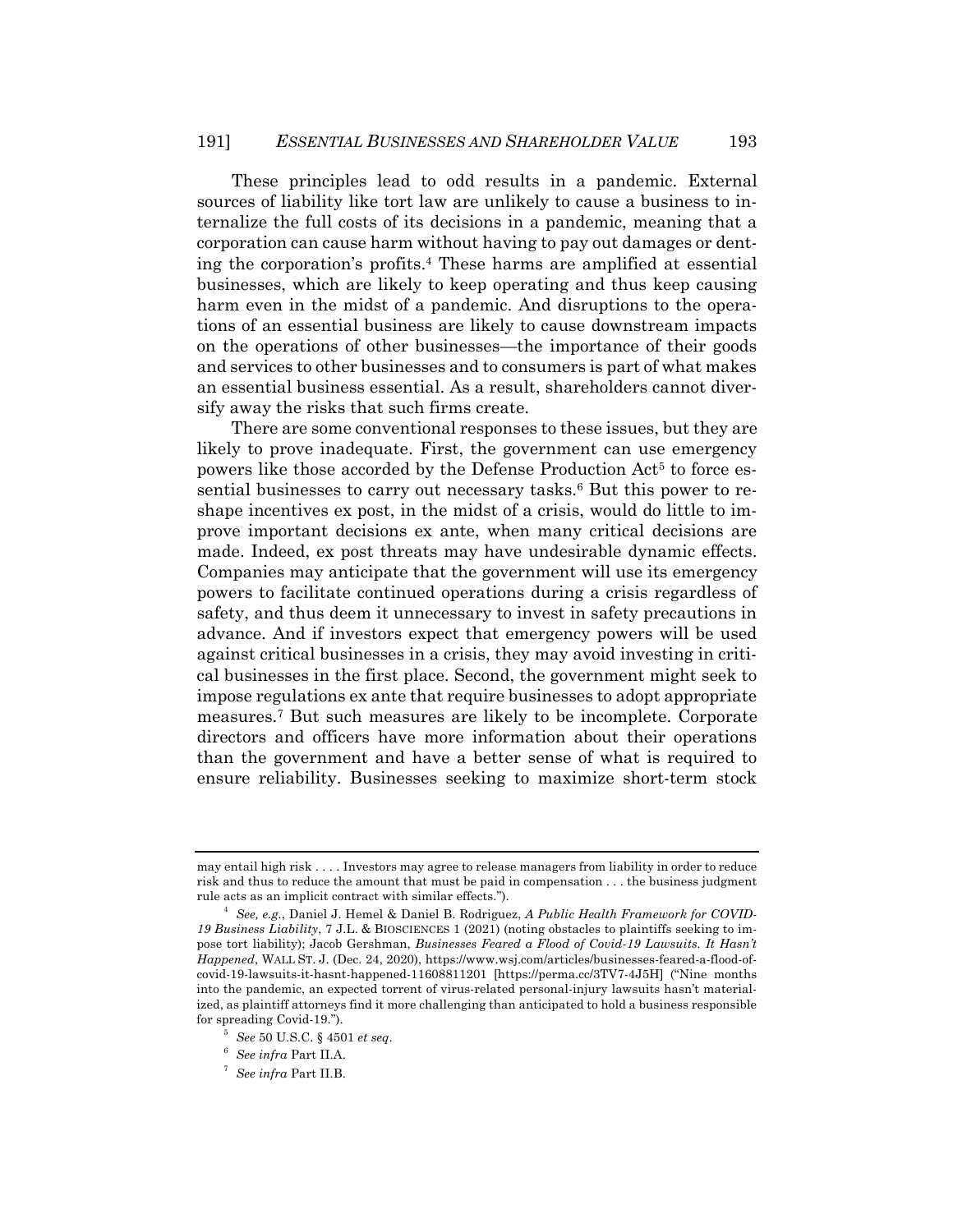prices could also try to undermine and evade regulations, lobbying officials for weaker regulations and moving to jurisdictions that impose less stringent requirements.

This suggests a role for corporate governance. Bad corporate decisions with respect to pandemic preparation create problems for shareholders<sup>8</sup> and for a broader range of social stakeholders.<sup>9</sup> Diversified shareholders will experience many of these losses indirectly, both in their capacity as human beings living in an ailing society and in their capacity as investors in other companies. Indeed, they will be unable to diversify away the risks associated with such losses, as they will strike all areas of the economy. But the losses will not be fully reflected in any individual company's stock price. As a result, individual corporations running essential businesses are likely to underinvest in protective measures and to seek to eke out additional profits even at the expense of redundancy or resilience.

To address these problems, modifications to corporate doctrine may be in order.10 In the wake of a financial contagion a decade ago, Professors John Armour and Jeffrey N. Gordon suggested modifying fiduciary duties and the business judgment rule at systemically important financial institutions.11 The analysis above would support a similar set of modifications at firms that are important to society's capacity to weather a true contagion. The paradigm case would be firms whose operations are essential in a crisis but potentially devastating in their effects. A real case could also be made for firms whose operations are simply essential in a crisis. In either case, corporate actors must be incentivized to make appropriate preparations for a crisis if economic and social harm is to be avoided.

One way to provide incentives would be to impose liability upon directors and officers at corporations running large essential businesses whose unapproved or inadequate action or inaction prior to a crisis renders the essential business unable to operate safely at appropriate levels during a qualifying crisis. If each of these predicates were satisfied, the directors and officers would be liable up to an amount not to exceed a set number of years of compensation prior to the crisis. While it is possible to imagine other plausible enforcers, shareholders would be particularly effective plaintiffs.

<sup>8</sup> *See infra* Part III.

<sup>9</sup> *See infra* Part IV.

<sup>10</sup> *See infra* Part V.

<sup>11</sup> John Armour & Jeffrey N. Gordon, *Systemic Harms and Shareholder Value*, 6 J. LEGAL ANALYSIS 35 (2014). For related proposals focused on financial institutions, see David Min, *Federalizing Bank Governance*, 51 LOY. U. CHI. L.J. 833 (2020); Steven L. Schwarcz, *Misalignment: Corporate Risk-Taking and Public Duty*, 92 NOTRE DAME L. REV. 1 (2016).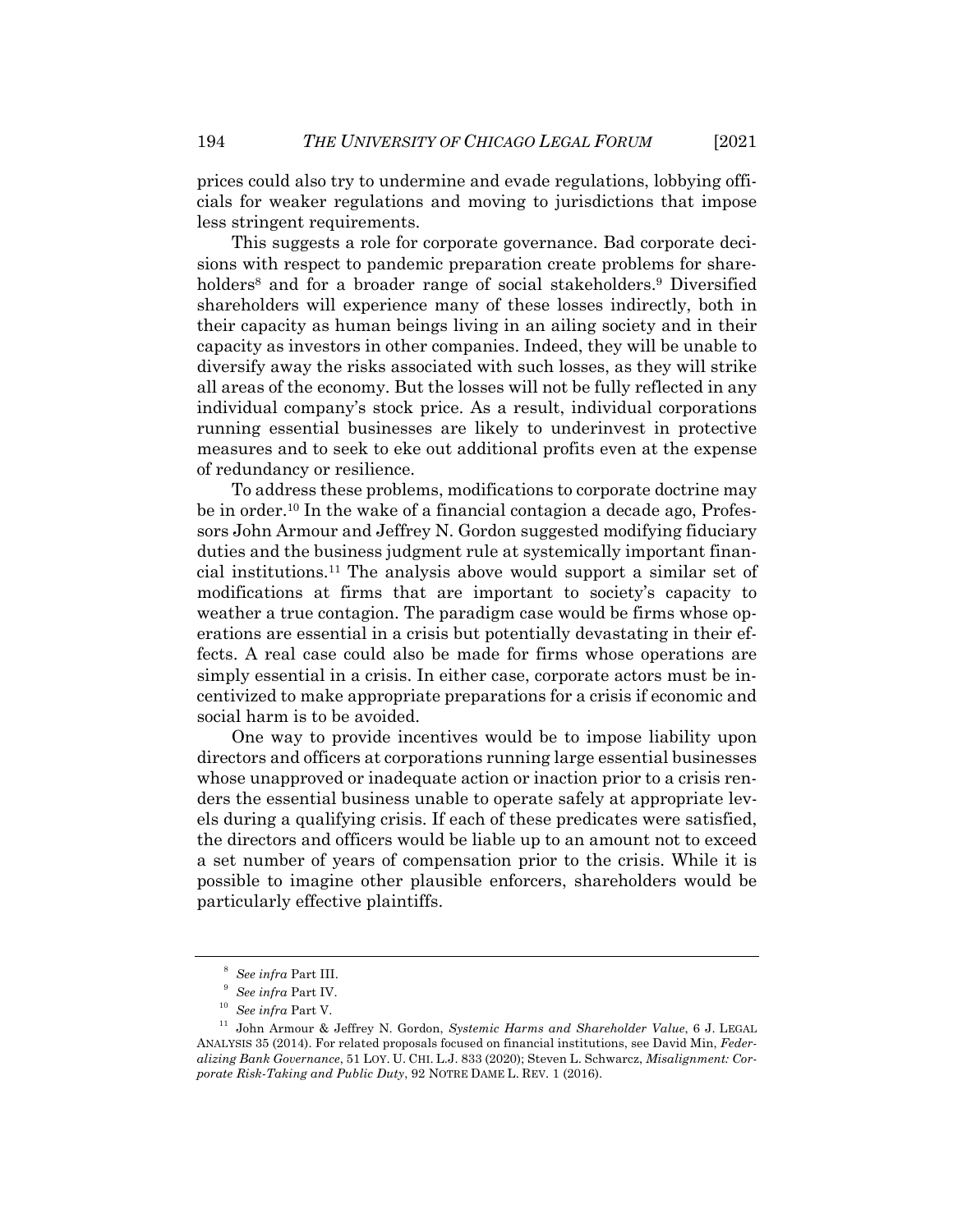Each element would require explanation and justification. First, directors and officers have responsibility for monitoring and running the corporation and are a natural target for the reform. In addition, imposing liability upon them would be unlikely to exacerbate any financial or economic crisis accompanying a pandemic; smaller damages would be sufficient to provide deterrence, and the remedy would not drain the coffers of the corporation itself. Second, the motivating problems described here are at their worst at large essential businesses like major food processors, which have the greatest ability to cause disruptions to the overall system. Though measures might be adopted to regulate other legal entities running essential businesses, corporations have a unique ability to raise capital and distribute risk, making them a natural focus for efforts to encourage preventative investments. Third, focusing on decisions prior to a crisis would avoid interfering with government efforts to keep operations going during a crisis. Increased liability for decisions made during a pandemic might discourage businesses from cooperating with government efforts to sustain or ramp up activity. The approach would also encourage corporations to seek clarity from regulators on appropriate measures, causing them to put their political capital to work in prompting necessary action instead of stalling it. Fourth, making failure to maintain safe operation during a crisis the trigger for liability maintains an appropriate focus on what society needs from essential businesses and the people who lead them. Fifth, limiting liability to a set number of years of compensation would avoid excessively chilling valuable behavior by corporate actors. The important goals of fostering safety and resilience must be balanced against the goal of pursuing efficiency, and the liability regime should not push corporate actors too far in one direction. Finally, shareholders would be effective plaintiffs. Public regulators could have an incentive to ignore some violations, and other stakeholders like workers would be better protected by other areas of law.

This Article proceeds as follows. Part I provides an overview of the COVID-19 crisis, calling out problems that inform the overall proposal. Part II considers traditional regulatory responses to these issues and explains why they are likely inadequate. Part III analyzes these issues through the lens of shareholder value, showing that reforms are warranted even if corporate governance focuses exclusively on shareholder interests. Part IV briefly analyzes these issues through the lens of stakeholder governance, showing that reforms are especially warranted if corporations are expected to advance the interests of non-shareholder constituencies. Part V presents a proposed solution: a liability regime designed to focus the attention of corporate decision-makers on resilience issues.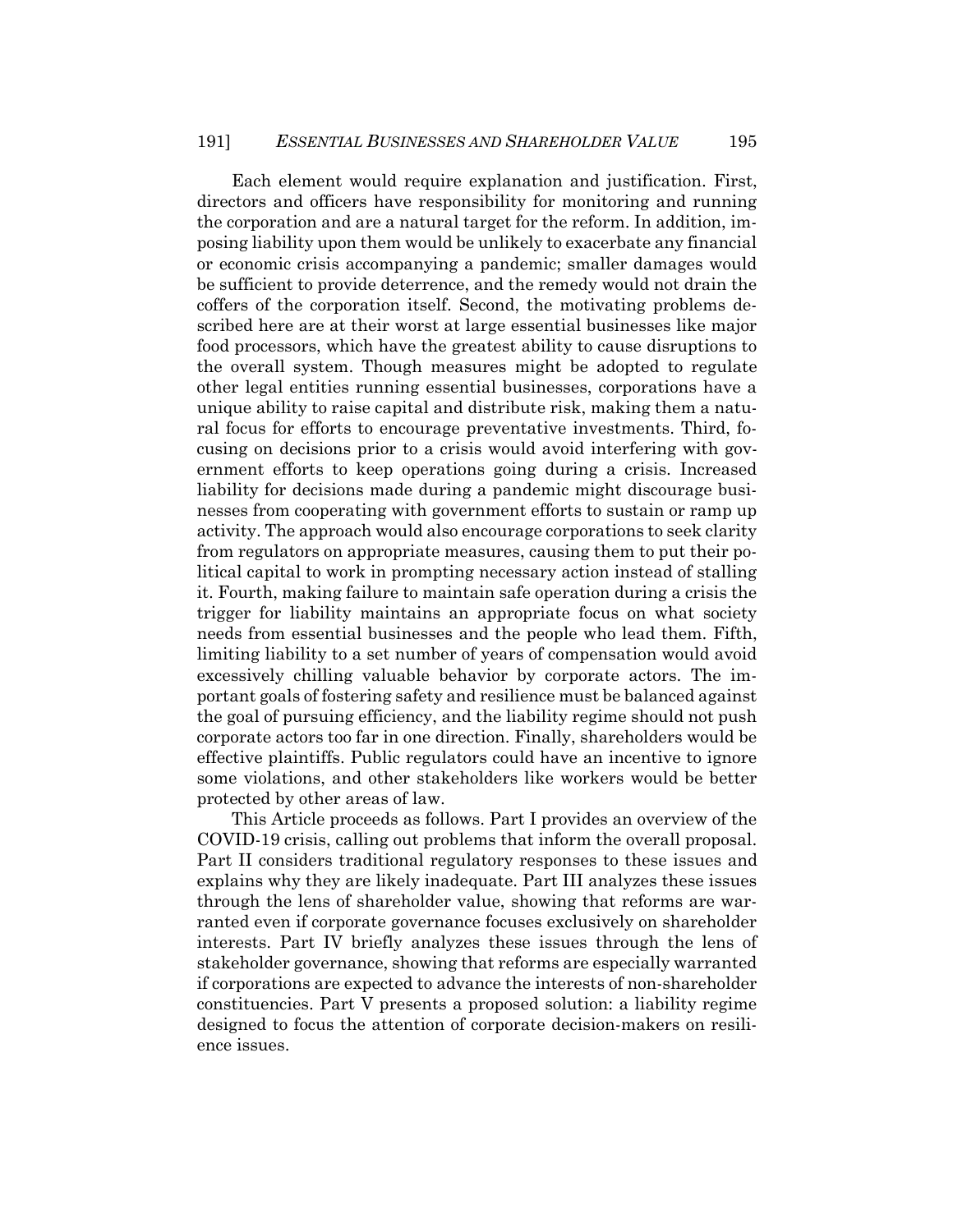# I. THE COVID-19 CRISIS

This Part provides a brief overview of the COVID-19 experience, with particular attention to the issues created by essential businesses. Part I.A provides background, showing that government and commercial entities had anticipated the crisis and outlining the principal government policy response of "lockdowns." Part I.B discusses the concept of "essential businesses" exempted from lockdowns because of a determination that their continued operation is necessary to social functioning. Part I.C turns to some of the problems that arose with essential businesses during the COVID-19 crisis.

# A. Prior Pandemics and the COVID-19 Crisis

Public and private figures in American life had been expecting a pandemic for some time. In the wake of high-profile events like the H1N1 pandemic in 2009 and MERS outbreaks in 2012 and 2015, the Obama Administration's National Security Council prepared a "playbook" discussing the threat in specific terms.12 Corporate lawyers similarly appear to have understood that the prior pandemics had highlighted a real and ongoing risk. After those experiences, contracts for corporate transactions increasingly called out and allocated the risk of a future pandemic.<sup>13</sup>

Despite this awareness, America was largely unprepared for the actual crisis prompted by the novel coronavirus SARS-CoV-2 and its resulting disease COVID-19. After a systematic hollowing-out of state capacity, public health authorities struggled to articulate and enforce credible and effective policies. Because federal leadership was largely absent—or malicious and willfully ignorant—a patchwork of state and local authorities was often forced to formulate and impose measures in response to shifting circumstances.

Many jurisdictions sought to place limits on various in-person business activities for the duration of the crisis.14 While something of a misnomer, these limitations were frequently described as "lockdowns" by

<sup>12</sup> *See* Dan Diamond & Nahal Toosi, *Trump Team Failed to Follow NSC's Pandemic Playbook*, POLITICO (Mar. 25, 2020), https://www.politico.com/news/2020/03/25/trump-coronavirus-nationalsecurity-council-149285 [https://perma.cc/8PH5-UGSJ] (reporting on the Obama Administration's "Playbook for Early Response to High-Consequence Emerging Infectious Disease Threats and Biological Incidents" which drew on experiences with prior pandemics).

<sup>13</sup> Matthew Jennejohn et al., *COVID-19 as a* Force Majeure *in Corporate Transactions*, MICH. ST. L. REV. (forthcoming 2021); Guhan Subramanian & Caley Petrucci, *Deals in the Time of Pandemic*, 121 COLUM. L. REV. 1405 (2021).

<sup>&</sup>lt;sup>14</sup> For example, New York Governor Andrew M. Cuomo's Executive Order 202.8 ordered any employer not providing essential services or functions to "reduce the in-person workforce at any work locations by 100% no later than March 22[, 2020] at 8 p.m." N.Y. Exec. Order No. 202.8 (Mar. 20, 2020), https://www.governor.ny.gov/news/no-2028-continuing-temporary-suspension-and-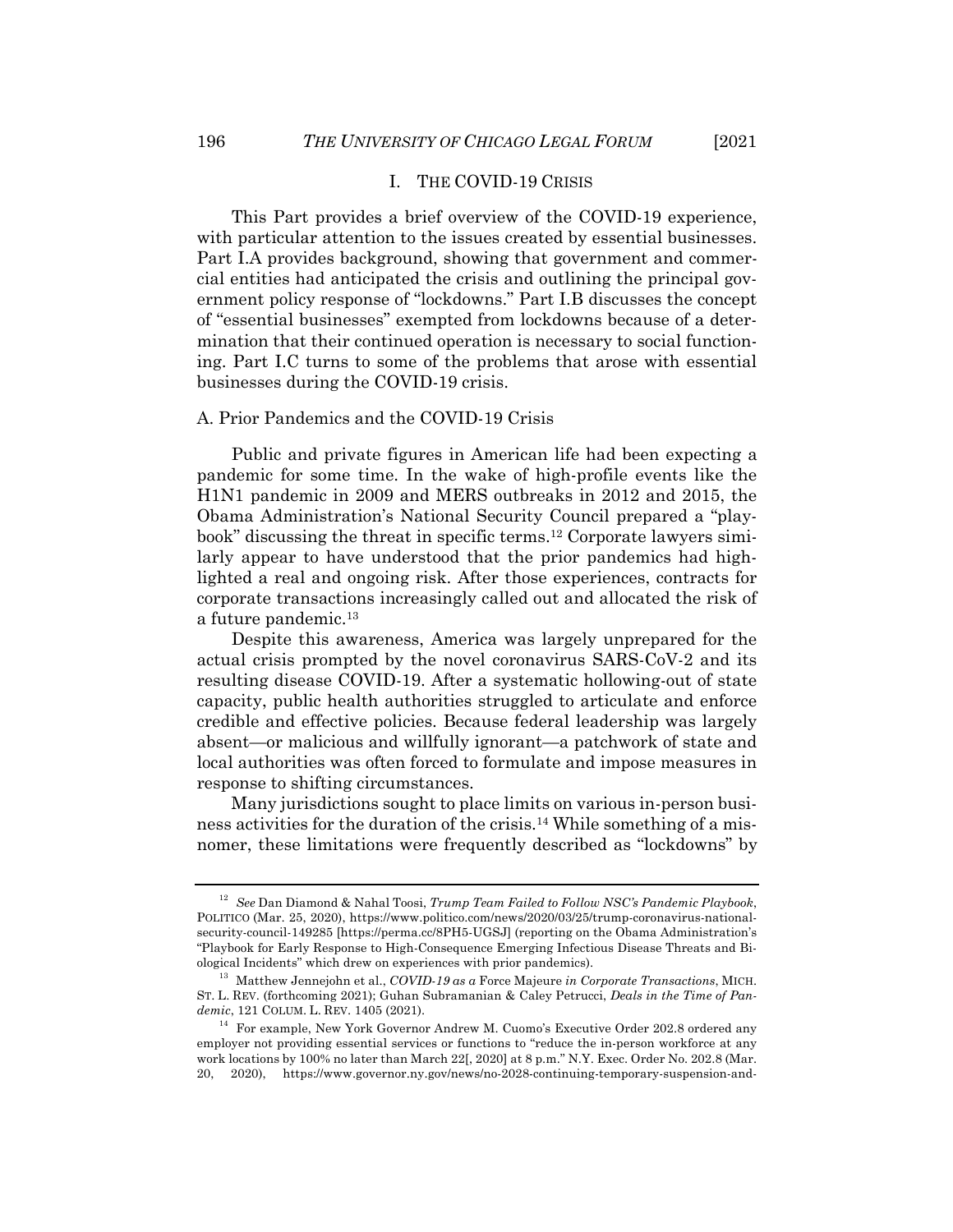both proponents and opponents.15 The reasoning behind these steps was straightforward: businesses bring groups of people into close proximity, facilitating the spread of infectious disease. Prohibiting business activities thus had the potential to slow transmission of the virus.

## B. Essential Businesses

But these "lockdown" policies had to be qualified. Americans rely upon certain businesses to supply goods and services they deem important. To avoid disruption to daily life, governments exempted various businesses from ordinary lockdown requirements.

Like the overall pandemic response, the exemptions for essential businesses were crafted in patchwork fashion by authorities at different levels of government. But they shared some basic priorities and features. For example:

- Illinois Governor J.B. Pritzker's Executive Order 2020-10 covered healthcare and public health operations; human services operations; certain governmental functions; certain infrastructure; and a laundry list of business categories focused on food production, food processing, food delivery, financial services, and professional services.16
- New York Governor Andrew Cuomo's Executive Order 202.6 similarly carved out healthcare operations; certain infrastructure; food processing and pharmaceutical manufacturing; grocery stores; financial services; and certain professional services.<sup>17</sup>

modification-laws-relating-disaster-emergency [https://perma.cc/T4GG-WEV5]. The order represented part of Governor Cuomo's "New York State on PAUSE" program, a "[P]olicy to [A]ssure [U]niform [S]afety for [E]veryone" that required social distancing. Press Release, Governor Cuomo Signs the 'New York State on PAUSE' Executive Order (Mar. 20, 2020), https://www.governor.ny.gov/news/governor-cuomo-signs-new-york-state-pause-executive-order [https://perma.cc/C4W8-5NW2].

<sup>15</sup> *See* Shannon Palus, *America Never Did a Real Lockdown*, SLATE (Nov. 25, 2020), https://slate.com/technology/2020/11/america-never-did-lockdown.html [https://perma.cc/MF2D-EKZX] (noting that American rules restricting behavior were riddled with exceptions and generally not enforced, and contrasting with strict limitations imposed in other countries); Jacob Gershman, *A Guide to State Coronavirus Reopenings and Lockdowns*, WALL ST. J. (May 20, 2020), https://www.wsj.com/articles/a-state-by-state-guide-to-coronavirus-lockdowns-11584749351 [https://perma.cc/V6RX-YA9U] (using the term "lockdown" to refer to a broad range of measures, including such limited steps as temporary closures of parks and beaches).

<sup>16</sup> *See* Ill. Exec. Order No. 2020-10 (Mar. 20, 2020), https://www2.illinois.gov/pages/executiveorders/executiveorder2020-10.aspx [https://perma.cc/38PT-NV78].

<sup>17</sup> *See* N.Y. Exec. Order No. 202.6 (Mar. 18, 2020), https://www.governor.ny.gov/news/no-2026 continuing-temporary-suspension-and-modification-laws-relating-disaster-emergency [https://perma.cc/Y2LB-56UU].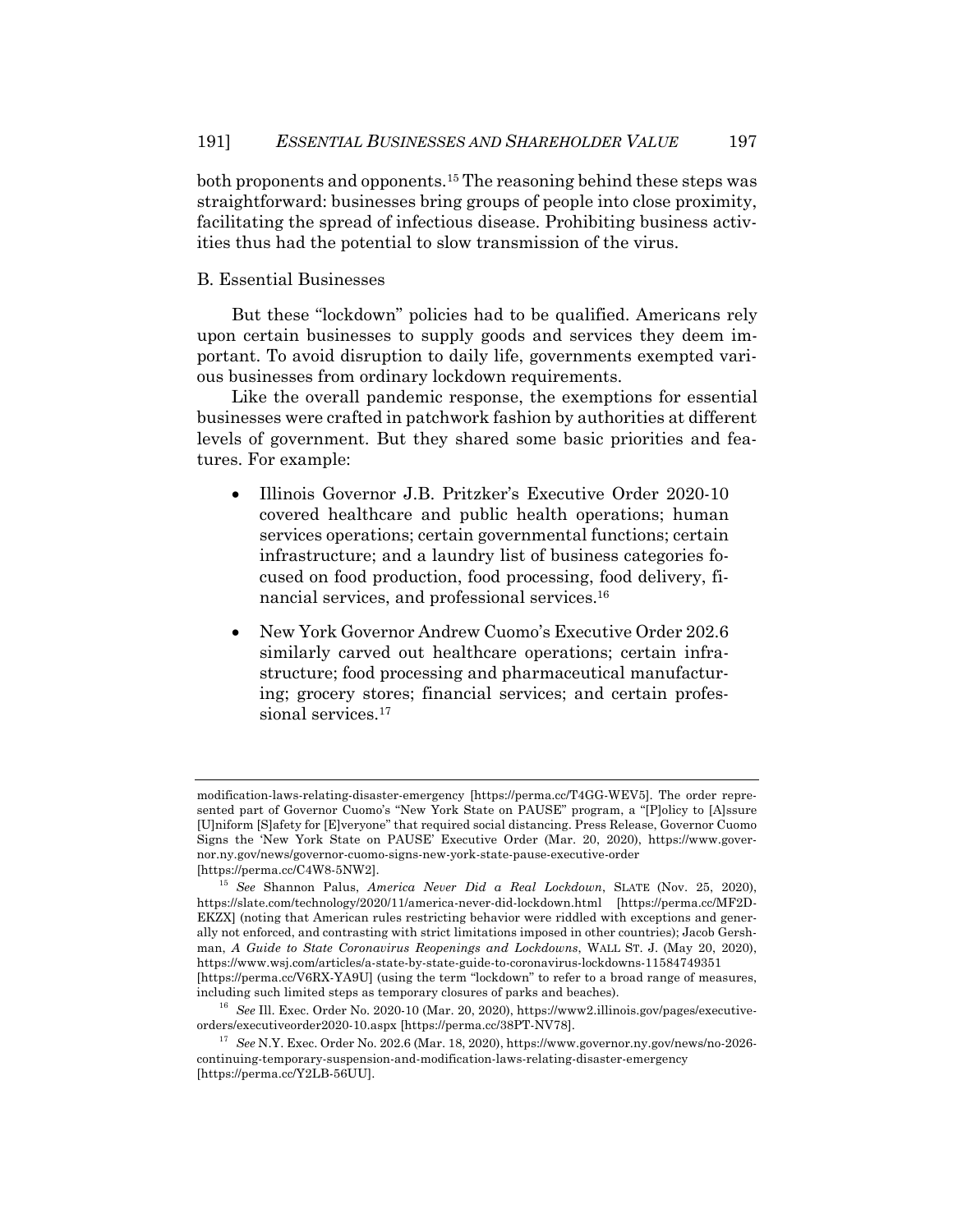- California Governor Gavin Newsom's Executive Order N-33-20 also carved out categories of businesses, citing federal guidance.18 These carve-outs covered several sectors, including health care and public health; transportation and logistics; food and agriculture; and energy.19
- At the federal level, the Cybersecurity and Infrastructure Security Agency insisted that local and state authorities were responsible for managing and executing the COVID-19 response20 but issued guidance identifying certain categories as essential, including healthcare and public health; infrastructure; food and agriculture; and energy.

These carve-outs covered a vast portion of the economy. The Brookings Institution estimated that the industries covered by the federal government's definition of essential employed up to 62 million workers before the COVID-19 crisis.21 The carve-outs also created enormous opportunities for rent-seeking, as companies eagerly sought to be deemed essential so that they could continue to operate and bring in profits.<sup>22</sup>

# C. Problems

Over the course of the COVID-19 crisis, many essential businesses struggled to fulfill their social role without endangering workers and local communities. Because of decisions intended to make operations more profitable in a non-crisis environment, firms were unable to function properly when needed.

<sup>18</sup> *See* Cal. Exec. Order No. N-33-20 (Mar. 19, 2020), https://covid19.ca.gov/img/Executive-Order-N-33-20.pdf [https://perma.cc/U5XS-P2RE].

<sup>19</sup> *Essential Workforce*, CAL. ALL, https://covid19.ca.gov/essential-workforce/ [https://perma.cc/JHF6-RVSQ] (last accessed May 31, 2021).

<sup>20</sup> Cybersecurity and Infrastructure Security Agency, *Guidance on the Essential Critical Infrastructure Workforce: Ensuring Community and National Resilience in COVID-19 Response* 5 (vers. 4.0 Aug. 18, 2020), https://www.cisa.gov/sites/default/files/publications /ECIW\_4.0\_Guidance\_on\_Essential\_Critical\_Infrastructure\_Workers\_Final3\_508\_0.pdf [https://perma.cc/UP59-Q43G] ("Response efforts to the COVID-19 pandemic are locally executed, state managed, and federally supported.").

<sup>21</sup> Adie Tomer & Joseph W. Kane, *How to Protect Essential Workers During COVID-19*, BROOKINGS INST. (Mar. 31, 2020), https://www.brookings.edu/research/how-to-protect-essentialworkers-during-covid-19/ [https://perma.cc/XF28-QH96] ("The Department of Homeland Security uses a sweeping definition of such essential industries, which collectively employed anywhere from 49 to 62 million workers prior to the COVID-19 outbreak according to our highest estimates.").

<sup>22</sup> *See, e.g.*, Theodoric Meyer & Anna Gronewold, *'Choosing Winners and Losers': Behind the Battle to be Deemed Essential*, POLITICO (Apr. 10, 2020), https://www.politico.com/news/2020/04/10 /lobbyists-battle-to-be-deemed-essential-178488 [https://perma.cc/AL6T-RGKE]; Ari Natter, *What Makes a Business Essential? Inside the Frantic Lobbying Efforts to Fit the Definition—and Make Trump's List*, FORTUNE (Apr. 14, 2020), https://fortune.com/2020/04/14/essential-businesses-listdefinition-workers-employees-dhs-trump-what-is-considered-necessary-coronavirus-covid-19 pandemic/ [https://perma.cc/8S6B-REND].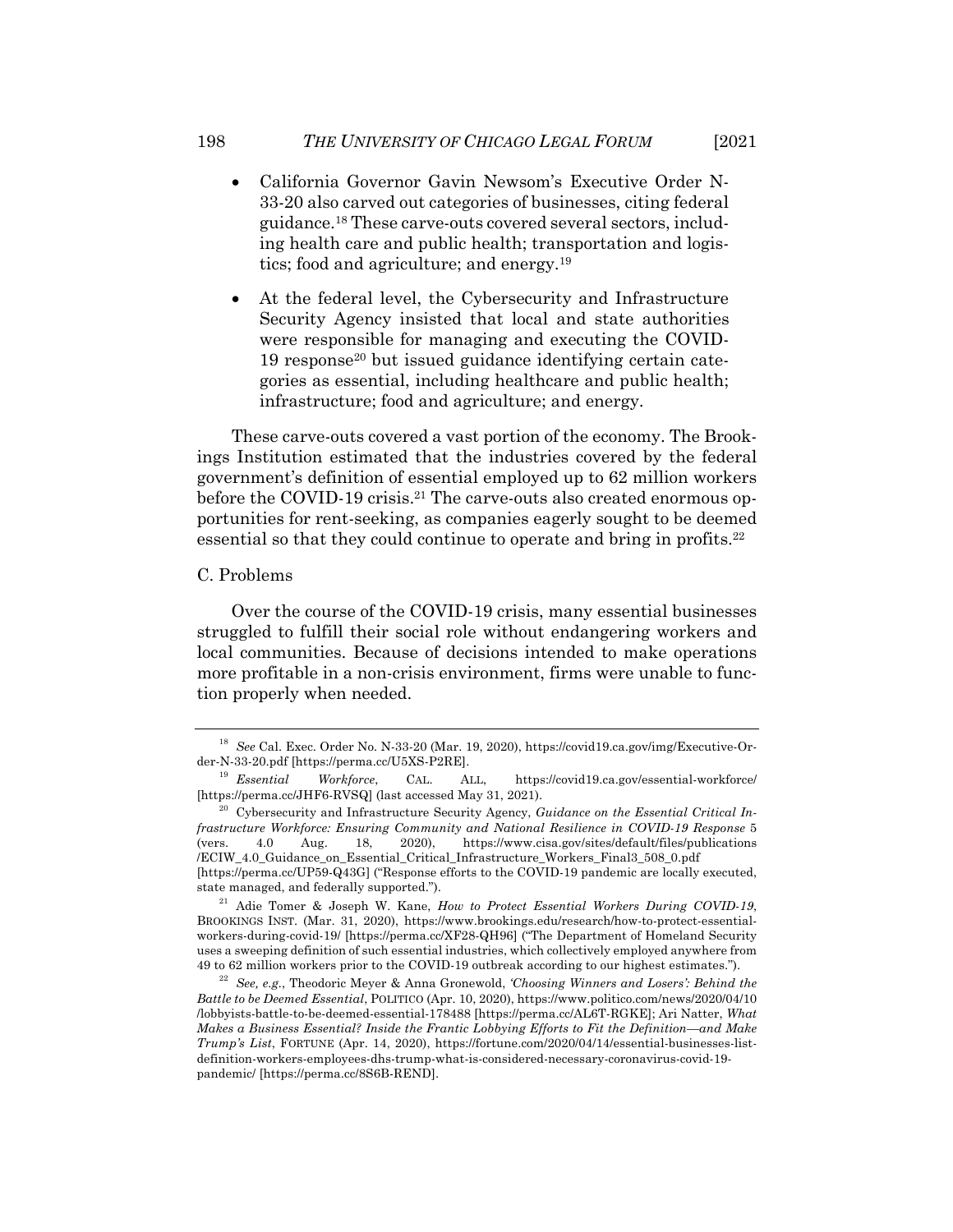The meat processing industry offers a paradigmatic example.<sup>23</sup> Relentless consolidation within the industry over the preceding decades resulted in a small number of national players controlling supply, instead of a broader set of regional players.<sup>24</sup> While regional slaughterhouses could go offline without a noticeable disruption to the farmers that supplied them or the consumers that purchased their products, the disruption to national slaughterhouses during the COVID-19 crisis had systemic effects.25

The supply and distribution chains running through meat processing facilities had also been relentlessly optimized for a particular operating environment.26 One chain supplied individual consumers while another supplied restaurants; facilities intended for one chain were not flexible enough to supply another. When COVID-19 caused an increase in at-home dining and a collapse in restaurant dining, the chain for individual consumers was unable to keep up with demand even as livestock, milk, and eggs intended for restaurants were being destroyed.27

The facilities themselves had also been relentlessly optimized in the pursuit of corporate profits.28 They could only accept inputs within

<sup>23</sup> *See, e.g.*, Wendell Steavenson, *Covid-19 Has Exposed the World's Fragile, Complex Food Supply Chains: Disrupted Distribution Has Amplified Concerns about the Ethics and Ecology of What We Eat*, FIN. TIMES (Sept. 24, 2020), https://www.ft.com/content/65ad7504-b7de-4df4-8747 f669a2e541fe [https://perma.cc/3NXM-SWJQ]; Michael Pollan, *The Sickness in Our Food Supply*, N.Y. REV. BOOKS (May 12, 2020), https://michaelpollan.com/articles-archive/the-sickness-in-ourfood-supply/ [https://perma.cc/MBA7-7MV5]; Eric Schlosser, *America's Slaughterhouses Aren't Just Killing Animals*, ATLANTIC (May 12, 2020), https://www.theatlantic.com/ideas/archive /2020/05/essentials-meatpeacking-coronavirus/611437/ [https://perma.cc/84EC-U7S9].

<sup>24</sup> Julie Creswell, *Your Steak Is More Expensive, but Cattle Ranchers Are Missing Out*, N.Y. TIMES (June 23, 2021), https://www.nytimes.com/2021/06/23/business/beef-prices.html [https://perma.cc/XZ4C-9USL] (One "outcome of the consolidation has been sharp drops in slaughtering when a single Big Four plant shuts down, even briefly."); Pollan, *supra* note 23 ("America's meat eaters . . . would never have found themselves in this predicament if not for the concentration of the meat industry, which has given us a supply chain so brittle that the closure of a single plant can cause havoc at every step, from farm to supermarket."); *cf.* Steavenson, *supra* note 23 ("The food industry [in the U.K.] has become more capital intensive, vertically integrated and concentrated in fewer and fewer hands. Economies of scale have led to consolidated farms, huge factories, supermarkets . . . but increasing fragility in the system.").

<sup>25</sup> *See* Creswell, *supra* note 24; sources *supra* note 23.

<sup>&</sup>lt;sup>26</sup> Pollan, *supra* note 23 (describing separate food chains for "institutional purchasers of food" and for customers of retail outlets); Jayson L. Lusk & Michael D. Boehlje, *For Farmers and Consumers, A Crazy Year in Food*, WALL ST. J. (Dec. 16, 2020), https://www.wsj.com/articles/for-farmers-and-consumers-a-crazy-year-in-food-11608071329 [https://perma.cc/X48R-J3AJ] ("The processing sector served as a bottleneck in part because of plants specifically designed to affordably produce and package products—whether it be half-pint milk containers for schools or large cheese boxes for pizza joints—that cannot be easily repurposed for retail grocery-store distribution.").

<sup>27</sup> Pollan, *supra* note 23.

<sup>&</sup>lt;sup>28</sup> *Id.* ("Slaughterhouses have become hot zones for contagion, with thousands of workers now out sick and dozens of them dying."); Schlosser, *supra* note 23 ("The industry practice of making hundreds of workers stand close together at a production line—with sharp knives and a fast line speed—endangers not only their safety, but food safety and public health.").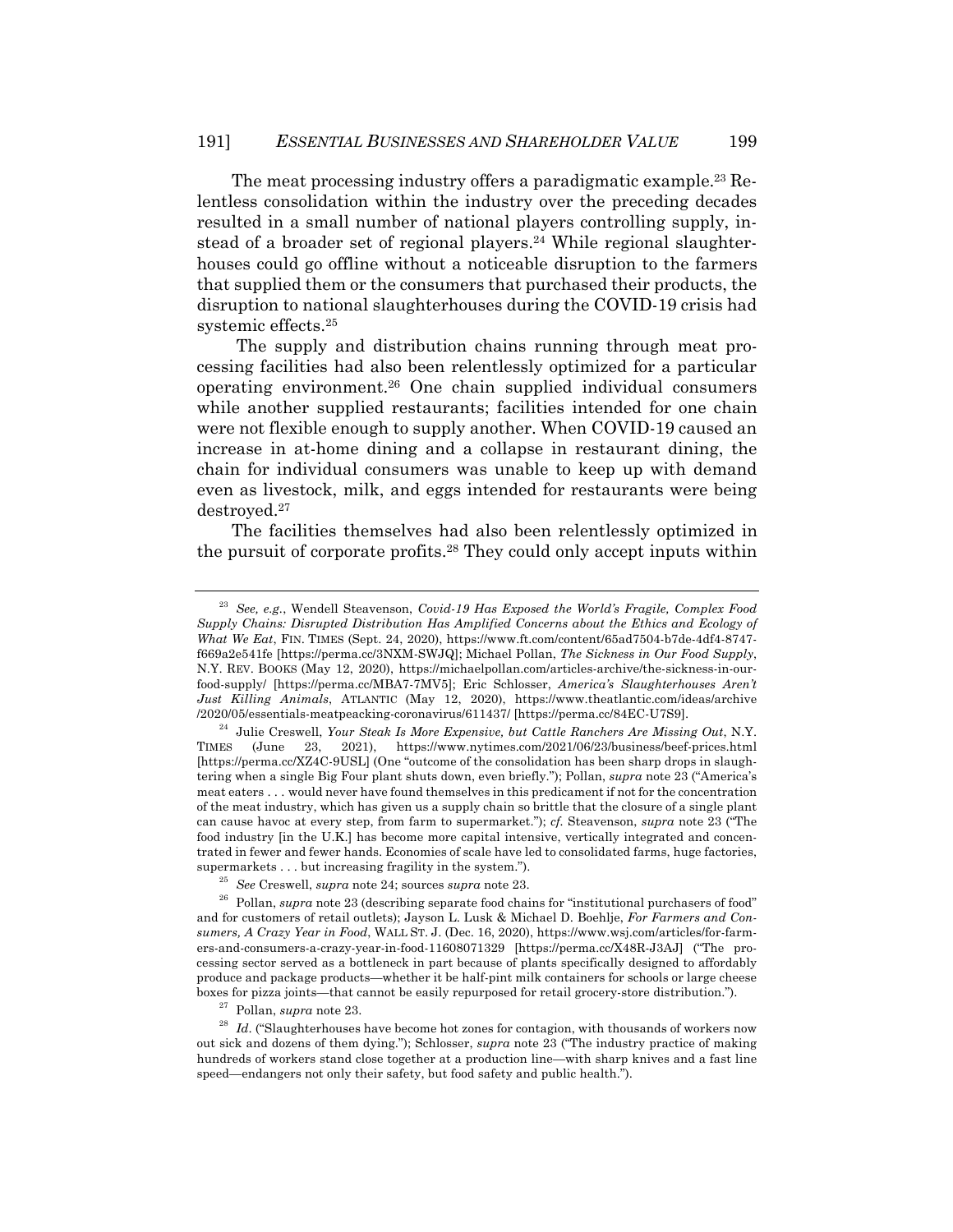narrow parameters. And they were set up in a way that required assembly-line workers to stand close to each other in a chilly environment. These decisions had caused extensive injuries and illnesses before COVID-19. Once the pandemic struck, the decisions made the plants a focal point for the spread of the coronavirus. Workers and surrounding communities faced a wave of infections.29

As state and local governments sought to respond to the spread of the coronavirus by slowing or stopping meat processing plants, the disruption propagated as a result of supply chain consolidation and optimization.30 Suppliers and customers experienced costly disruptions, and meat processing companies missed out on profitable opportunities at home and abroad.31

Under heavy lobbying by meat processing companies—including an extraordinary public appeal by the CEO of Tyson Foods in an advertisement in the New York Times<sup>32</sup>—the government responded forcefully to ensure the nation's meat supply. President Donald J. Trump issued an executive order stating that plants should remain open, complicating efforts to regulate plants and supporting waivers of normal worker safety standards.33 State governments also stepped in. Governor Kim Reynolds of Iowa forced frightened workers to return to the plants by threatening that those who stayed away would not be eligible for unemployment insurance.34 And Governor Kristi Noem of South Dakota provided public relations support, claiming that sickened workers had likely contracted the disease at home.<sup>35</sup>

Problems were not limited to meat processing.36 Before the COVID-19 crisis, the hospital industry had experienced years of downsizing and

<sup>29</sup> *Id.*

<sup>30</sup> *Id.*; Creswell, *supra* note 24.

<sup>31</sup> Pollan, *supra* note 23.

<sup>32</sup> *Id.*; Schlosser, *supra* note 23.

<sup>33</sup> Exec. Order No. 13,917, 85 Fed. Reg. 26,313 (Apr. 28, 2020); Steavenson, *supra* note 23 ("When Covid-19 outbreaks closed down American meatpacking plants in March and April, Donald Trump was convinced by industry heavyweights (some of whom had contributed large amounts to his presidential campaign) to issue an executive order, calling for plants to remain open as a matter of national security, all but indemnifying them against Covid-19 liability claims from sick workers.").<br> $\frac{34}{1}$ 

 $rac{34}{35}$  Schlosser, *supra* note 23.

<sup>35</sup> *Id.*

 $^\mathrm{36}$  While the body text focuses on impacts to food processing and healthcare, the movement to consolidate and optimize has had serious consequences across a broad range of industries. Auto makers using "just in time" manufacturing—which relies on supplies reliably arriving days or even hours before they are integrated into the product—faced serious challenges as consolidated supply chains were disrupted by crises. Sean McLain, *Auto Makers Retreat From 50 Years of 'Just in Time' Manufacturing*, WALL ST. J. (May 3, 2021), https://www.wsj.com/articles/auto-makers-retreatfrom-50-years-of-just-in-time-manufacturing-11620051251 [https://perma.cc/U7MR-MRN3]. Even apart from COVID-19, an unusual snowstorm in Texas, a lack of semiconductor manufacturing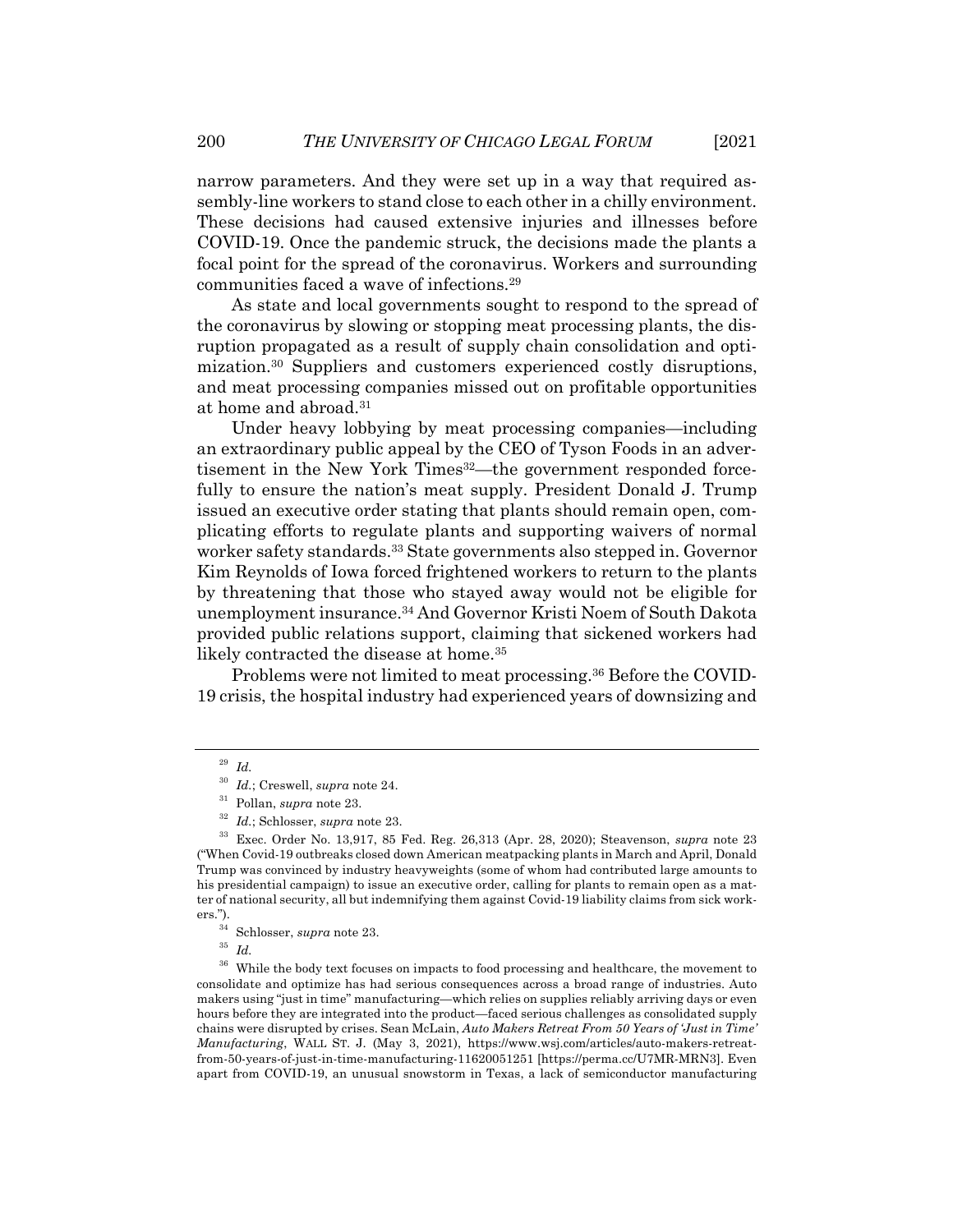consolidation, with the end result that the United States had one of the lowest numbers of hospital beds per capita in the developed world.<sup>37</sup> Despite some evidence that hospital mergers are bad for health outcomes,38 such mergers and rationalization efforts were often abetted or encouraged by public officials.39 The resulting lack of hospital beds had deadly consequences when the COVID-19 crisis tested capacity by placing new demands on the system.40

Some businesspeople and corporate law practitioners reacted to the problems surfaced by COVID-19 by pledging to improve resilience. $41$ But such steps can be costly and time-consuming—there is, after all, a reason why firms pursued efficiencies in the first place. It is not clear that these changes will stick absent revised incentives for corporate decision-makers.

#### II. TRADITIONAL REGULATORY SOLUTIONS

This Part considers traditional regulatory solutions, which are designed to create a system of external incentives that induce corporations to engage in appropriate behavior. By setting standards for corporate

capacity, and limited supply of batteries and battery components presented real challenges to immediate manufacturing and long-term product development.

<sup>37</sup> *See* Elizabeth Kim, *Can New York Create A Unified Hospital System to Respond to the Coronavirus Pandemic?*, GOTHAMIST (Apr. 1, 2020), https://gothamist.com/news/ny-create-unified-hospital-system-coronavirus-pandemic [https://perma.cc/6YX6-J79Q].

<sup>38</sup> Austin Frakt, *Hospital Mergers Improve Health? Evidence Shows the Opposite*, N.Y. TIMES (Feb. 11, 2019), https://www.nytimes.com/2019/02/11/upshot/hospital-mergers-hurt-health-carequality.html [https://perma.cc/KW5K-5GF7].

<sup>39</sup> Ross Barkan, *Cuomo Helped Get New York Into This Mess*, NATION (Mar. 30, 2020), https://www.thenation.com/article/politics/covid-ny-hospital-medicaid/ [https://perma.cc/85KV-EEKF] ("The same [New York Governor Andrew] Cuomo who holds press briefings at a major New York City convention center, now the home of a temporary 1,000-bed hospital, presided over a decade of hospital closures and consolidations, prioritizing cost savings over keeping popular health care institutions open."); Richard Perez-Pena, *Plan Could Close 20 or More New York Hospitals*, N.Y. TIMES (Nov. 29, 2006), https://www.nytimes.com/2006/11/29/nyregion/29hosp.html [https://perma.cc/X2LQ-YF2V].

<sup>40</sup> *Cf.* Niall Ferguson, *How a More Resilient America Beat a Midcentury Pandemic*, WALL ST. J. (Apr. 30, 2021), https://www.wsj.com/articles/how-a-more-resilient-america-beat-a-midcenturypandemic-11619794711 [https://perma.cc/H5N2-UFXR] ("[T]he U.S. hospital system was not overwhelmed in [the 1957–58 flu pandemic] for the simple reason that it had vastly more capacity than today. Hospital beds per thousand people were approaching their all-time high of 9.18 per 1,000 people in 1960, compared with 2.77 in 2016.").

<sup>41</sup> *See, e.g.*, Martin Gelter & Julia M. Puaschunder, *COVID-19 and Comparative Corporate Governance*, 46 J. CORP. L.557 (2021) (suggesting that corporations will have a greater focus on resilience); Mike Cherney, *Firms Want to Adjust Supply Chains Post-Pandemic, but Changes Take Time*, WALL ST. J. (Dec. 27, 2020), https://www.wsj.com/articles/firms-want-to-adjust-supplychains-post-pandemic-but-changes-take-time-11609081200?mod=hp\_lead\_pos11

<sup>[</sup>https://perma.cc/96F8-3QGE]; Carmen X.W. Lu et al., *The Other "S" in ESG: Building a Sustainable and Resilient Supply Chain*, HARV. L. SCH. F. ON CORP. GOVERNANCE (Aug. 14, 2020), https://corpgov.law.harvard.edu/2020/08/14/the-other-s-in-esg-building-a-sustainable-and-resilient-supply-chain/ [https://perma.cc/62RH-SH7R].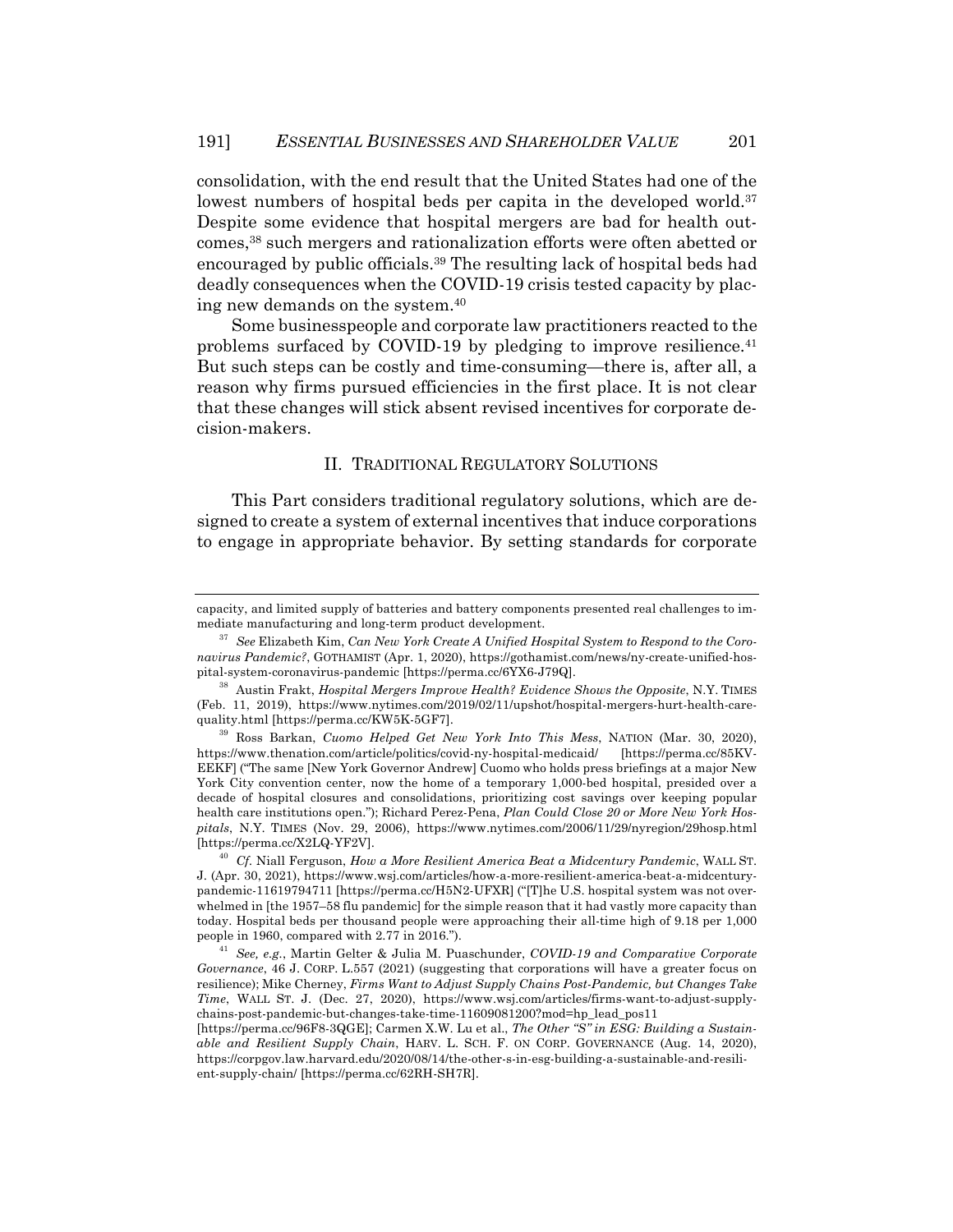conduct and punishing violations of those standards, the government aims to create incentives for companies to avoid socially destructive conduct. Appropriately designed regulations could play an important role in addressing the problem of crisis preparation. But they suffer from important weaknesses in coaxing rational corporations to take optimal steps. Relying exclusively on external regulations also means forgoing a valuable opportunity to leverage existing corporate structures, knowledge, and expertise. Part II.A considers how these issues affect the government's use of emergency powers, while Part II.B considers how they affect the government's efforts at ex ante regulation.

### A. Emergency Powers

To begin, the government has some regulatory tools that it could use during a crisis to force better behavior. For example, the government can use emergency regulatory powers accorded by the Defense Production Act to force essential businesses to carry out necessary tasks: among other things, the Act permits the President to require private businesses to accept certain government contracts and prioritize performance of those contracts over any others.42

But this is a power to change behavior ex post, in the midst of a crisis, and it would do little to improve important decisions ex ante, when many critical decisions are made. When corporate actors decide whether to preserve redundancy and resiliency (for example, by operating two small factories instead of streamlining operations at one large factory) or what precautions to take (for example, by laying out a factory in a way that permits distancing instead of making it impossible) before a crisis, they are making decisions that critically affect performance during a crisis.

The prospect that the government may use emergency powers ex post is unlikely to shape those ex ante decisions positively and may even create perverse incentives. If the business anticipates that the government will use emergency powers to permit continued operations even if those operations are unsafe—as was the case with meat processing during the COVID-19 crisis—the business would have little reason to invest in safety. And if the business anticipates that the government will use emergency powers to commandeer assets that are useful in a crisis, it will be discouraged from investing in creating those assets in the first place.43

<sup>42</sup> *See* 50 U.S.C. § 4501 *et seq*.

<sup>&</sup>lt;sup>43</sup> For example, after Anthrax attacks in 2001, government officials pressured Bayer AG to sell its antibiotic Cipro at a reduced price. Pharmaceutical executives later cited the episode as a reason for avoiding investments in attacking infectious disease. *See* Scott Hensley & Bernard Wysocki, Jr., *As Industry Profits Elsewhere, U.S. Lacks Vaccines, Antibiotics*, WALL ST. J. (Nov. 8,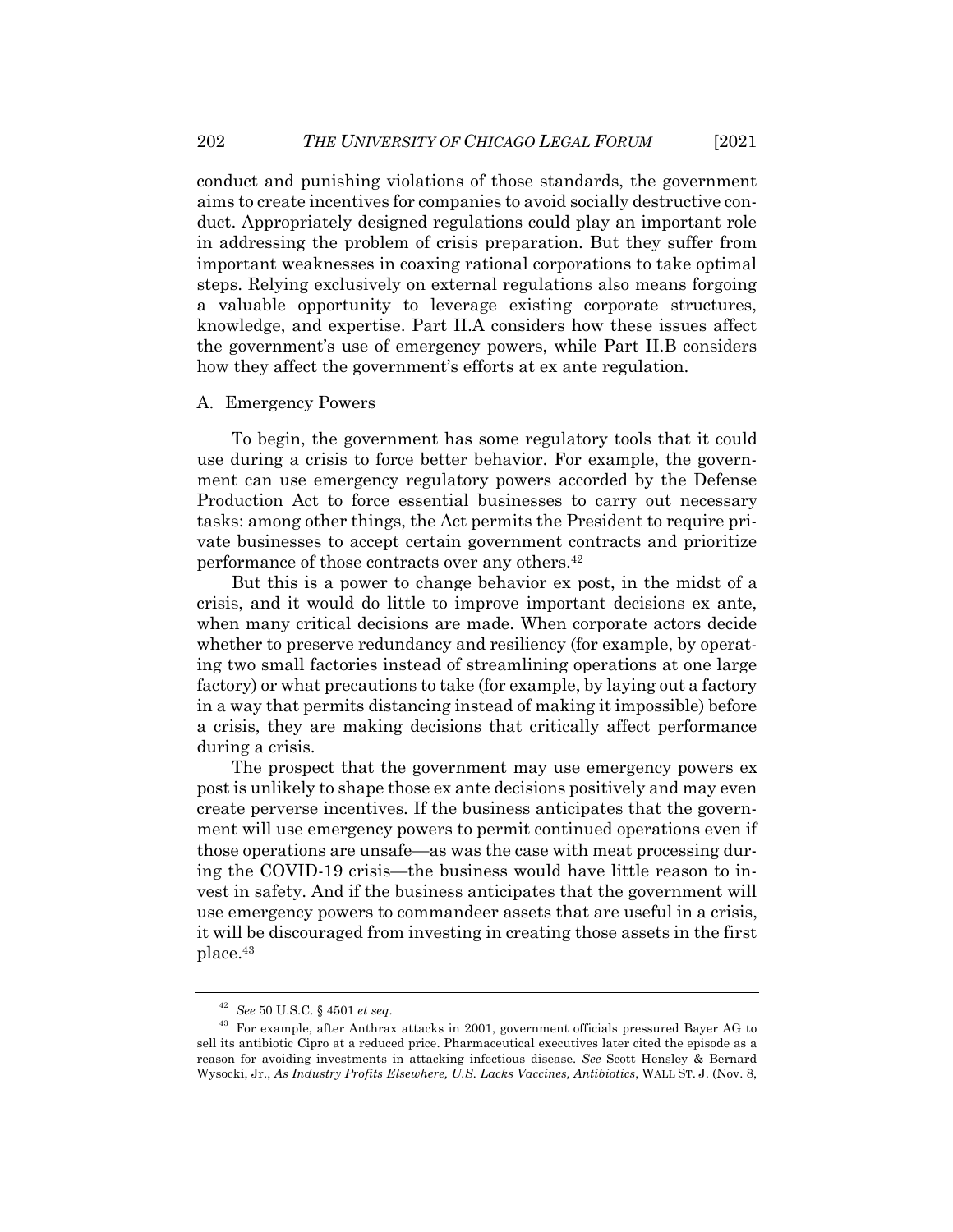#### B. Advance Regulation

The limitations of emergency powers demonstrate the need for ex ante regulation. One approach would be to identify a desired end-state for a given industry or supply chain, then apply a comprehensive regime of subsidies and regulations designed to move the industry toward that state.

For example, author Michael Pollan has urged adoption of a comprehensive federal strategy that would shift food processing and production from a national industrialized system to a regional deindustrialized system.44 The strategy would include differential regulations that credited smaller facilities for lower risk of contamination, along with subsidies for local farmers' markets and food distribution networks. The resulting food system would be more resilient because a network of regional facilities is less likely to be disrupted by a localized disaster. Other programs, such as a system of greenhouse gas regulation that discouraged transportation over long distances, could have similar effects in other industries.

A review of the merits of such proposals is beyond the scope of this Article. But while there have been some governmental steps toward more resilient systems,45 it is unlikely that a full suite of such measures will be adopted due to their likely collateral effects. America's industrialized food system is surely open to criticism, but it does normally deliver foods that Americans want to eat at low prices. Pollan's ideas may result in Americans eating a diet that is healthier, fresher, and better for the environment, but it is also likely to be more expensive, less efficient, and potentially less fun.46

<sup>2005),</sup> https://www.wsj.com/articles/SB113141787830190837 [https://perma.cc/JY2Z-NSMQ]. Even if the government does not use high pressure tactics, drug companies may anticipate that they will be selling to governments and philanthropies during a public health crisis, reducing any profit potential. *See* Dhruv Khullar, *What Will It Take to Pandemic-Proof America?*, NEW YORKER (Apr. 15, 2021), https://www.newyorker.com/science/annals-of-medicine/what-will-it-take-to-pandemic-proof-america [https://perma.cc/BHP9-Y4RF].

<sup>44</sup> *See* Mary Jane Angelo, *Small, Slow, and Local*, 12 VT. J. OF ENVT'L L. 354 (2011) (discussing Pollan's proposals); Michael Pollan, *Farmer in Chief*, N.Y. TIMES MAG. (Oct. 9, 2008), https://www.nytimes.com/2008/10/12/magazine/12policy-t.html [https://perma.cc/DX22-UK7C].

<sup>45</sup> For example, in June 2021, the United States Department of Agriculture announced a \$4 billion program to "strengthen critical supply chains" in the food industry. Press Release, U.S. Dep't of Agric., USDA to Invest More Than \$4 Billion to Strengthen Food System (June 8, 2021), https://www.usda.gov/media/press-releases/2021/06/08/usda-invest-more-4-billion-strengthenfood-system [https://perma.cc/7YDE-E4G6]. The program specifically identified the need to make investments that would "address the shortage of small meat processing facilities across the country as well as the necessary local and regional food system infrastructure needed to support them." *Id.* There has also been increasing Congressional interest in legislation that would strengthen the position of ranchers and farmers who supply the major meat processing companies. *E.g.*, Creswell, *supra* note 24.

<sup>46</sup> *See* Pollan, *supra* note 44 (acknowledging that industrialized food production has driven the price of meat to historic lows).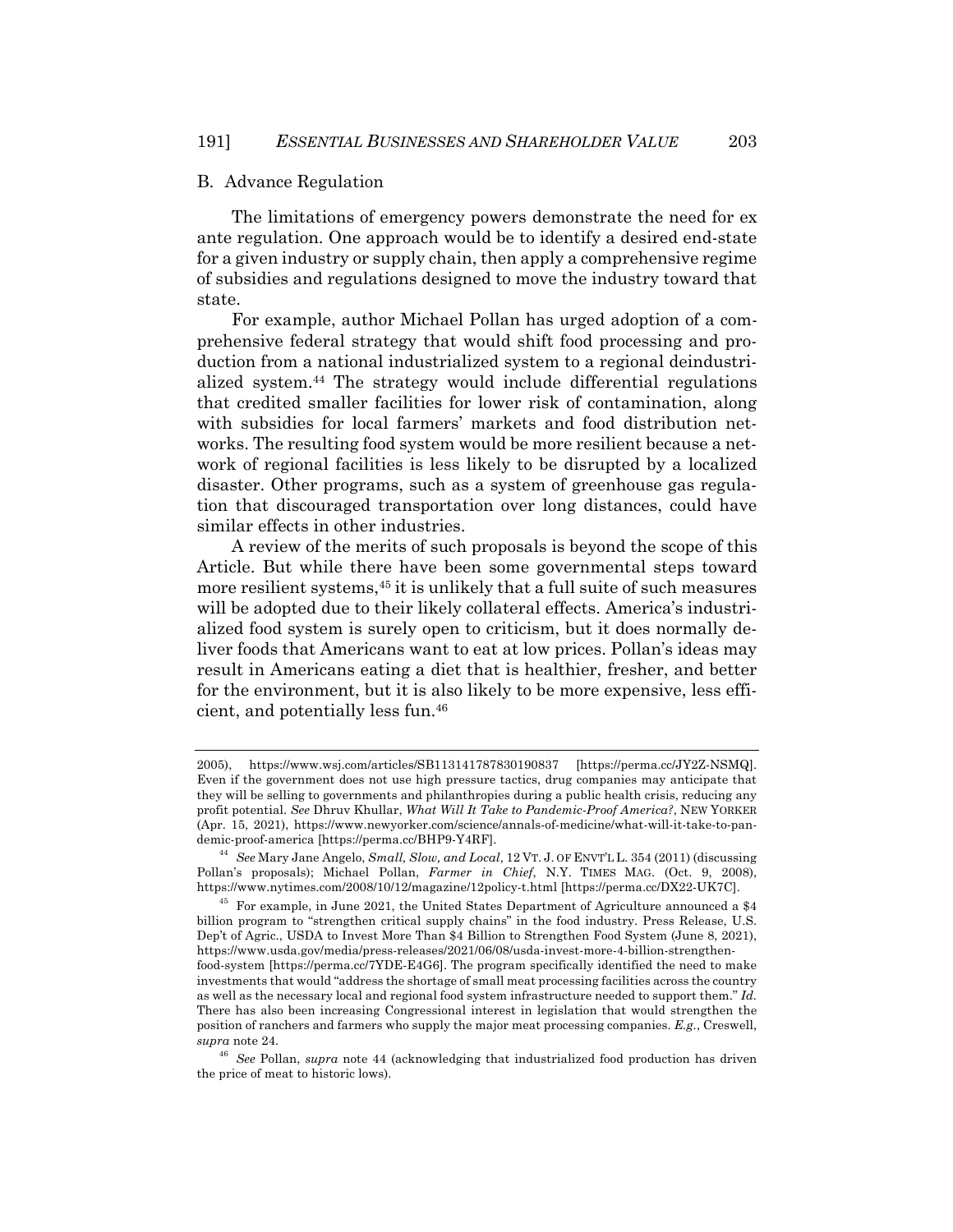A second approach would be to apply general tools like antitrust law to these problems.47 There is a close connection between the problems discussed above and the market power of essential businesses—if a company is a major buyer or supplier, its failures will have a greater capacity to disrupt a supply chain.48 But antitrust alone would not be well-tailored to these problems. A firm's internal decision to consolidate activities at a smaller number of facilities would not increase the firm's market power over consumers, making it an unlikely target for antitrust.49 Moreover, the decision to consolidate may make sense from antitrust law's usual short-term efficiency or consumer-welfare perspective, even if the decision reduces resilience.50 More broadly, large companies may well be better positioned than small ones to prepare for a crisis.

 $49$  That said, consolidating operations at a remote facility might increase a firm's power over workers by making it the sole buyer in the relevant labor market. Such labor market monopsony power may be a more apt target for antitrust law. For a proposal on how antitrust could approach mergers that increase a firm's power in the labor market, see Eric A. Posner et al., *Antitrust Remedies for Labor Market Power*, 132 HARV. L. REV. 536 (2018).

<sup>50</sup> Pollan, *supra* note 44 (acknowledging that industrialized food production has made meat extraordinarily cheap for consumers); *cf.* Philpott, *supra* note 47 (noting perception among regulators that "allowing a few companies to dominate a particular market is more efficient, leading to lower costs and thus lower prices for consumers" but suggesting that this is not the case for the food industry). Admittedly, certain antitrust remedies such as breaking up oligopolistic firms could potentially have a positive impact on consumer prices. But the effect cannot be predicted as a matter of pure theory. *Cf*. HERBERT HOVENKAMP, PRINCIPLES OF ANTITRUST 140 (2d ed. 2021) ("Break-up of oligopoly firms will certainly yield an industry with more firms, and they will likely price their output closer to their costs, but their costs could be higher.").

Of course, if antitrust law were revised to consider a broader set of objectives beyond reducing immediate consumer prices, it could become a useful tool for encouraging resilience. Even a more enlightened focus on consumer welfare could be sufficient—consumers do not benefit from shortages or disruptions during crises. A rough analogy might be drawn to "predatory pricing," in which a firm sells a product at a price below cost to drive rivals out of the market, with the goal of eventually charging consumers monopoly prices. Greater attention to the long-term threat to consumers would cause antitrust doctrine to be more skeptical of predatory pricing, even though it reduces prices in the short run. *Id.* at 335 ("Predatory pricing is not condemned because it results in current lower prices. It is condemned because, if successful, it will eventually result in reduced output and higher prices.").

 $47\,$  For example, robust use of antitrust principles has been proposed as a useful measure for improving the performance of the food industry. *See, e.g.*, Tom Philpott, *Biden Needs to Bust Big Ag Immediately*, SLATE (Jan. 4, 2021), https://slate.com/business/2021/01/biden-big-food-agribusiness-rural-states-antitrust.html [https://perma.cc/GB5K-BCVJ]; ZEPHYR TEACHOUT, BREAK 'EM UP: RECOVERING OUR FREEDOM FROM BIG AG, BIG TECH, AND BIG MONEY (2020); Amelia Timbers, *Overdoing It: The Story of the Agricultural Exemption in United States Antitrust Regulation*, 12 VT. J. OF ENVT'L L. 373 (2011).

 $48$  Companies with this type of market power can also force counterparties to absorb the costs of a crisis, even where the costs might have been reduced or avoided through better conduct by the dominant firm. The meat processing industry may be an example of this problem. *See* Jacob Bunge, *The \$213 Billion Meatpacking Industry Faces Stricter Oversight in Washington*, WALL ST. J. (June 21, 2021), https://www.wsj.com/articles/meatpacking-industry-faces-overhaul-push-in-washington-11624294728 [https://perma.cc/RHK3-QKHG] ("Farmer and rancher groups have complained that meat companies have recorded big profits while farmers' incomes have suffered, including through disruptions like 2020's pandemic-driven plant shutdowns and the May cyberattack on JBS.").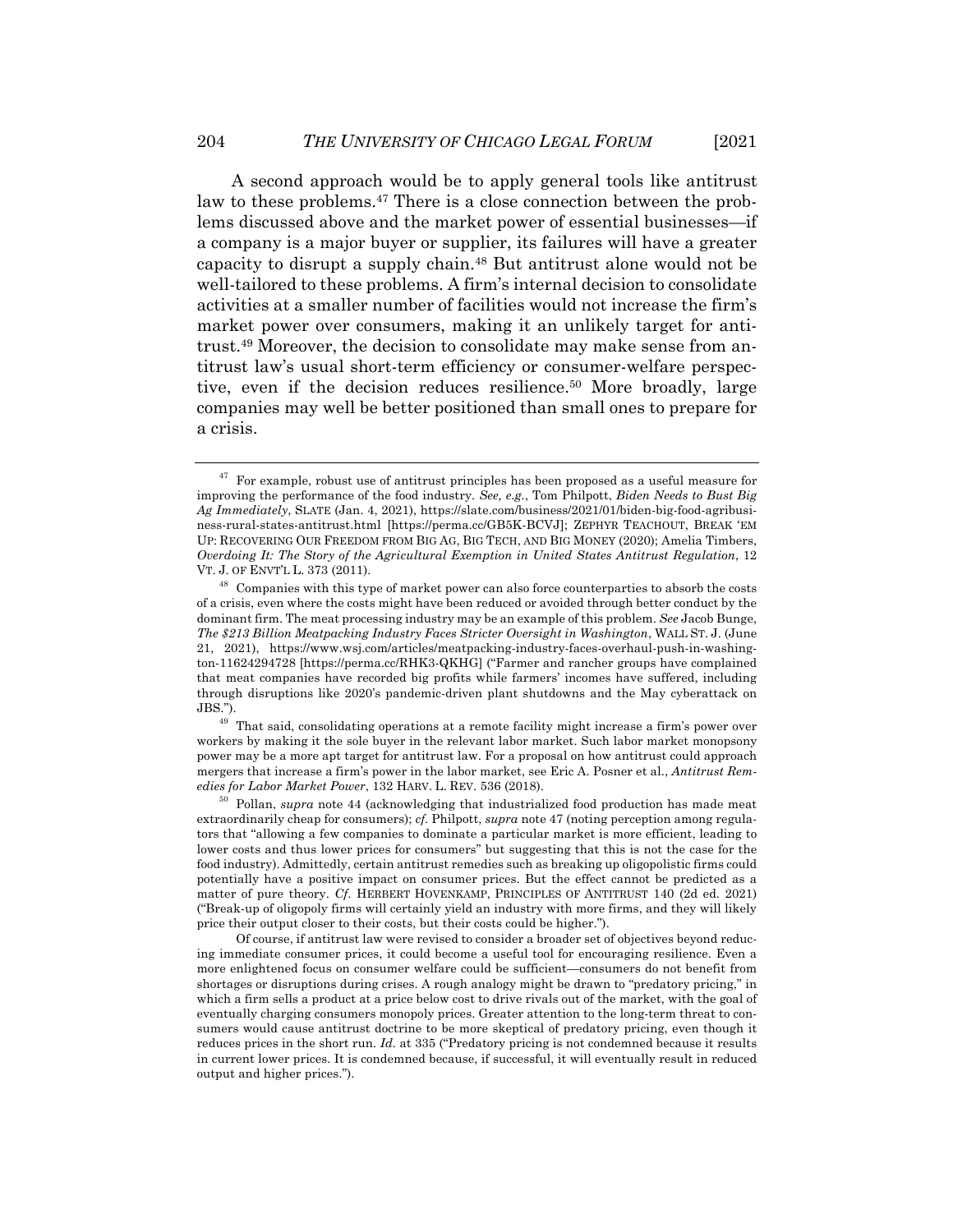A third approach would be to apply more specific regulations affecting safety and health issues. The government already regulates many issues that are directly relevant to preparations for a pandemic. For example, the federal Occupational Safety and Health Administration (OSHA) regulates workplace safety standards. In the wake of the H1N1 pandemic, it issued new guidance for businesses that could be affected by an influenza pandemic.51 As the COVID-19 crisis unfolded, OSHA released new guidance on workplace safety requirements and called attention to existing standards bearing on the pandemic.<sup>52</sup>

Appropriate regulations on spacing workers within facilities, mandatory sick leave and family medical leave, or maintaining redundancy would address many of the concerns raised here.<sup>53</sup> Such rules can play a particularly important role in addressing resilience problems that cut across firms. Limiting the size of firms would not guarantee resilience: if multiple small firms in an industry adopt the same practices,  $54$  use the same facility, or rely on facilities that are clustered together within a small geographic area, they will be just as vulnerable to a shock as a large firm that has chosen to consolidate its operations. Regulating operations can help address many of these concerns.

But to be effective, such rules must be set appropriately, corporations must expect that they will be enforced appropriately, and corporations must react appropriately to the regulations that are in place. Absent corporate governance reforms, there is good reason to question each of these three assumptions.

First, the government is unlikely to issue regulations that are strict enough to address resilience problems without corporate governance changes. To be sufficient to speak to a future pandemic, a regulation would have to be stringent. If a regulation speaks to the risk of a low-

<sup>51</sup> Press Release, U.S. Dep't of Labor, US Department of Labor's OSHA Provides Workplace H1N1 Influenza Precaution and Protection Information for Workers and Employers (Nov. 9, 2009), https://www.osha.gov/news/newsreleases/national/11092009 [https://perma.cc/S537-8GMX].

<sup>52</sup> *Regulations*, U.S. DEP'T OF LABOR, https://www.osha.gov/SLTC/covid-19/standards.html [https://perma.cc/5PG5-4JNW] (last accessed Aug. 4, 2021).

<sup>53</sup> *See, e.g.*, Cecilia Elena Rouse, *Government is Not a Dirty Word*, MEDIUM (Apr. 27, 2020), https://medium.com/@WilsonSchool/government-is-not-a-dirty-word-a71952f877d6

<sup>[</sup>http://perma.cc/5C6D-VEEP] ("While the Coronavirus Aid, Relief, and Economic Security Act ('CARES Act') requires employers to provide paid sick leave for employees suffering from this virus, we need a law that mandates (and perhaps subsidizes) paid sick leave, which has been shown to reduce turnover, increase productivity, and lower overall health care costs for employers.").

 $54\;$  Small companies taking identical precautions could also suffer disruptions simultaneously in a crisis, collectively causing a problem even if each individual company lacked market power on its own. This type of problem might be addressed by setting higher standards, or by adopting regulations designed to encourage companies to take divergent strategies instead of herding. *Cf.* Ian Ayres & Joshua Mitts, *Anti-Herding Regulation*, 5 HARV. BUS. L. REV. 1, 2 (2015) (suggesting potential "anti-herding" regulations to "reduce the kinds of systemic risk that occur when there is excessive behavioral uniformity").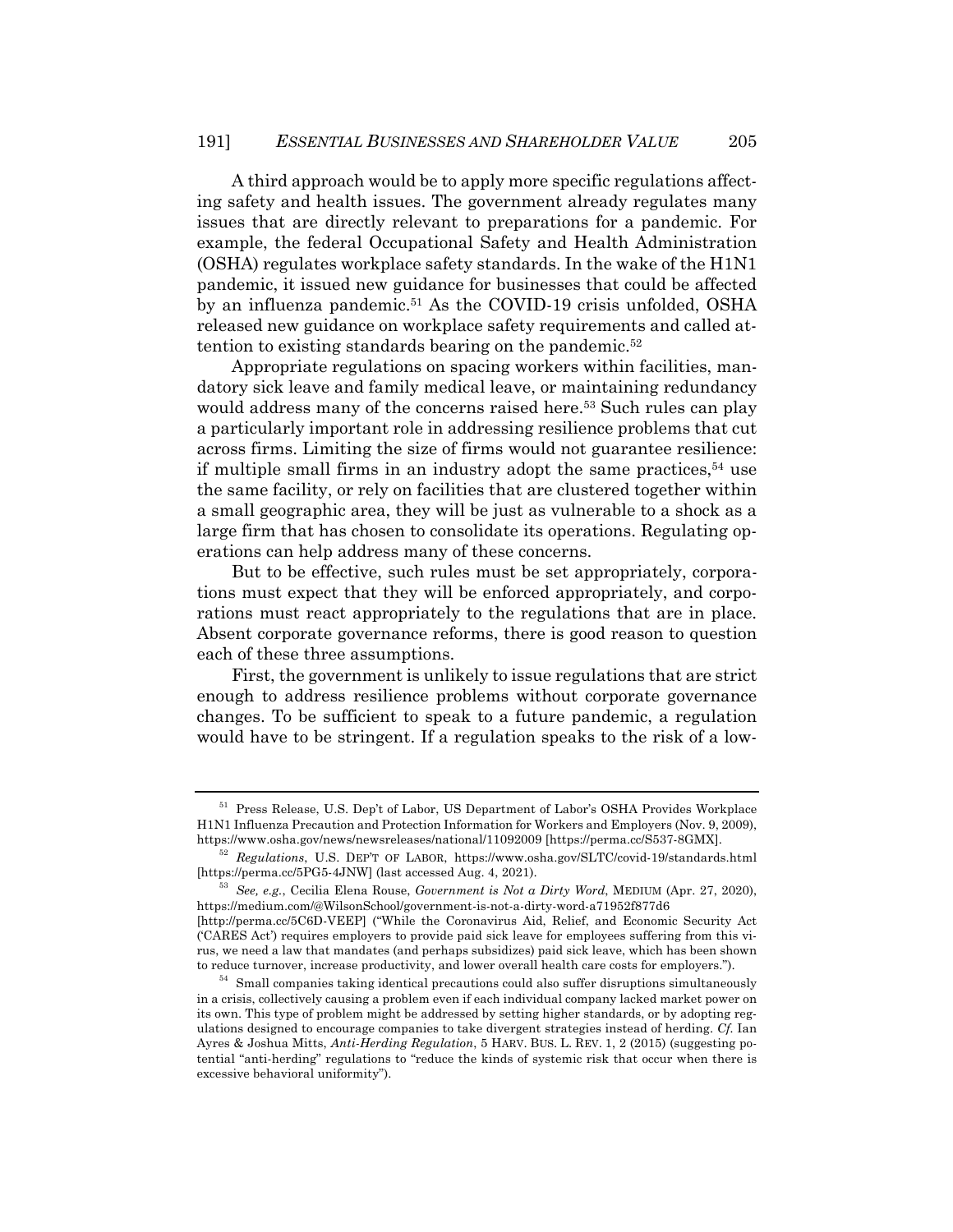probability, systemic event, it may have a small *expected* benefit: A regulation that would avoid a billion dollars in societal losses during a once-in-a-century pandemic would only provide an expected benefit of ten million dollars, far less than the cost of refitting a single major industrial facility. A regulator would thus need to muster the political capital to go beyond a simple comparison of expected costs and benefits to promulgate regulations that adequately address these issues.55 Politicians with fixed terms who are unlikely to have a major pandemic occur on their watch may be unwilling to muster this capital.56

Without reform, corporations would be unlikely to embrace such regulations, and would instead seek to deploy their political capital to

<sup>55</sup> There is a relationship between risks that would cause problems for diversified investors and risks that would cause problems for standard cost-benefit analysis. First, consider the risk associated with disasters that strike narrowly but with relative certainty. For example, imagine a disease that will randomly strike 1 percent of the population of 330 million, imposing a cost in discomfort that can be quantified as \$10 per person. In quantifying the benefits from a measure that would eliminate the risk of the disease, it would be reasonable to take a risk-neutral approach and focus on *expected* benefits: 1 percent of the population, or 3.3 million people, would have been expected to suffer a \$10 loss, so the benefit is \$33 million. If the cost of the measure is greater than \$33 million, the measure would not be justified. The use of averaging—focusing on the *expected* impact from the disease in a risk-neutral manner—is reasonable because the 99 percent of the population that does not suffer from the disease can always compensate the 1 percent that do. Risk-neutrality maximizes social wealth, and the remaining harm can be addressed through redistribution. The point parallels the way that a diversified investor would deal with a risk striking at 1 percent of the companies in her portfolio. Unless the total costs and benefits support action, she would prefer to simply take the loss on 1 percent of her companies and make up for it with gains in the remaining 99 percent of her portfolio.

Second, consider the risk associated with disasters that strike broadly but infrequently. For example, imagine a disease that will randomly strike once in a century, infecting and imposing a cost of \$10 on everyone in the society. It is relatively difficult to transfer wealth from the good 99 years to the one bad year, making it difficult to justify the use of a risk-neutral cost-benefit analysis. Similarly, even diversified investors as a group will suffer when systemic problems strike. *See infra* Part III.B. An individual investor might be able to obtain insurance, but the risk must ultimately be borne by someone.

Third, consider the risk associated with predicting the frequency or severity of a disaster. For example, imagine that there is a 99 percent probability that the COVID-19 epidemic is a onetime disaster, but a 1 percent chance that equally serious epidemics will occur every other year. It is essentially impossible for society to transfer wealth from the good scenario to the bad scenario, making it difficult to justify a risk-neutral approach to cost-benefit analysis. Diversified investors as a group would similarly struggle to manage this type of systemic risk.

Traditional cost-benefit analysis can thus fail to adequately address the types of catastrophic risks that would most affect diversified investors—risks in the second and third categories. Though further elaboration is beyond the scope of this Article, there is a voluminous literature addressing related problems with cost-benefit analysis in the context of catastrophic low-probability high-impact events, particularly under conditions of basic uncertainty. *E.g.*, Martin L. Weitzman, *On Modeling and Interpreting the Economics of Catastrophic Climate Change*, 91 REV. ECON. & STATS. 1, 11 (2009) (discussing "dismal theorem" that the global reach of a problem and uncertainty about its impact can lead cost-benefit analysis to support infinitely costly policy interventions).

<sup>56</sup> *See* Richard A. Posner, *Efficient Responses to Catastrophic Risk*, 6 CHI. J. INT'L L. 511, 514 (2006) ("Politicians with limited terms of office, and thus foreshortened political horizons, are likely to discount low risk disaster possibilities steeply since the risk of harm to their careers from failing to take precautionary measures is truncated.").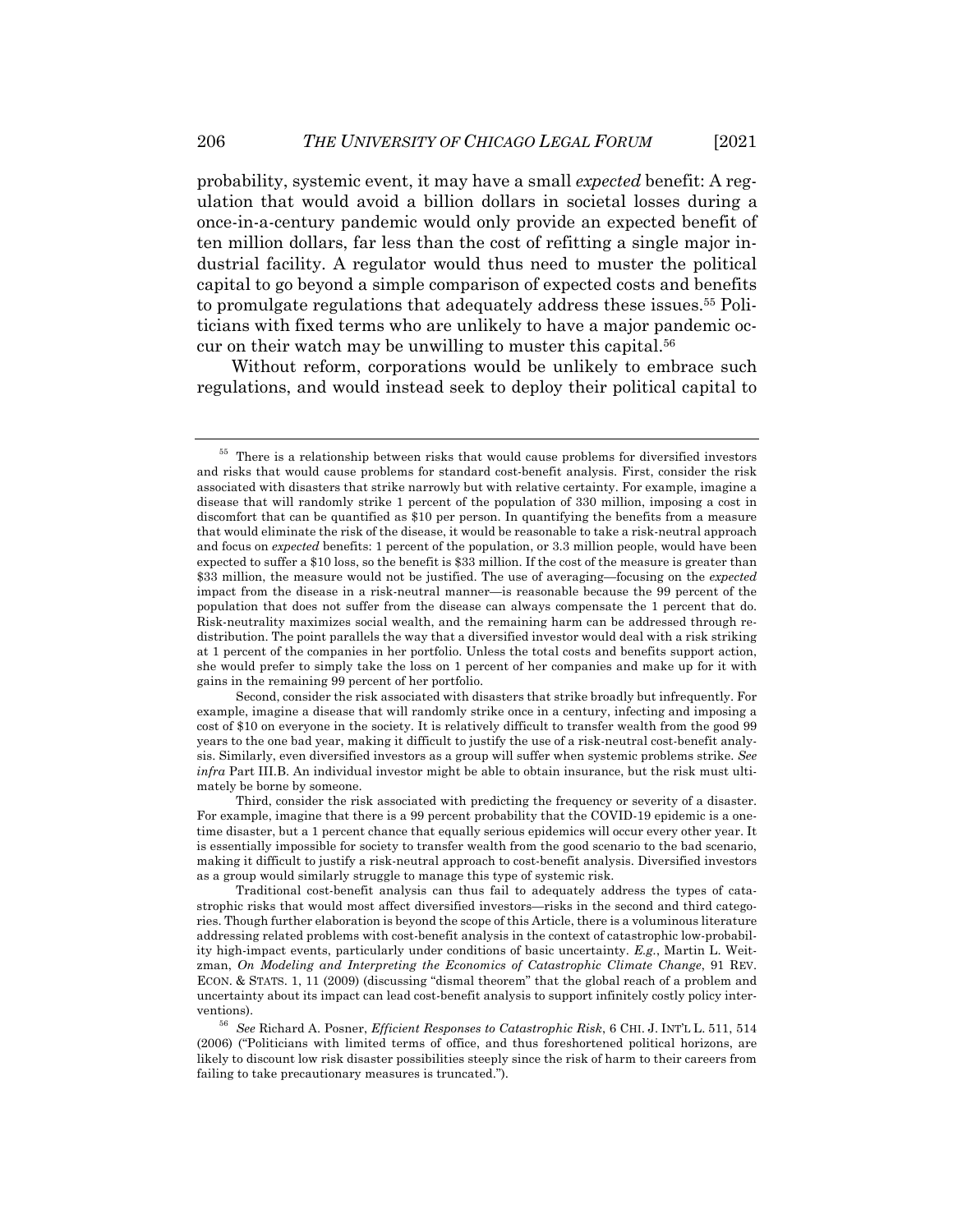defeat a specific regulation on topics of interest to them. More subtly, business decisions could affect agencies' cost-benefit analyses. Simply by laying out facilities without consideration of those risks, corporations can raise the cost of a rule change addressed to the risk: once a meat processing plant has been built in a way that makes distancing impossible, it becomes costly to refit it to permit distancing.<sup>57</sup>

Second, companies would have good reason to suspect that regulations issued before a crisis would not be enforced during a crisis. Even absent a crisis, corporations have substantial capacity to prevent effective enforcement of regulations. Corporations have substantial resources they can often use to beat back overmatched agencies that lack capacity to go all the way in investigating and litigating misconduct.58 Government regulators and prosecutors may also lack incentive to pursue fines that are adequate to deter misconduct.59

In the context of a crisis, these issues are exacerbated by the capacity of essential businesses to hold society hostage. During a crisis, a substantial government penalty could threaten the capacity of a firm to operate seamlessly. $60$  As a result, the government may be forced to abandon meritorious prosecutions—or settle them for pennies on the dollar—against essential companies. Anticipating this, companies will

<sup>57</sup> *Cf.* Jonathan S. Masur & Eric A. Posner, *Should Regulation Be Countercyclical?*, 34 YALE J. REG. 857, 873 (2017) (suggesting that once firms have invested in meeting more stringent standard, they may not enjoy meaningful cost savings from a relaxed regulation).

<sup>58</sup> *Cf.* David Michaels, *America's Workplaces Are Still Too Dangerous*, N.Y. TIMES (Apr. 28, 2021), https://www.nytimes.com/2021/04/28/opinion/osha-us-workplace-safety.html [https://perma.cc/Q24U-R8GX] ("The agency's enforcement staff is so small that if [the Occupational Safety and Health Administration] sent inspectors to every workplace, it would take 162 years to visit them all."); JOHN C. COFFEE, JR., CORPORATE CRIME AND PUNISHMENT: THE CRISIS OF UNDERENFORCEMENT 6 (2020) ("For both legal and logistical reasons," complex cases against corporations "are mismatches—a David-versus-Goliath battle, in which the slingshot is seldom mightier than the sword."); Schlosser, *supra* note 23 ("[T]he Trump administration has let the number of inspectors at OSHA fall to the lowest level in almost half a century.").

<sup>59</sup> *See* Dorothy S. Lund & Natasha Sarin, *Corporate Crime and Punishment: An Empirical Study* 44 (U. Penn. Inst. for L. & Econ. Rsch. Paper No. 20-13, 2020), https://papers.ssrn.com /sol3/papers.cfm?abstract\_id=3537245 [https://perma.cc/HHA3-6TDN] (noting that prosecutors may be deterred from seeking massive fines by "political or legal forces," and that they may accept fines that are large in absolute terms but small relative to the size of the defendant corporation).

 $60$  In principle, the government could levy crippling fines and put a firm through a bankruptcy reorganization. But this prospect may not create strong ex ante incentives for managers, who would likely be tapped to continue to manage the firm through and after bankruptcy. In addition, even if the government recouped the full amount of the fines by wiping out the shareholders' interests, the maneuver would cause disruption to supply chains unless the productive assets of the firm remained in use during the crisis. If the assets are not set up to operate safely in a pandemic, continued use of the assets would spread disease. And even if it would be preferable for the firm to continue to operate, the firm may struggle to attract financing or a buyer for its assets during a crisis. *Cf.* Andrei Shleifer & Robert Vishny, *Fire Sales in Finance and Macroeconomics*, 25 J. ECON. PERSP. 29, 32 (2011) (suggesting that when a firm is in distress and is disposing of productive assets, its competitors are likely to also be in distress and unable to buy).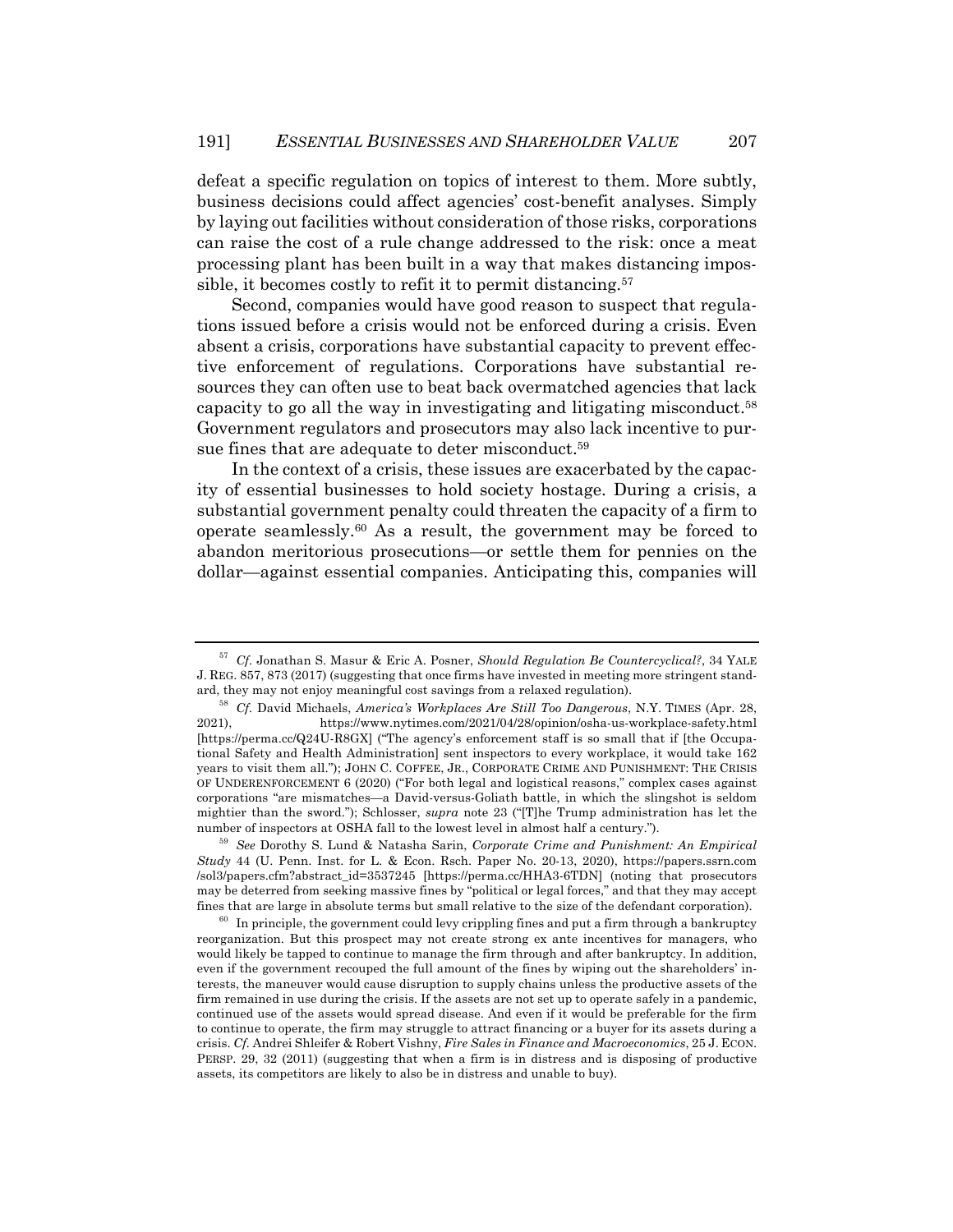discount the likelihood of a penalty in advance of a crisis and fail to take an appropriate level of precautions.

Third, managers of public corporations may lack incentives to make adequate investments in compliance or crisis preparation. Even if expected penalties are set at a level that would theoretically cause shareholders to want appropriate precautions to be taken, the interests of directors and managers may diverge from those of stockholders.61 For example, directors and officers may bet that they will depart the company and dispose of any stock holdings before problems are uncovered, and so may be unwilling to have short term earnings reduced by costly investments in compliance.

As a perceptive recent paper noted, this dynamic can be exacerbated by effects on the stock market.<sup>62</sup> A costly investment in precautions would reveal to stock market participants that the firm's managers believed that the company faced substantial regulatory risks. As a result, even managers whose financial incentives are aligned with the financial interests of stockholders will be inclined to underinvest in precautions in an effort to avoid revealing risks that could dent the stock price.

Finally, even if a purely external strategy could theoretically work, it would miss an opportunity to leverage existing structures, knowledge, and expertise within corporations. Under the Delaware Chancery Court's decision in *Caremark*, corporate law already requires the directors of corporations to make a good faith effort to monitor for risks.63 These *Caremark* duties are enforced through lawsuits brought by shareholders in the wake of corporate traumas.<sup>64</sup> But the true impact of the standard has been an internal recognition among corporate directors that they had an obligation to build systems that would monitor for risks.65 As discussed below, there are meaningful gaps in this accountability structure. But it could provide a useful starting point for a revised approach.

<sup>61</sup> *Cf.* Lund & Sarin, *supra* note 59, at 44–45; Jennifer Arlen & Marcel Kahan, *Corporate Governance Regulation Through Nonprosecution*, 84 U. CHI. L. REV. 323, 328 (2017) ("Because senior managers obtain personal benefits from deficient policing, the threat of sanctions imposed *on the firm* for deficient policing may not be sufficient to induce them to ensure the firm undertakes effective policing.").

<sup>62</sup> John Armour et al., *Taking Compliance Seriously*, 37 YALE J. REG. 1 (2020).

<sup>63</sup> *See In re* Caremark Int'l Inc. Derivative Litig., 698 A.2d 959 (Del. Ch. 1996).

 $^{64}\,$  While such lawsuits have historically faced high hurdles, recent cases have demonstrated that it remains a viable avenue for accountability in extreme circumstances. *See infra* note 75.

<sup>65</sup> Jennifer Arlen, *The Story of* Allis-Chalmers*,* Caremark*, and* Stone*: The Directors' Evolving Duty to Monitor*, CORP. L. STORIES 323, 345 (J. Mark Ramseyer ed., 2009) ("*Caremark*'s bad faith liability standard is so narrow that it is unlikely that a well-advised board of directors will run afoul of it, whether or not it monitors effectively. *Caremark*'s effectiveness thus depends heavily on its moral suasion.").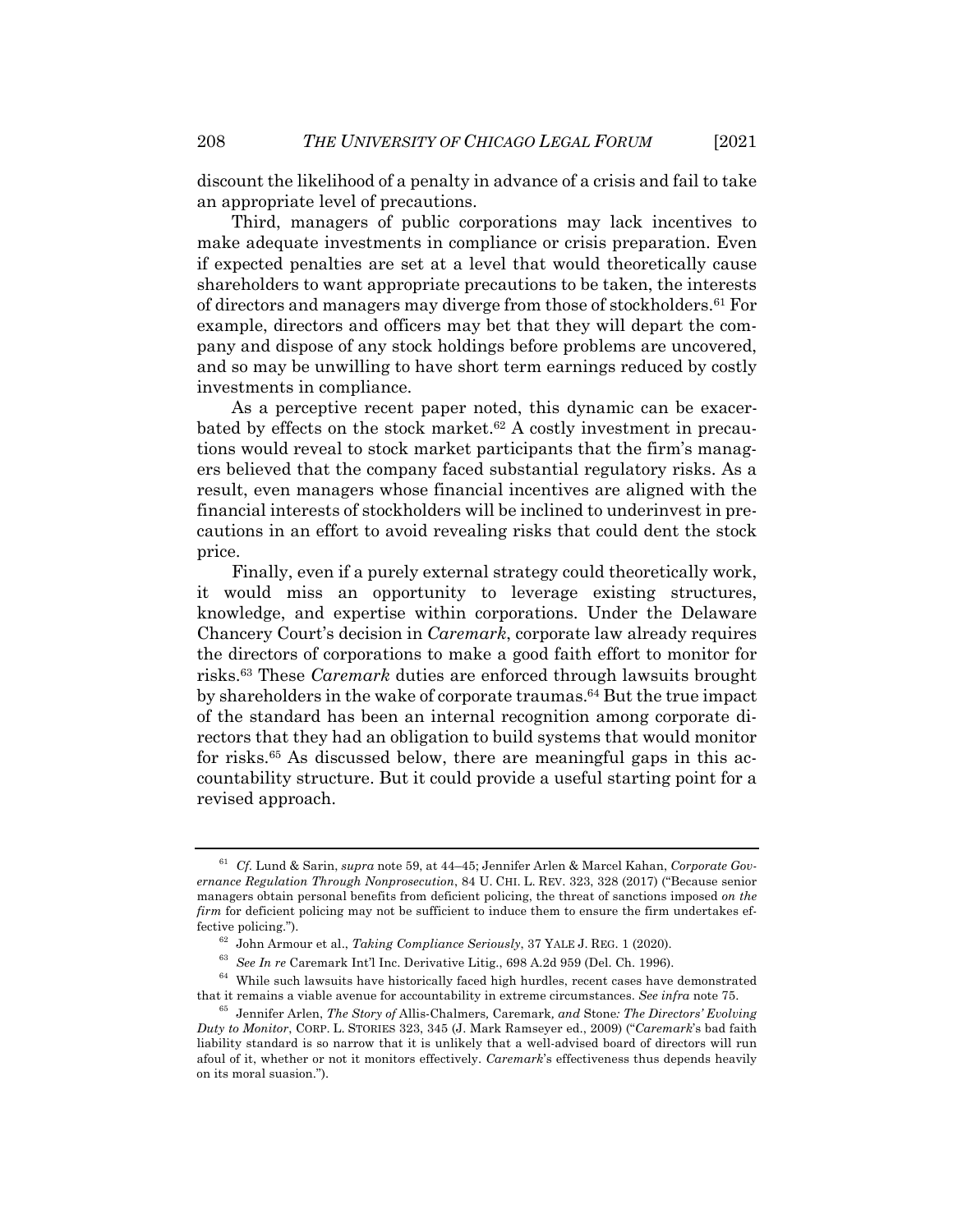By encouraging better behavior by directors and officers who are knowledgeable about the firm's risks and abilities, corporate law mechanisms would also benefit from information that is not necessarily in the government's hands. Prescribing optimal conduct through ex ante rules would require the government to get information and convert it into properly calibrated regulations. That may be impossible given rapidly changing conditions.<sup>66</sup> Creating incentives for directors and officers to use their own knowledge to improve outcomes may be a better approach.

### III.RESILIENCE AS A SHAREHOLDER-VALUE PROBLEM

This Part examines resilience as a corporate governance problem from within the dominant shareholder-value paradigm. Part III.A considers resilience as an agency problem in which short-sighted corporate managers fail to act in the best interest of shareholders who have their capital locked in for the long term. Part III.B considers resilience as an agency problem in which corporate managers with undiversified stakes in their firms fail to act in the best interest of shareholders who are likely to hold diversified stakes across the broader economy. Part III.C considers resilience as an issue for internal agency problems, in which relatively low-level supervisors fail to report or properly manage risks that are relevant to the leaders of the firm. Part III.D considers resilience as an issue for the relationship between the government and shareholder-oriented firms. If the government has the tools to defend non-shareholder interests, even shareholder-oriented firms must anticipate and prepare for crises that threaten those interests; if the government lacks the necessary tools, it poses a deeper challenge to the shareholder paradigm.

# A. Long-Term Value

Directors at public companies only serve for a relatively short period.<sup>67</sup> While pandemics are not infrequent occurrences, the level of disruption caused by COVID-19 has been unusual. This creates a serious

<sup>66</sup> Schwarcz, *supra* note 11, at 22–23.

 $67$  Tenures vary by industry and jurisdiction, but the average tenure for directors of companies in the Russell 3000 index was 9.5 years in 2020. Matteo Tonello, *Corporate Board Practices in the Russell 3000 and S&P 500*, HARV. L. SCH. F. ON CORP. GOVERNANCE (Oct. 18, 2020), https://corpgov.law.harvard.edu/2020/10/18/corporate-board-practices-in-the-russell-3000-and-sp-500/ [https://perma.cc/JJ8V-QNE9]. The shortest median tenure for departing board members is in the health care industry, with 6.2 years. *Id.*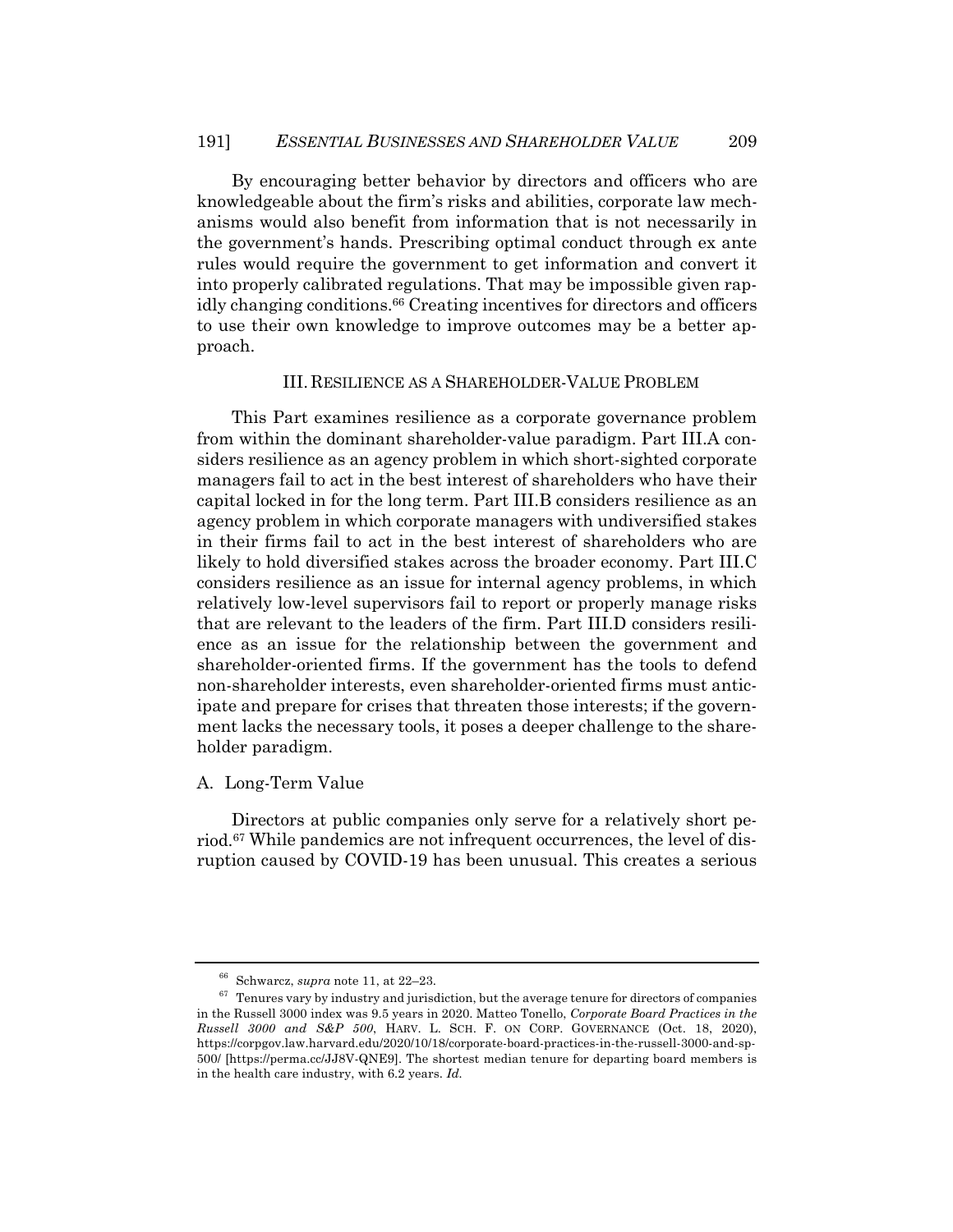mismatch: a director might reasonably believe that a once-in-a-generation crisis will not strike during her tenure and fail to take appropriate preparations.68

This problem might be limited if financial markets appropriately impounded the value of precautions. If the current share price reflects the value of future disruptions and the value of efforts to address them, directors and officers compensated mostly on the basis of share price would have an incentive to make cost-justified investments in precautions.

But investors in the market are unlikely to have the information and insight required to properly estimate the impact of a pandemic or the utility of precautions. If the share price does not reflect these values, directors and officers will not have appropriate incentives to take precautions.69 This dynamic can be exacerbated by signaling issues.70 If directors and officers make a major investment in precautions, the market might infer that the firm faces abnormally high risks and devalue the firm's shares accordingly. This might encourage directors and officers to hold off on valuable precautions in order to avoid revealing the risks that the firm faces.

It is important to recognize that these problems are *agency* problems. Shareholders will eventually face crises and bear the costs from a lack of preparation. If directors fail to prepare because their personal incentives do not encourage them to take appropriate steps, it would mean that directors are failing to advance shareholders' economic interests.

### B. Contagion and Undiversifiable Risk

Pandemics and certain other crises also pose particular risks for shareholders because they are systemic. Shareholders can deal with idiosyncratic risks at firms by diversifying those risks away. If a risk is specific to one firm, shareholders can reduce their exposure to that risk by holding shares in other firms. But if a risk affects all firms in the economy, shareholders will not be able to diversify away these risks.

<sup>68</sup> This concern also applies to politicians who have fixed terms of office. *See* Posner, *supra* note 56, at 514.

<sup>69</sup> *Cf.* Madison Condon, *Market Myopia's Climate Bubble*, 2021 UTAH L. REV. (forthcoming 2021) (discussing problem in the context of climate change crises); Charley Grant, *Losing Dollars by Pinching Pennies: When Short-Termism Goes Bad*, WALL ST. J. (Oct. 11, 2021), https://www.wsj.com/articles/losing-dollars-by-pinching-pennies-when-short-termism-goes-bad-11616165999 [https://perma.cc/2R7R-BY24] ("Anticipating what's coming next has always been a good way for companies to turn a profit. But in less turbulent times, executives have often been rewarded for pinching pennies instead. Over the past year it's become clear that pinching too hard can cost them, and their customers, dollars.").

<sup>70</sup> Armour et al., *supra* note 62, at 30.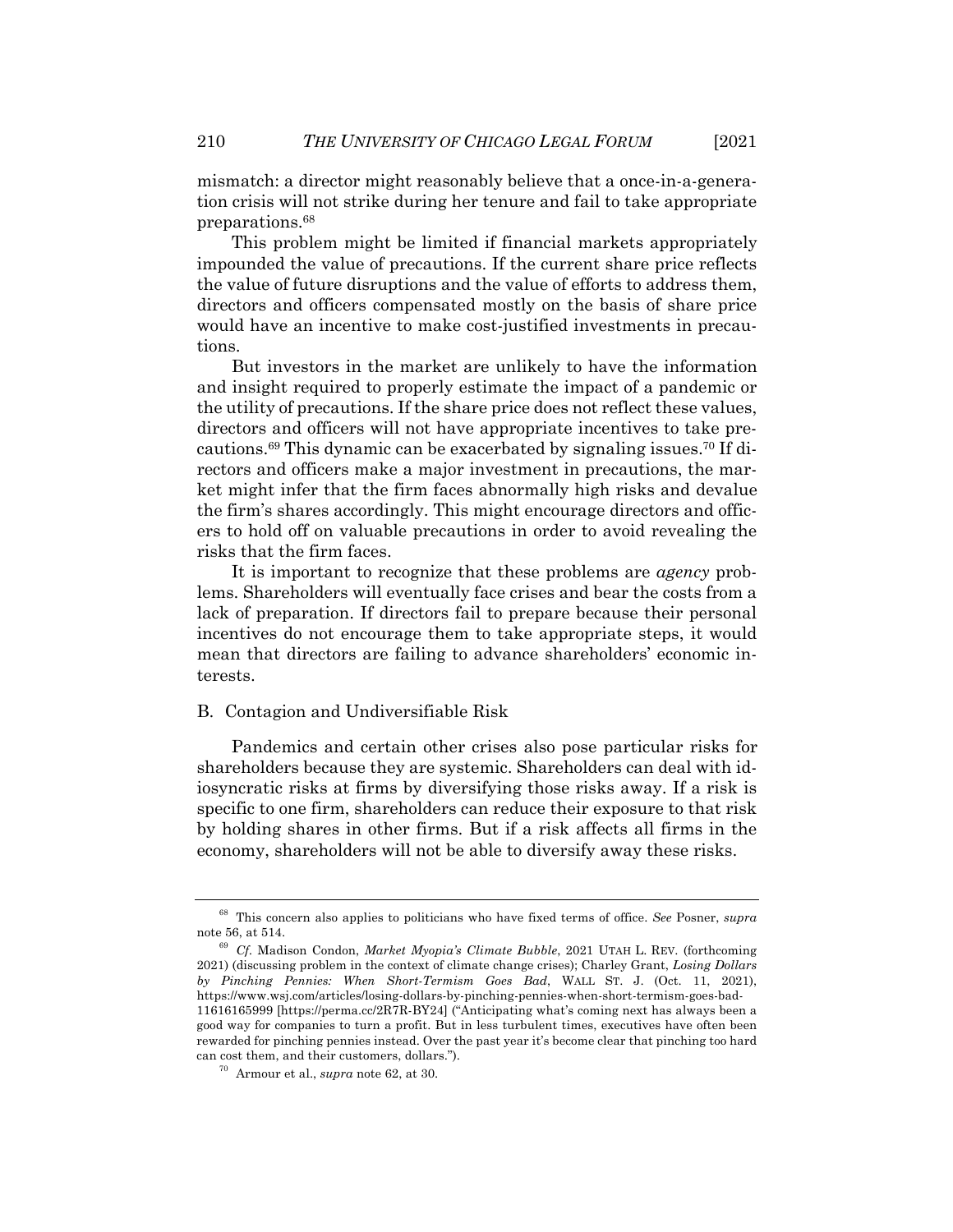This suggests that corporate directors and officers can advance the shareholders' interests by managing the firm's exposure to systemic risks. Instead of simply seeking to maximize alpha—the firm's idiosyncratic returns—managers can improve shareholders' portfolios by managing beta—the correlation between the firm performance and the performance of the broader market.71 In practical terms, this would generally mean identifying and managing risks that could cause firms to be affected alongside the broader market.

These issues are particularly pronounced at essential firms. Most firms are essentially passive recipients of systemic risk. But while ordinary firms can make decisions that affect their *exposure* to systemic problems, important firms can make decisions that *create or exacerbate* systemic problems.

This dynamic is well understood in the context of financial contagions. When systemically important financial institutions make risky bets that end up jeopardizing their solvency, the losses can cause harms at other companies, which find themselves unable to avoid taking losses as well, unable to tap disrupted financial markets, and unable to convince skittish investors that they are not facing the same magnitude of problems.72 The normal approach to failing firms is resolution or restructuring through bankruptcy, but applying this approach to systemically important financial institutions would only exacerbate the problems by threatening solvency and confidence at other firms.73

Similar dynamics can play out at essential firms in the context of an actual contagion. When an essential firm has not prepared to operate safely in a pandemic—effectively making a risky bet that no pandemic would ever occur—continuing operations would cause infections that spread and damage other firms, and pausing operations would cause business disruptions that damage other firms. Even apart from the enormous human toll of such failures, there is an effect on other businesses in which shareholders' capital is invested. Normally, the government would shutter or fine businesses that were unable to operate safely, but in the case of essential businesses this could exacerbate problems by further disrupting supply chains.<sup>74</sup>

Importantly, market participants cannot express concern over these issues by bringing down the share price of essential businesses. An essential business will not internalize the costs it imposes on other

<sup>71</sup> *Cf.* Jim Hawley & Jon Lukomnik, *The Long and Short of It: Are We Asking the Right Questions?*, 41 SEATTLE U. L. REV. 449 (2018) (stressing management of "beta" in the sense of overall systemic risks as opposed to "alpha" in the sense of outperformance).

<sup>72</sup> Armour & Gordon, *supra* note 11, at 53–56.

 $^{73}$   $\,$   $Id.\;$  at 46–47.

<sup>74</sup> *See supra* note 60 and accompanying text.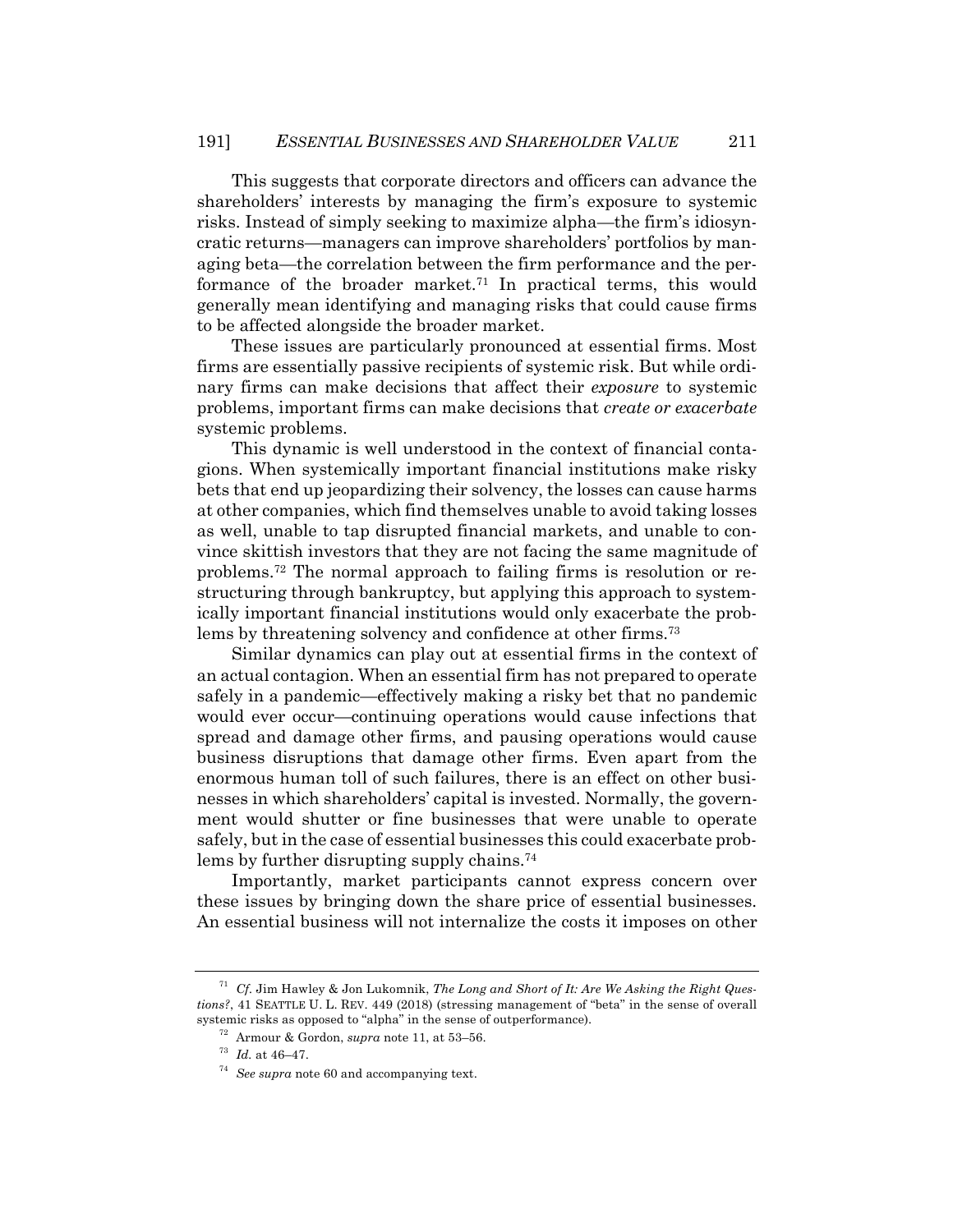companies. A company will not pay any price if its operations infect the employees or customers of other businesses,75 and a company with a chokehold on a critical function can use its leverage to ensure that other market participants bear the cost of any problems.76 Indeed, an essential business may outperform other companies in a crisis because it will be allowed to operate despite the costs that its operations impose on third parties. As a result, if conscientious shareholders sell the shares of an essential business at reduced prices, they will simply be creating an arbitrage opportunity for others who are willing to build up a concentrated position in the company.

### C. Internal Agency Issues

Inattention to resilience issues can also create internal agency problems, in which relatively low-ranking employees fail to properly monitor, report, or manage risks. Taking the view most charitable to Tyson, reports that its supervisors were gambling on the number of  $COVID-19$  infections at its plants instead of taking appropriate action<sup>77</sup> may be an extreme example of this dynamic. Plant design and management decisions taking place well below the c-suite are potentially bigger drivers of infection rates. And failing to take appropriate precautions or reporting to work while sick would be more everyday examples.

Corporate governance can play an important role in managing this type of problem. A risk-management system that is tended by the board of directors can empower certain forces within the company.78 Compliance and risk management functions receive larger budgets and a seat at the table when important decisions are made.

Risk management can also communicate important messages to the rank and file. Literature on corporate compliance routinely highlights the importance of "tone at the top."79 If appropriate messages are

<sup>75</sup> *Cf.* Gelter & Puaschunder, *supra* note 41 ("Employers themselves might . . . have incentives to *underinvest* [in precaution] because part of the cost of contagion will be borne by individuals not working for the employer deciding about such measures. In other words, firms will have incentives to only take their own bottom line into account when engaging in health management practice, but maybe not benefits to the wider public.").

<sup>76</sup> *See supra* note 48 and accompanying text (discussing how dominant firms can use market power to offload risk).

<sup>77</sup> *See* Jacob Bunge, *Tyson Suspends Managers After Lawsuit Claims They Bet on Covid-19 Infections*, WALL ST. J. (Nov. 19, 2020), https://www.wsj.com/articles/tyson-suspends-managers-after-lawsuit-claims-they-bet-on-covid-19-infections-11605821442 [https://perma.cc/CBK6-JK2R].

<sup>78</sup> *Cf.* Stavros Gadinis & Amelia Miazad, *The Hidden Power of Compliance*, 103 MINN. L. REV. 2135, 2139 (2019) (observing that compliance officials at companies are powerful partly because they can bring matters to the board's attention, making it "much harder for directors to do nothing and still meet the good faith requirements of our laws").

<sup>79</sup> *See, e.g.*, Martin Lipton et al., *Risk Management and the Board of Directors*, HARV. L. SCH. F. ON CORP. GOVERNANCE & FIN. REG. (Mar. 20, 2018), https://corpgov.law.harvard.edu/2018/03/20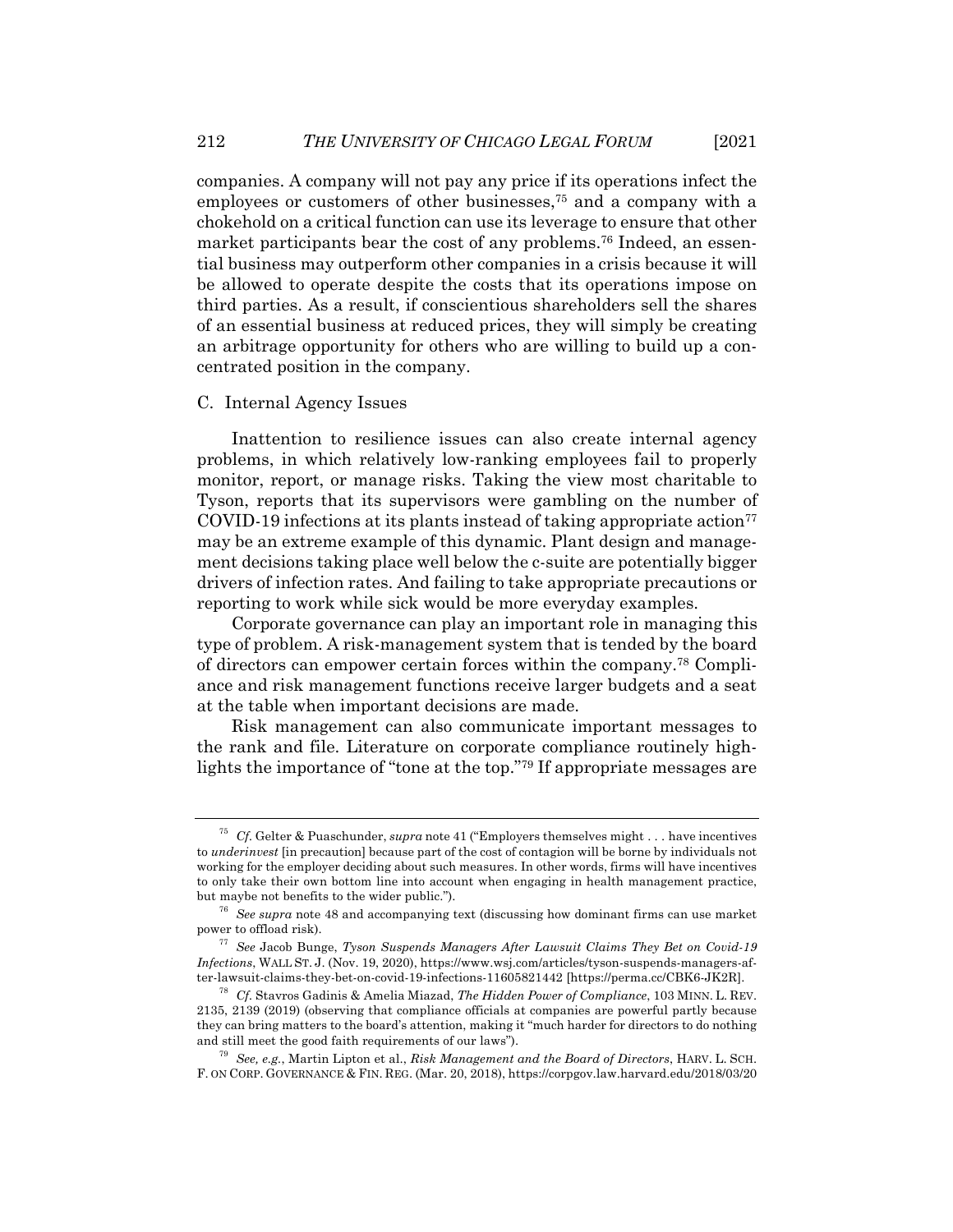not being sent by directors and officers at the top of the organization, lower-level employees may make decisions that ultimately damage the organization.

# D. Relationship With Government

The principle that corporations are to be managed for the benefit of shareholders is based in part on a division of responsibility. Corporate directors and officers manage the company to maximize returns to shareholders while ensuring that corporate conduct follows the "rules of the game."80 The government can set the rules of the game to protect non-shareholder interests.81

The problem of resilience during a pandemic destabilizes this model. While corporate law does provide some incentive for directors and officers to ensure that companies follow the rules of the game, the incentives are relatively weak and incomplete.

The *Caremark* regime sits at the intersection of corporate governance and external regulation.82 As liability for corporate crimes escalated, Delaware courts established that corporate directors and officers had a duty to establish systems to monitor for the risk of regulatory noncompliance. There is an enormous literature exploring the *Caremark* doctrine and its rationale, but the basic logic is simple: The government will ensure that crime does not pay for shareholders, so shareholders' representatives on the board of directors have an obligation to monitor to ensure that crime does not take place. Directors who fail in that duty, and as a result allow the corporation to come to harm, can be held liable by shareholders bringing suit in the corporation's name.

The concept of *Caremark* could do useful work in encouraging directors and officers to prepare corporations for crises. But there are two limitations on the doctrine which constrain its effect.

First, *Caremark* claims are exceedingly difficult to bring because of the exceedingly high level of deference accorded to corporate directors. Indeed, the Delaware Court of Chancery described it as "possibly the most difficult theory in corporation law upon which a plaintiff might

<sup>/</sup>risk-management-and-the-board-of-directors-5/ [https://perma.cc/Z69X-L9KS]; Donald C. Langevoort, *Cultures of Compliance*, 54 AM. CRIM. L. REV. 933, 939 (2017).

<sup>80</sup> Milton Friedman, *A Friedman Doctrine—The Social Responsibility of Business Is to Increase Its Profits*, N.Y. TIMES MAG. (Sept. 13, 1970), https://www.nytimes.com/1970/09/13/archives /a-friedman-doctrine-the-social-responsibility-of-business-is-to.html [https://perma.cc/FY5G-C6S5].

<sup>81</sup> *See*, *e.g.*, Jonathan R. Macey, *An Economic Analysis of the Various Rationales for Making Shareholders the Exclusive Beneficiaries of Corporate Fiduciary Duties*, 21 STETSON L. REV. 23, 25 (1991) (urging that courts can protect contractual counterparties of a firm, like workers and bondholders, and the political process can protect other stakeholders).

<sup>82</sup> *In re* Caremark Int'l Inc. Derivative Litig., 698 A.2d 959 (Del. Ch. 1996).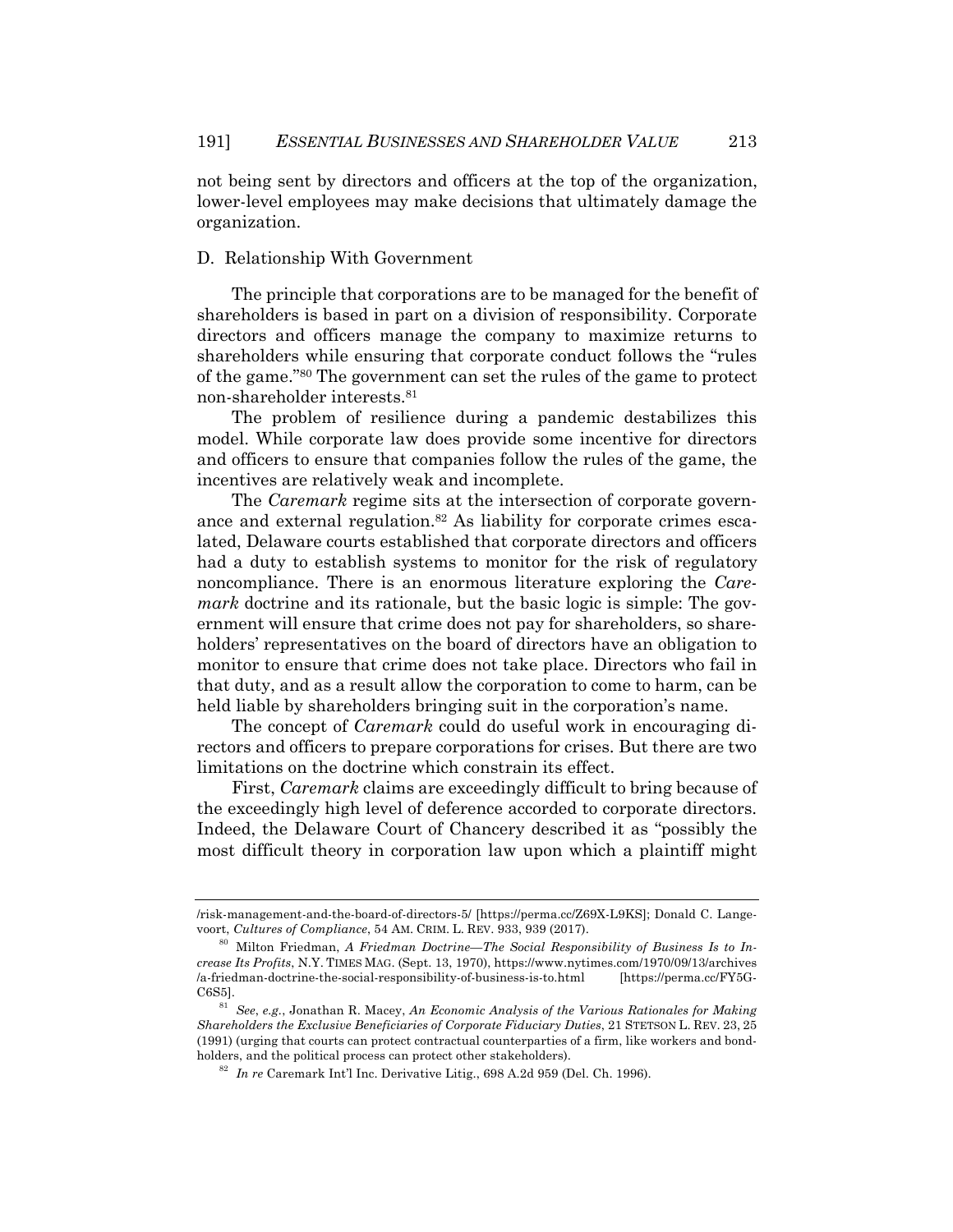hope to win a judgment."<sup>83</sup> While recent cases have demonstrated that *Caremark* liability remains a real possibility for directors who totally fail to monitor the central risks facing their organizations, the prospect of liability remains remote for directors who take even slight precautions.84

Conceptually, the difficulty of a *Caremark* claim is based on the deference accorded to the business judgments of well-informed directors.85 This, in turn, is based on presumptions about the preferences of shareholders. Monitoring for regulatory violations is expensive and requires decisions tailored to the circumstances of a particular business; even when it is done well, violations can still slip through.<sup>86</sup> Having courts second-guess directors' decisions every time a violation occurs is a blunt instrument that could make directors overly cautious.87 Given shareholders' ability to diversify away the harm from a regulatory violation, shareholders may well prefer to address the agency problem using the same tools that they use to address other agency problems shareholder voting and incentives in executive compensation agreements.

This logic breaks down with respect to the impact of pandemics on essential firms. As discussed above, directors may believe that a pandemic that reveals their failures will not occur during their tenure, exacerbating ordinary agency problems. And there is good reason to question whether shareholders can diversify away the risk of a failure at an essential firm. As a result, an unmodified *Caremark* regime may not be adequate to defend shareholders' interests.

Second, *Caremark* depends on a threat of liability to the corporation that is large enough to prompt appropriate action. This can raise

<sup>83</sup> *Id.* at 967.

<sup>84</sup> *See In re* Clovis Oncology, Inc. Derivative Litig., 2019 WL 4850188, at \*15 (Del. Ch. Oct. 1, 2019) (determining that the board had failed to properly monitor clinical trial of company's sole pharmaceutical product, resulting in false statements to the investing public); Marchand v. Barnhill, 212 A.3d 805, 822-24 (Del. 2019) (determining that the board of ice cream company had undertaken "no efforts" to monitor for compliance with food safety requirements). As Professor Elizabeth Pollman has explained, *Caremark* liability is normally reserved for directors who "not only ignored red flags, but had gone farther down a path of participation or complicity in wrongdoing." Elizabeth Pollman, *Corporate Oversight and Disobedience*, 72 VAND. L. REV. 2013, 2041 (2019).

<sup>85</sup> *Caremark*, 698 A.2d at 970 (stating that the "the level of detail that is appropriate" for an information and reporting system "is a question of business judgment").

<sup>&</sup>lt;sup>86</sup> Id. ("[O]bviously ... no rationally designed information and reporting system will remove the possibility that the corporation will violate laws or regulations, or that senior officers or directors may nevertheless sometimes be misled or otherwise fail reasonably to detect acts material to the corporation's compliance with the law.").

<sup>&</sup>lt;sup>87</sup> *Id.* at 967 (stating that more searching review of director decisions "would expose directors" to substantive second guessing by ill-equipped judges or juries, which would, in the long-run, be injurious to investor interests").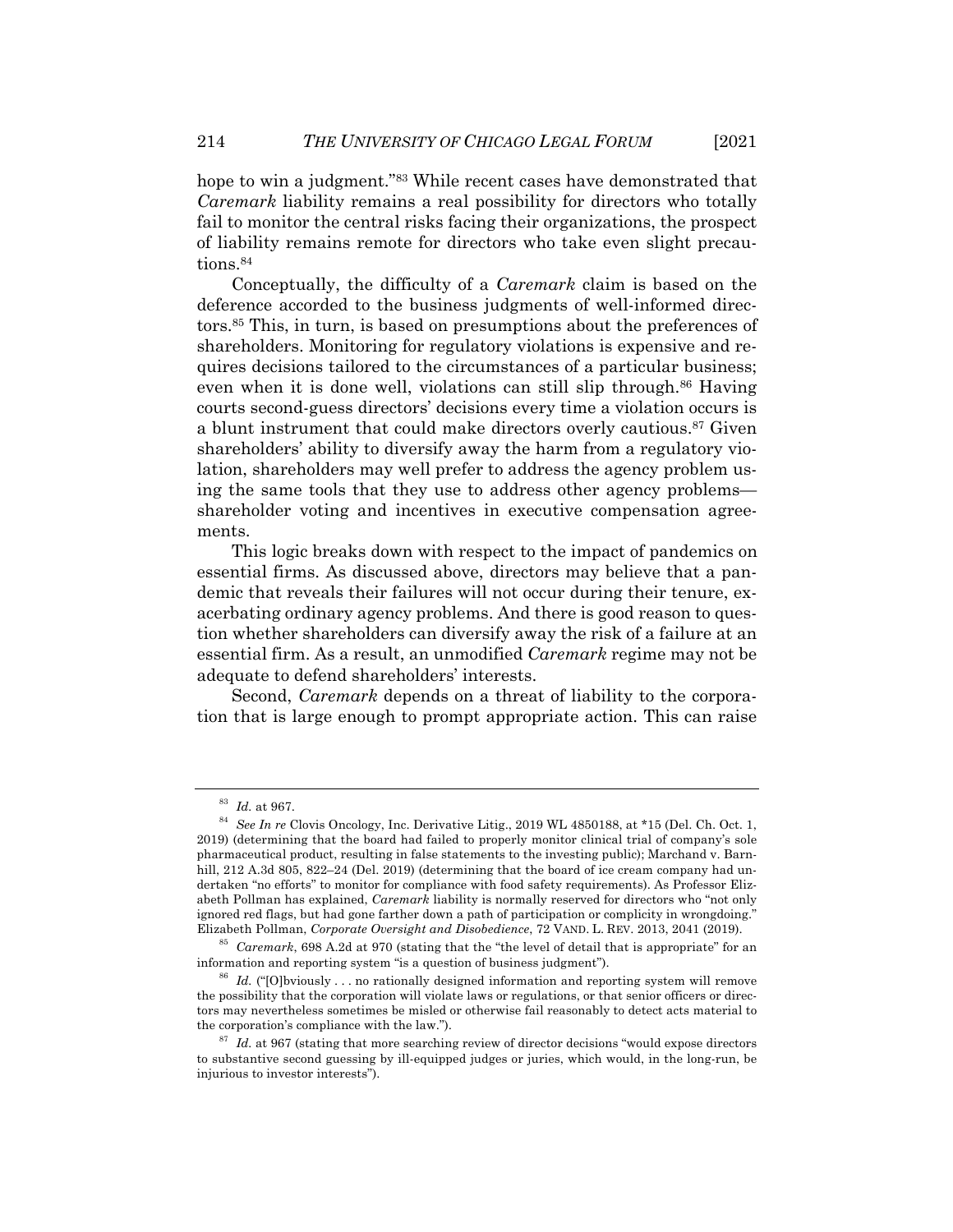problems with respect to pandemics. There is no guarantee that regulations or other features of the business environment will cause the company to experience large liabilities even if they inflict massive suffering or cause losses elsewhere in a shareholder's portfolio. Regulations may not be in place in advance of a crisis. A company can use its control over an essential business to temporarily maintain profits or defeat regulations even if its poor decisions have caused extraordinary problems for society. Even without threats, government regulators may be inclined to protect favored businesses.<sup>88</sup> And the government may use macroeconomic policy tools in a way that causes share prices to rise, even if a company has failed in a profound sense.<sup>89</sup>

This can lead to a mismatch between *Caremark* and the interests of shareholders. *Caremark* may not provide a meaningful remedy even when diversified shareholders experience major losses elsewhere in their portfolios as a result of the company's decisions.90

And in the long run, a company's failure to meet societal expectations in a crisis can eventually result in regulations that damage the company's long term capacity to generate returns for shareholders.91 As Adolph Berle noted, important companies can face "inchoate laws": a set of community expectations for corporate behavior that will be written into law if violated.92 Managers may not fully internalize the threat that an inchoate law will become a written law despite the potential harm to shareholders in the long term, and *Caremark* doctrine will do little to correct that problem.

<sup>88</sup> *Cf.* City of Birmingham Ret. & Relief Sys. v. Good, 177 A.3d 47, 60 (Del. 2017) (determining that allegations of "cooperation" with a "too-friendly regulator" not sufficient to make out a *Caremark* claim).

<sup>&</sup>lt;sup>89</sup> In the wake of the COVID-19 crisis, the Federal Reserve cut off a precipitous fall in stock prices by announcing that it would do whatever it took to protect the economy. *See, e.g.*, Gunjan Banerji et al., *Behind Dow 30000: A Self-Perpetuating Upward Spiral*, WALL ST. J. (Nov. 25, 2020), https://www.wsj.com/articles/dow-30000-covid-economy-market-buy-and-hold-11606238819 [https://perma.cc/JLH9-AUU4] ("Anchoring the market is the belief the Fed will always step in, especially after its bigger-than-ever effort earlier this year.").

<sup>90</sup> *See supra* Part III.B.

 $^{91}\,$  Enron's handling of California electricity markets in the wake of deregulation offers an example of this attitude. While Enron had much to gain in the long term from seeing deregulation succeed and become a model for the rest of the country, it relentlessly sought short-term profits from energy trading that caused the deregulated system to collapse. *See* BETHANY MCLEAN & PETER ELKIND, THE SMARTEST GUYS IN THE ROOM: THE AMAZING RISE AND SCANDALOUS FALL OF ENRON 267 (2004) ("By any objective measure, Enron had a powerful self-interest in seeing the California experiment succeed. It had preached for years that deregulation would cause prices to go down and make life better for everyone . . . . Yet from Ken Lay on down, Enron executives simply refused to see that their best interest lay in helping the state succeed."). Firms that fail to provide adequate supplies of a necessary good in a crisis may face similar consequences.

 $92$  Professor Elizabeth Pollman has helpfully excavated the concept of "inchoate laws" from the scholarship of Adolf Berle, a corporate law practitioner, academic, and policymaker. *See generally* Elizabeth Pollman, *Quasi Governments and Inchoate Law: Berle's Vision of Limits on Corporate Power*, 42 SEATTLE U. L. REV. 617 (2019).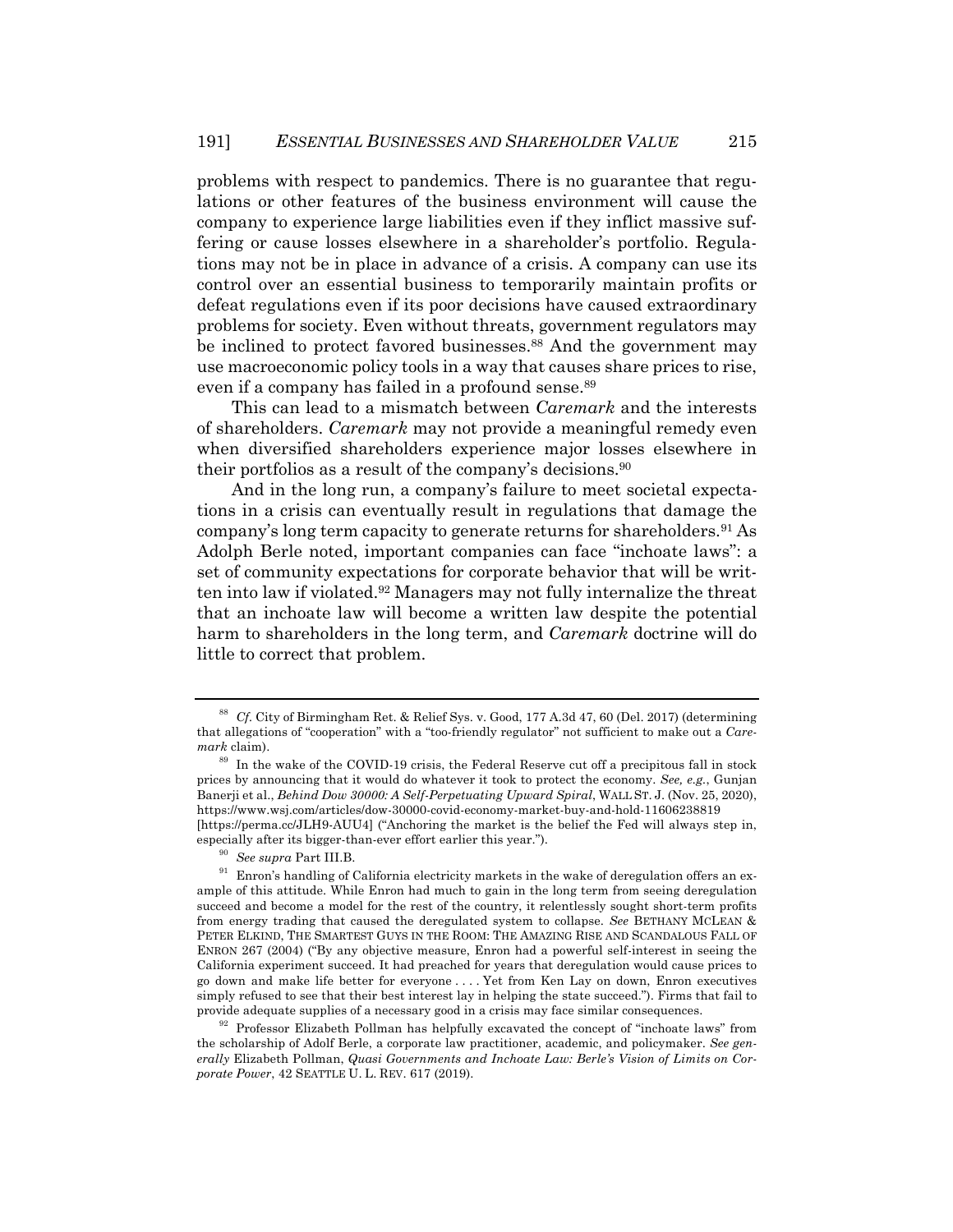Of course, as discussed above, there are good reasons to doubt that the government will enact appropriate regulations or impose appropriate penalties. In the midst of a crisis, the government may be unwilling to distract or weaken important firms with a prosecution or civil enforcement action even if the firms have failed to meet appropriate standards. At a minimum, the government may be unwilling to press novel theories or interpretations of legal requirements out of a concern that it would frighten already unsettled investors. If the government is unwilling to do its part to enact and enforce the rules of the game, firms that are focused solely on shareholder returns will not be induced to take appropriate action.93

# IV. RESILIENCE AS A STAKEHOLDER PROBLEM

There is a long-running debate between those who believe that corporations should be run exclusively for the benefit of shareholders and those who believe that corporations should be run with a view to the interests of a broader range of stakeholders, including suppliers, customers, employees, local communities, and creditors.94 Though the voluminous debate has many facets, a central concern is whether issues should be addressed through external mechanisms, such as explicit contracts negotiated in the market and regulations issued by the government, or through internal mechanisms, such as the processes of corporate governance.

Some of the issues discussed above resemble a concern that corporations do not pay adequate attention to the interests of stakeholders. The contagion and undiversifiable risk problems for shareholders can be understood as stakeholder governance problems.<sup>95</sup> Directly considering the interests of stakeholders would lead to similar outcomes as a more careful effort to advance the true interests of shareholders with respect to contagion. An essential firm that considered the interests of suppliers and customers would make larger investments in maintaining reliable operations, and an essential firm that considered the interests of employees and the surrounding community would make larger investments in ensuring that the operations were safe. Consideration of these interests would also improve relations with the government.96

<sup>93</sup> *See infra* Part IV.

 $94$  For a discussion of the debate from the stakeholder governance point of view, see LYNN STOUT, THE SHAREHOLDER VALUE MYTH: HOW PUTTING SHAREHOLDERS FIRST HARMS INVESTORS, CORPORATIONS, AND THE PUBLIC (2012). For a classic statement of the shareholder primacy point of view, see FRANK H. EASTERBROOK & DANIEL R. FISCHEL, THE ECONOMIC STRUCTURE OF CORPORATE LAW 39 (1991).

<sup>95</sup> *See supra* Part III.B.

<sup>96</sup> *See supra* Part III.D.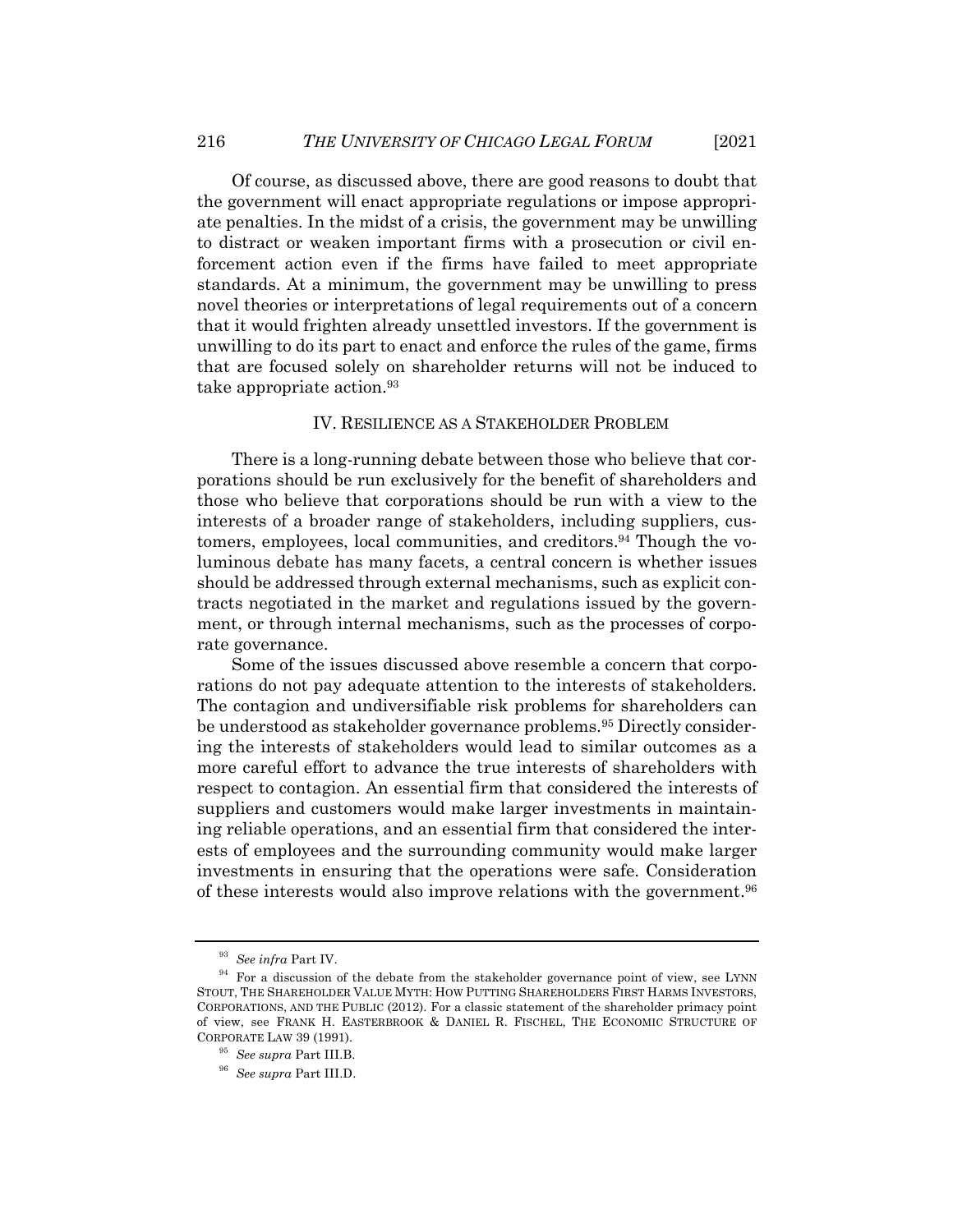In other words, properly weighting stakeholder concerns can generate outcomes that are similar to those from properly addressing shareholder concerns with contagion and government involvement.

There is a more complex relationship between long-term value problems for shareholders and stakeholder governance.97 Hopefully, taking good care of suppliers, customers, employees, and local communities will generate profits for shareholders in the long run, even if it entails short-term costs. But equivalence depends on key assumptions. Some—like the assumption that a business that is intended to exist for a long period of time—may be plausible for large essential businesses that are important to the overall system. It is less plausible to assume that institutions like markets and the government will properly translate the effects of an essential business's decisions on stakeholders into appropriate outcomes for shareholders over the long term. As discussed above, the fact that a business is *essential* can distort regulatory and market outcomes, particularly in a crisis situation.98 As a result, full consideration of stakeholder interests would lead to different outcomes than properly addressing shareholder concerns with long-term value.

These same issues suggest a role for the internal mechanism of corporate governance. If external mechanisms like government regulations or contracts negotiated in the market could be expected to ensure outcomes that efficiently balanced the concerns of stakeholders against shareholders, it would not be necessary to separately weigh stakeholder interests in internal deliberations.

As discussed above, traditional government solutions are likely to be inadequate to protect stakeholders.99 Market mechanisms are also unlikely to be availing. Relative to a large essential business, individual suppliers, customers, and employees are unlikely to have sufficient

 $97$  For a variety of reasons, participants in corporate law debates have often sought to describe strategies that benefit stakeholders as serving the long-term interests of shareholders. *See* William T. Allen, *Our Schizophrenic Conception of the Business Corporation*, 14 CARDOZO L. REV. 261, 273 (1992) (suggesting that Delaware courts went along with this approach because it afforded "substantial room to the multi-constituency, social entity conception" of the corporation without "purporting to abandon the idea that directors ultimately owe loyalty only to stockholders and their financial interests"). This attempted alignment has been criticized. For example, across numerous works, Professor Mark Roe has sought to distinguish between corporate short-termism and inattention to effects on outside stakeholders. *See, e.g.*, Mark J. Roe et al., *The Sustainable Corporate Governance Initiative in Europe*, 38 YALE J. REG. BULL. 133, 136 (2021) ("[T]he Mafia survived for a long time because it 'shunned short-termism and took the long view,' but we wish it had not."); Mark J. Roe, *Corporate Short-Termism—In the Boardroom and in the Courtroom*, 68 BUS. LAW. 977, 1004 (2013) ("We ought not to conflate corporate bad behavior with short-termism. Bad behavior could be long-term or short-term."). But Professor Roe's sharp distinction depends in part on a pessimistic view of civil society. If the government and markets function properly, a destructive business strategy will inevitably lead to losses in the long run as regulators and enlightened consumers react.

<sup>98</sup> *See supra* Part I.C.

<sup>99</sup> *See supra* Part II.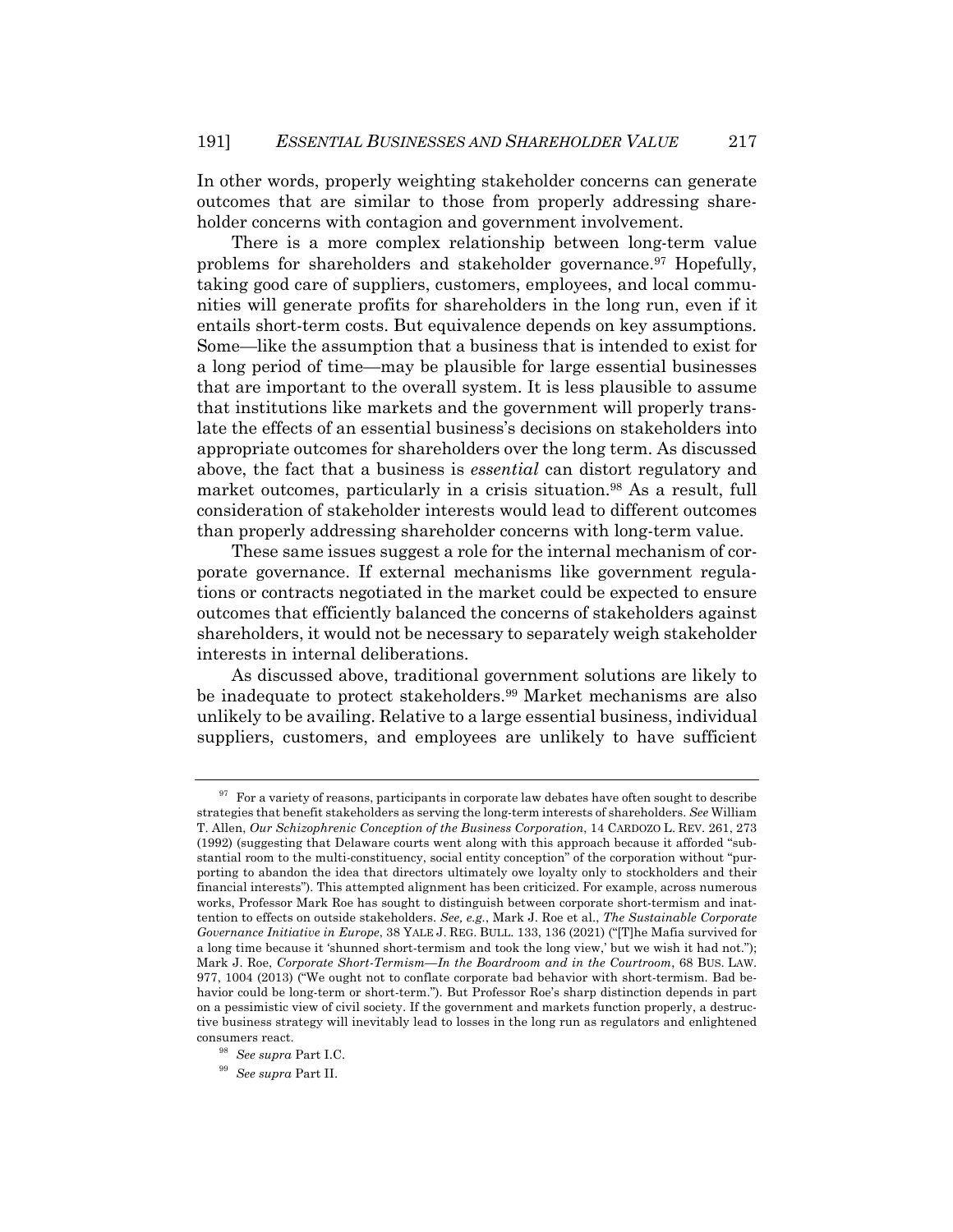market power to insist on contractual terms that would govern core aspects of the business. Collective action problems may prevent them from working together to overcome this problem by exerting pressure on an essential business in a coordinated fashion.100 And important stakeholder groups may only deal with essential businesses on a shortterm basis, which would limit their capacity to bargain for protections against risks that are likely only to materialize in the long run. It is fanciful to imagine workers negotiating terms of employment to include conditions addressed to a once-in-a-century pandemic event.

Important constituencies may also be unaware of critical dependencies—customers may see that their neighborhood has multiple grocery stores, each carrying multiple brands of their favorite food, and not realize the extent to which their supply of their favorite food depends on the continued operation of a small number of geographically-clustered facilities.101

Because of these problems, the risks to stakeholders are unlikely to be addressed absent internal corporate governance measures that cause corporate actors to give weight to the harms that their actions may cause.

### V. CORPORATE GOVERNANCE SOLUTIONS

The discussion above suggests that corporate governance can play a useful role in improving the resilience of essential businesses. This Part considers the design of an appropriate intervention. Part V.A discusses potential approaches, including improved monitoring or disclosures, before settling on a liability regime. The remainder of the Part considers how a liability regime should be structured. Part V.B considers the appropriate substantive trigger for liability and suggests that it should create incentives for firms to take constructive action and promote helpful regulations. Part V.C identifies appropriate defendants who would face liability, with the goal of leveraging the machinery of corporate governance to achieve good results. Part V.D identifies the

<sup>&</sup>lt;sup>100</sup> For example, suppose that a major meat processing company planned to cut costs and prices by consolidating operations, thus reducing resilience. An individual consumer would not be able to change that decision by refusing to buy the company's products because the individual consumer's personal impact on profits would be negligible. Even if a mass boycott movement formed, every individual consumer would be motivated to cheat by purchasing the cheap meat. Each individual would reason that their decision had no meaningful impact on the outcome, so there would be no reason to forgo the benefits of the desired product.

A boycott movement would already be at a serious disadvantage in the context considered here because it would be difficult for consumers to forego "essential" goods and services. As a result, it would be difficult to overcome the difficulties associated with collective action.

<sup>&</sup>lt;sup>101</sup> *Cf.* Philpott, *supra* note 47 ("For consumers . . . hyperconsolidation means that the array of choices we see at the supermarket is largely an illusion . . . . Three companies—General Mills, Kellogg, and Post—peddle 83 percent of the cereal in the breakfast aisle.").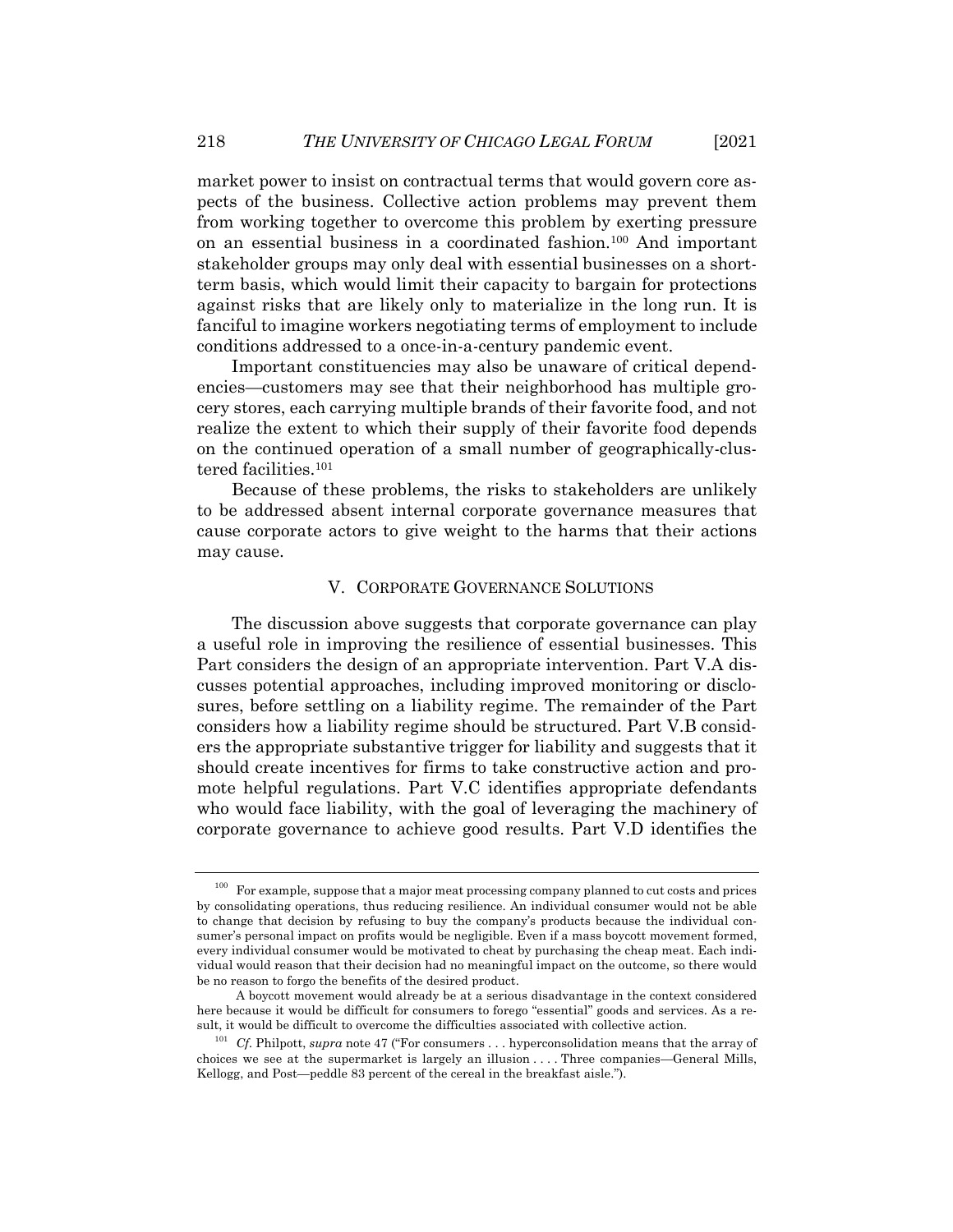appropriate measure of damages, with the goal of setting meaningful incentives for corporate actors without drowning out all other considerations. Part V.E turns to the question of who should enforce the obligations created by the regime, before suggesting that shareholders are best positioned to act as plaintiffs.

# A. Liability Regime

An intervention to make corporate actors more attentive to the risk of pandemics could take many forms. This Section considers a private solution in which shareholders look to outside monitors to police corporate behavior, a solution focused on disclosure of information relating to risk, and a government mandate to adopt public-regarding corporate governance norms. While these steps are potentially promising, a liability regime would do more to create the necessary incentives.

Investors could use outside monitors to track and control corporate behavior. For example, investors could encourage firms to take on additional unsecured debt.102 Self-interested creditors would then bargain for governance arrangements and covenants intended to limit the risk of default.103 But even creditors may not have adequate incentives to monitor for this type of risk. Only creditors holding debt with a distant maturity date would have reason to care about remote risks. And in a crisis, the government would act to limit the consequences to essential businesses. The government's macroeconomic policy tools could significantly diminish the force of market incentives to creditors—the Federal Reserve has a robust toolkit to ensure that commercial paper markets continue to function even in the midst of a crisis. Creditors who believe that the government will intervene to protect them ex post will not invest in controlling this type of risk ex ante.104

Investors and regulators could also seek to address these issues by demanding enhanced risk disclosures. But investors with a concentrated interest in a particular firm may not *want* the firm to disclose

 $102$  There is a rich literature on the use of debt to improve incentives for corporate decisionmakers, with early insights coming from Michael C. Jensen and William H. Meckling. For a brief summary, see JEAN TIROLE, THE THEORY OF CORPORATE FINANCE 51–53 (2006).

<sup>103</sup> *See, e.g.*, Anthony J. Casey & M. Todd Henderson, *The Boundaries of "Team" Production of Corporate Governance*, 38 SEATTLE U. L. REV. 365, 367, 372–73 (2015) (noting that groups including creditors "slice and dice" control in ways that protect their interests).

 $104$  Other forces can limit creditors' capacity to obtain and enforce covenants focused on such risks. Borrower-friendly market conditions in recent years have reduced the bargaining power of lenders, making it less likely that they will be able to insist on such a covenant. *See* Jared A. Ellias & Robert J. Stark, *Bankruptcy Hardball*, 108 CALIF. L. REV. 745, 751 & n.36 (2020). If a lender obtains such a covenant and threatens to enforce it, the corporation can respond by threatening to file for bankruptcy. Bankruptcy can be a complex and expensive process for lenders, and bankruptcy courts may seek to advance policy goals other than protecting the lender's contractual rights. *See id.* at 771–72; Casey & Henderson, *supra* note 103, at 374.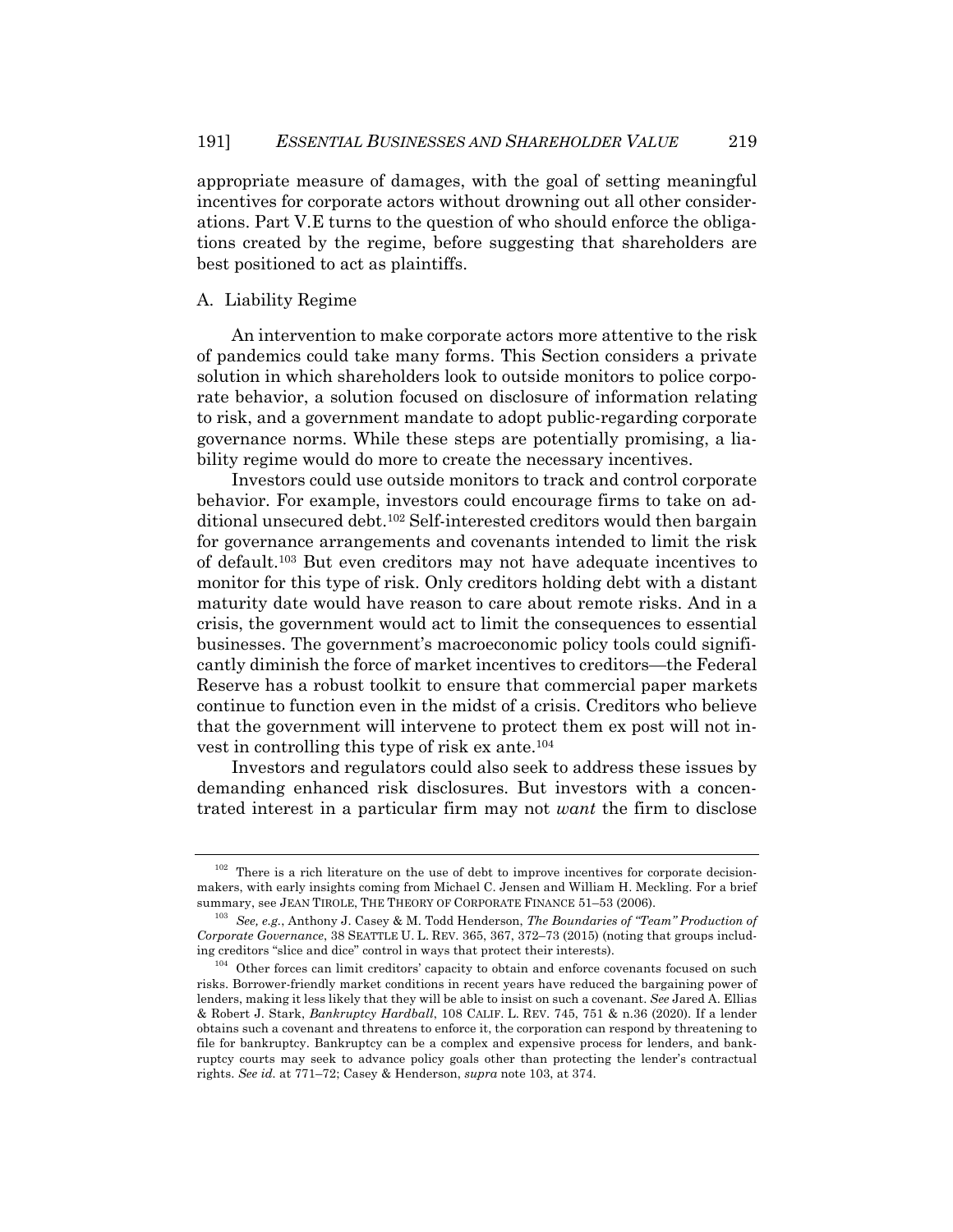risks. They may profit from the market's ignorance.105 Regulators do not appear eager to correct the problem.106 And disclosure on its own would not produce better behavior unless investors responded to disclosures in ways that pressured managers. It is not obvious that this would happen in the case of essential firms. Even if they are conscious of the risks that a firm creates for other companies, shareholders would not respond by driving down that firm's stock price until it fully incorporated the value of negative externalities.

Another alternative would be to require corporations running essential businesses to adopt a public benefit corporation form. Public benefit corporations are required to identify a public purpose beyond maximizing shareholder value and to serve that purpose.107 Some policymakers and commentators have suggested that important firms should adopt such a form. Senator Elizabeth Warren's proposed Accountable Capitalism Act would require large corporations to adopt a public benefit form modeled on state statutes.108 And former Delaware Chief Justice Leo E. Strine, Jr. has urged that "all large companies receiving federal bailout money should be required to become a public benefit corporation."109 The proposal has some appeal, as it would theoretically require socially-important firms to consider the public interest. To the extent that resilience requires attention to a broad range of stakeholder interests,<sup>110</sup> forcing corporations to adopt a public benefit form could help direct corporate attention in a helpful direction.

But the public interest would not defend itself. Existing public benefit corporation statutes authorize shareholders to sue when corporate leaders stray from their declared public purpose.<sup>111</sup> A public benefit corporation system without a liability regime may not improve outcomes or send a meaningful signal to corporate directors and officers.

A properly-designed liability regime might improve on these results. Unlike other mechanisms, it would crystallize the obligations of corporate actors. Behavior would be labeled wrongful not simply because it violated a bespoke covenant in a debt contract or because it

<sup>105</sup> *See generally* Armour et al., *supra* note 62.

<sup>&</sup>lt;sup>106</sup> If anything, the trend may be in the opposite direction. For example, the SEC has pared back requirements for disclosure of material contracts. *See* FAST Act Modernization and Simplification of Regulation S–K, 84 Fed. Reg. 12674-01 (Apr. 2, 2019). Even disclosure of material contracts may not be enough; a large number of small contracts may introduce similar risks.

<sup>107</sup> *See* 8 Del. C. § 362.

<sup>108</sup> S. 3348, 115th Cong. (2018).

<sup>109</sup> Leo E. Strine, Jr., *Toward Fair and Sustainable Capitalism*, ROOSEVELT INST. 13 (Aug. 2020), https://rooseveltinstitute.org/publications/toward-fair-and-sustainable-capitalism/ [https://perma.cc/A4EA-LUGA].

<sup>110</sup> *See supra* Part IV.

 $^{111}$ 8 Del. C.  $\S$  367.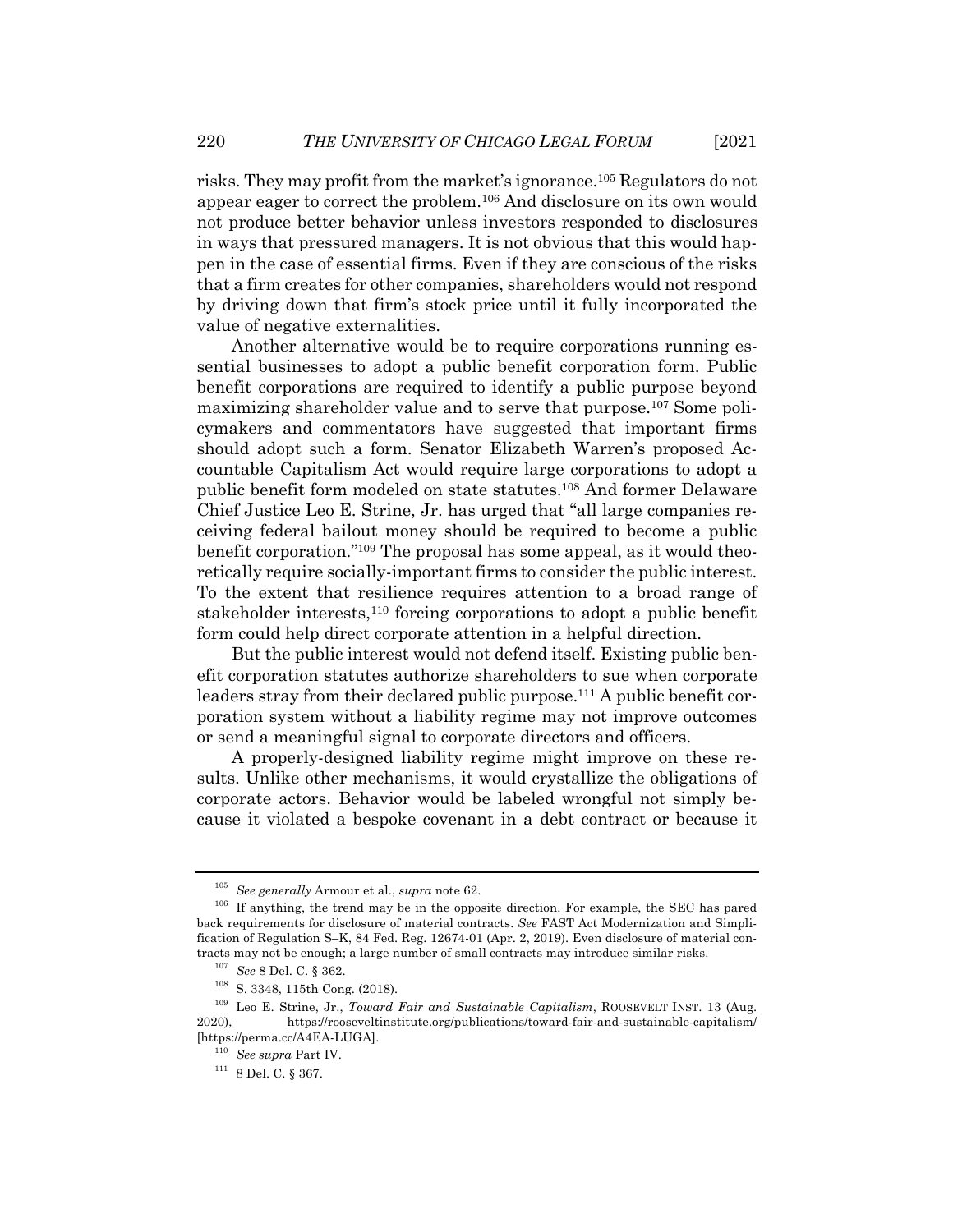caused disclosures which prompted price declines, but because it actually violated a legal duty and triggered liability.

A liability regime would also make those obligations personal. High-ranking corporate officials are not solely motivated by economic concerns: In many cases, they are motivated more by intrinsic concerns, such as their self-respect and their belief that they have done a good job.112 A liability regime would help activate these intrinsic motivations, causing them to invest their self-worth and self-esteem in good performance.113 By sending a signal to directors and officers about what they are *supposed* to do and by recruiting their normal instinct to do the right thing, the regime would improve behavior even if the actual risk of liability is remote.

Liability would also empower board members and officers in compliance functions to insist upon measures that improve resilience. The argument that a course of conduct is unlawful—and that someone important could be sued if it is followed—can be a powerful trump in internal arguments over budgeting or corporate planning.

Prospective lawsuits can also play an important information-forcing role. For example, successful shareholder plaintiffs in derivative suits generally must use available tools like books and records demands to obtain and present evidence.114 This information can motivate media and regulatory scrutiny. Whether or not the lawsuits themselves are litigated all the way to a substantial damages verdict, the collateral consequence of informed scrutiny can have a useful effect.

### B. Liability Triggers

A liability regime would require some specification of the legal duties of the defendants. To address the problem described above, liability might attach for (1) unapproved and inadequate (2) action or inaction (3) prior to a crisis (4) that renders an essential business unable to safely continue operations (5) during a qualifying crisis.

First, the liability regime should seek to create a constructive interface with government regulation. To do this, the regime might impose liability only for "unapproved" conduct. Under this approach, the government could create safe harbors for conduct through regulations that are specifically addressed to potential crises. Conduct complying

<sup>112</sup> Armour et al., *supra* note 62, at 18 & n.84, 36–37 (discussing intrinsic motivations); Lynn A. Stout, *On the Proper Motives of Corporate Directors (or, Why You Don't Want to Invite Homo Economicus to Join Your Board)*, 28 DEL. J. CORP. L. 1, 8–9 (2003) (discussing importance of internal pressures for director and officer conduct).

<sup>113</sup> Armour et al., *supra* note 62, at 36–37, 50; Stout, *supra* note 112, at 8–9.

<sup>114</sup> *See, e.g.*, South v. Baker, 62 A.3d 1, 6 & n.1, 26 (Del. Ch. 2012) (noting that a plaintiff who files derivative suit without conducting an investigation using books and records requests will generally not be an adequate representative for the shareholders).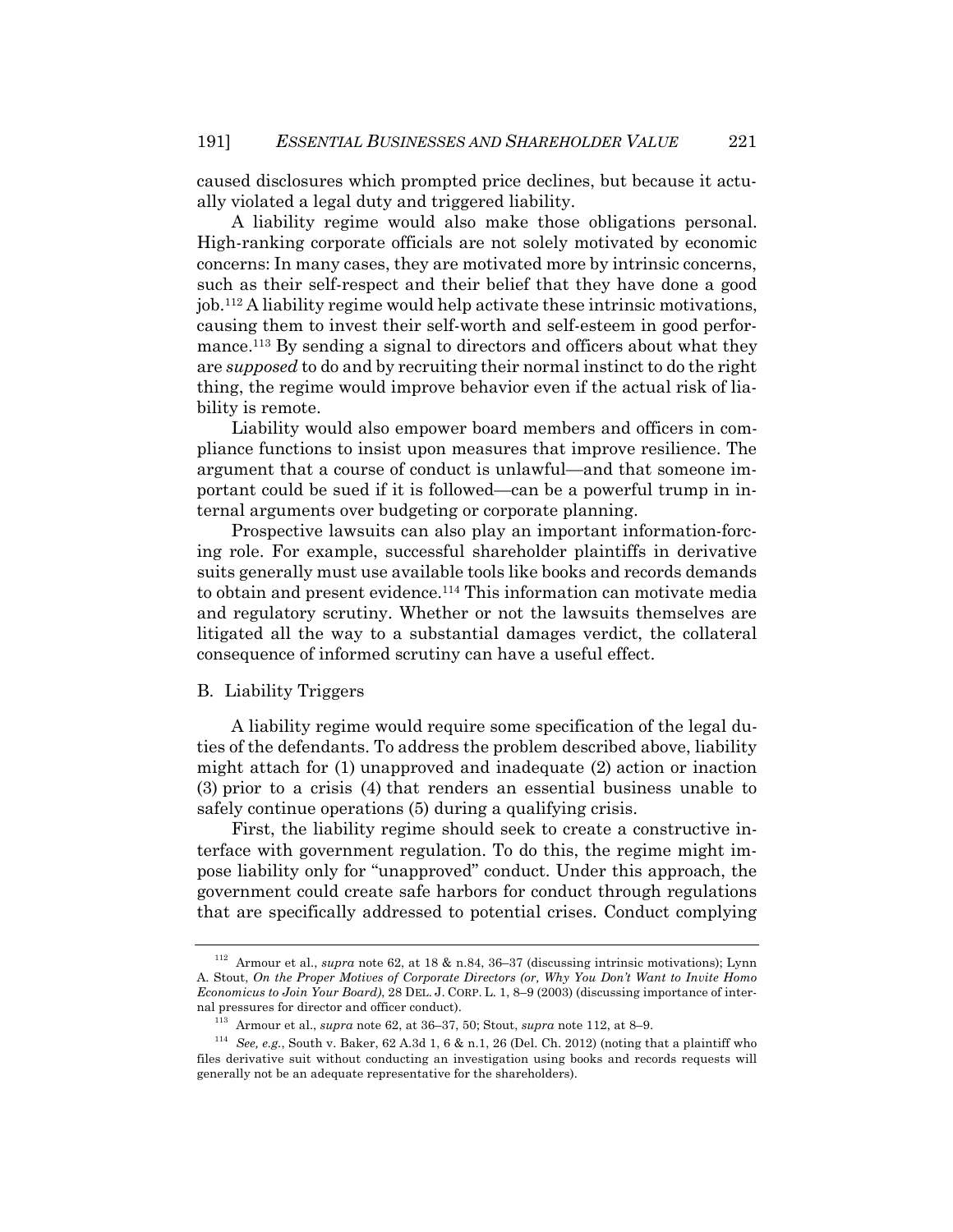with those regulations would be shielded from liability unless the corporate actor has private knowledge that the regulation is "inadequate."

For example, if the government determines that a six-foot spacing between workers on a line at a factory would be a sufficient precaution in a pandemic, it would be reasonable for corporate actors to proceed with six feet of spacing—*unless* they had some private information unknown to the government tending to show that a greater space was required.

This type of regime would create an incentive for corporate actors to encourage robust government regulation. Companies would have an incentive to proactively encourage agencies to issue regulations that would crystallize their obligations and create safe harbors. And an exception for private information would have an information-eliciting effect. Companies would have an incentive to blow the whistle and share otherwise-private information bearing on their risk profiles.115 More generally, the approach would encourage companies to proactively identify areas where government intervention would be useful, and to encourage the government to take action. 116

Second, the liability regime should apply regardless of whether corporate actors took a step in the wrong direction or failed to take a step in the right direction.117 An affirmative decision—such as a decision to consolidate operations at a single plant instead of operating multiple facilities—is easy to identify as a point of failure. Neglecting to consider the risk of a crisis or its potential operational impacts might be harder. But neglect can be equally damaging.

<sup>&</sup>lt;sup>115</sup> While this system would encourage corporations to use their political muscle to elicit new regulations from the government, corporations would not be encouraged to lobby for additional enforcement resources. As a result, a system of private enforcement would still be desirable. *See infra* Part V.E.

 $116$  Of course, a politically-connected firm might behave opportunistically and encourage regulators to adopt rules that are not useful, but that are difficult for competitors to comply with. But this strategy is already available to politically-connected firms; it is not a consequence of this proposed regime. The strategy is also limited by the need to persuade regulators to adopt the desired rule, and by the risk that focusing a regulator on a problem will lead to a rule that the instigating firm does not like.

<sup>117</sup> *Cf.* Stone ex rel. AmSouth Bancorporation v. Ritter, 911 A.2d 362, 369 (Del. 2006) ("A failure to act in good faith may be shown . . . where the fiduciary intentionally fails to act in the face of a known duty to act, demonstrating a conscious disregard for his duties."); In re Walt Disney Co. Deriv. Litig., 907 A.2d 693, 748 (Del. Ch. 2005) ("in instances where directors have not exercised business judgment, that is, in the event of director inaction, the protections of the business judgment rule do not apply"); Aronson v. Lewis, 473 A.2d 805, 813 (Del. 1984), *overruled in part on other grounds by* Brehm v. Eisner, 746 A.2d 244 (Del. 2000) (business judgment protection "has no role where directors have either abdicated their functions, or absent a conscious decision, failed to act"). To ensure that the liability regime functions effectively, courts should be willing to police inaction to a greater degree than they have under existing corporate law doctrine. Regulators can also issue guidance alerting corporate officers to their obligations, so that any inaction represents an intentional failure.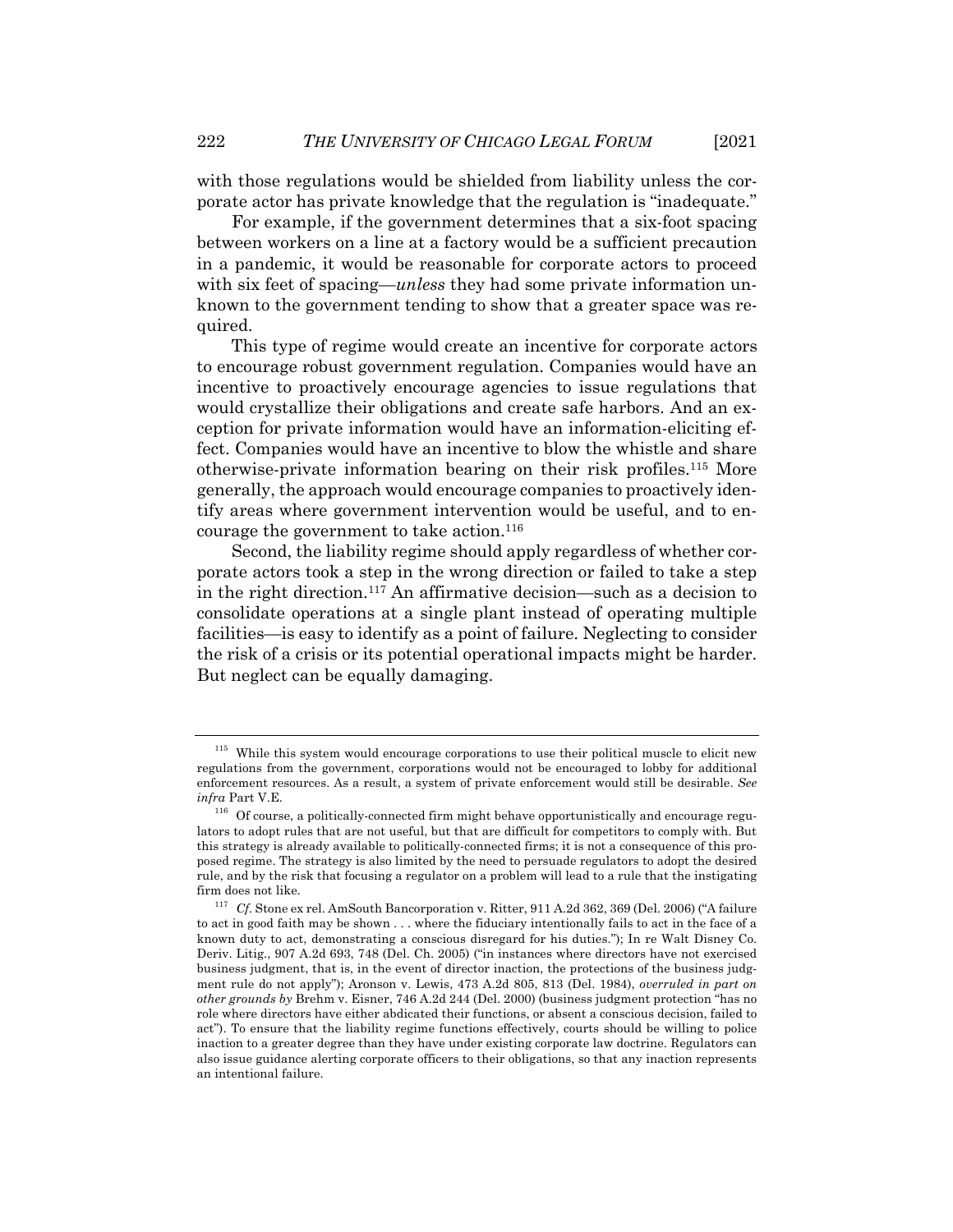Third, the liability regime should focus on decisions made prior to a crisis. In the midst of a crisis, corporate actors running essential businesses are likely to be dealing with serious challenges that impact the business's survival and its capacity to serve its social role. A liability regime should not distract from or distort those decisions. It should instead seek to create incentives for appropriate preparation before the crisis.

Fourth, liability should be triggered by a firm's inability to maintain safe operation during a crisis. Waiting until a crisis would have some downsides—an alternative would be to permit suits that would force companies to take precautions even before a crisis strikes—but seems advisable to avoid a wave of lawsuits dealing with hypothetical concerns and untested proposals.118 However, it should not be possible to avoid liability simply by maintaining operations. *Safe* operations that do not depend on exemptions from ordinary health and welfare regulation are the desired outcome.

Fifth, only *qualifying* crises should be considered. There is substantial room for debate about which crises should qualify. A reasonable approach would be to require preparations for events that meet a probability threshold: Firms might be expected to withstand a once-in-acentury event without disruption to the operation of an essential business but excused from dealing with a more extreme scenario. An excessively lenient approach that excused corporate actors from liability for failures in more common crises—for example, forgiving them even if their decisions cause failures in a once-in-a-decade hurricane or blizzard—would defeat much of the purpose of the regime. But an excessively stringent approach that tried to require preparation for purely speculative disasters would provide few benefits.

The liability regime might also be tailored to specific kinds of crises. Many of the arguments advanced above depend on the unique nature of pandemics. An earthquake might have serious consequences for the operations of an essential business and thus have serious knock-on consequences for the economy and society. But it does not pose the same type of threat as a pandemic, where an essential business may be allowed to operate unsafely notwithstanding a lockdown policy, thus spreading infections to others.119 A regime that focused exclusively on

<sup>118</sup> To avoid the problems associated with lawsuits *during* a crisis, the regime might include a lengthy statute of limitations or provide that the limitations period does not run while the crisis is ongoing. Courts could guard against early filings by imposing stringent standards for particularity in pleadings—forcing a lengthy period of fact-finding by potential plaintiffs—and for adequacy of plaintiffs—avoiding a race to the courthouse by ill-equipped opportunists. If those measures are insufficient, the regime could prevent filings until the crisis had passed or give officials the power to stay litigation.

<sup>119</sup> *Cf.* Armour & Gordon, *supra* note 11.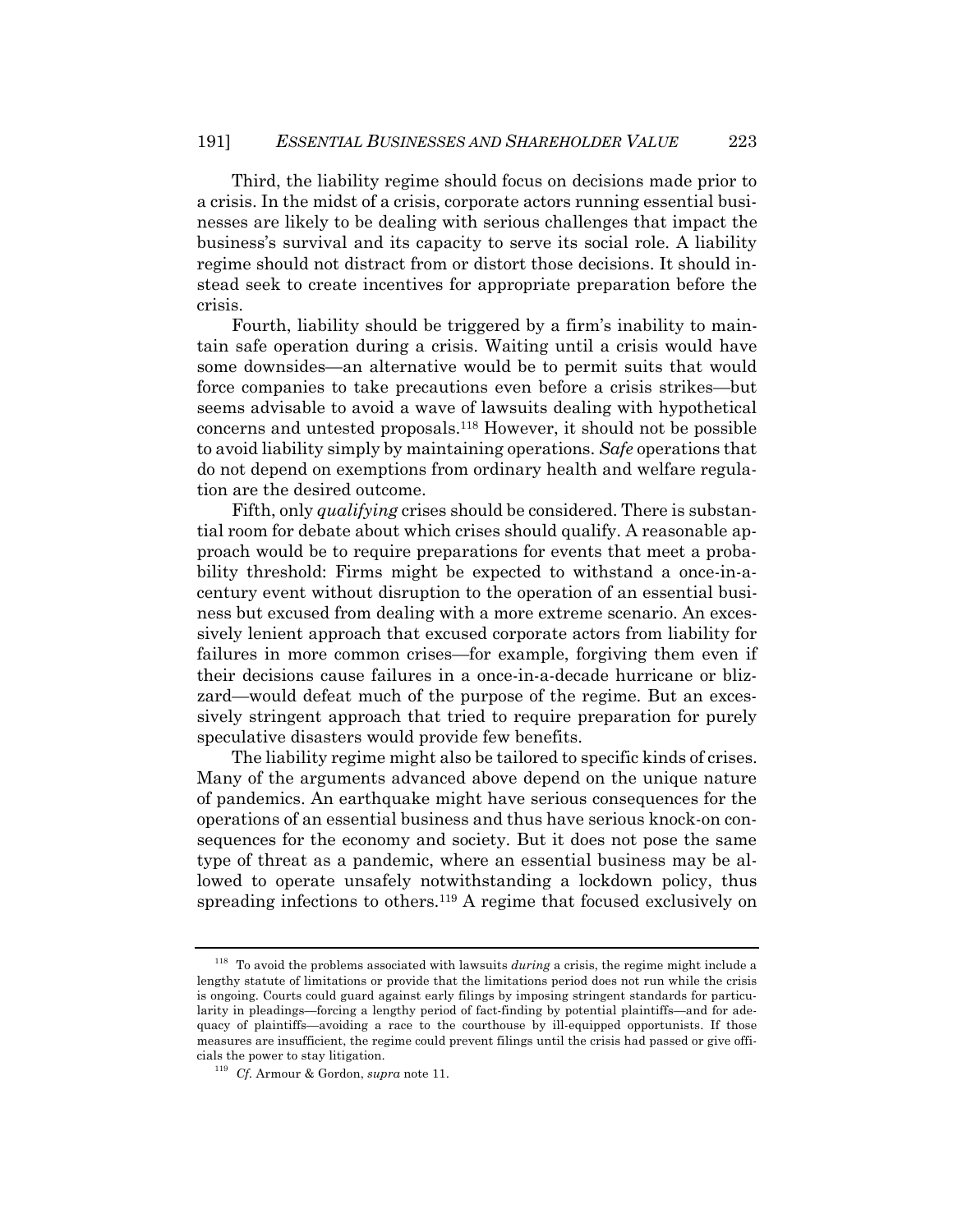the next pandemic would thus be justifiable, though expanding the scope to other disasters would have benefits.

The most natural extension would be cybersecurity and environmental crises where an essential business might spread harm by continuing to operate yet be required to continue to operate to avoid other serious social and economic consequences. But all crises that could damage an essential business's operations would be reasonable candidates.

# C. Defendants

The selection of defendants would be a critical aspect of the liability regime. To address the problems discussed above, the regime might target corporations that meet a size threshold and run essential businesses. Targeting directors and officers at those firms would be an efficient approach and would leverage the machinery of corporate governance to achieve the desired results.

The concerns raised above should drive the selection of firms to be targeted by the liability regime. The size of the targeted firms is a key consideration. While local or even regional businesses can be essential to the daily lives of citizens, they are unlikely to have the capacity to distort governmental regulations or to enjoy adequate market power to cause major disruptions. The regime might target firms with annual revenues in excess of some threshold, such as one billion dollars, or with operations or sales distributed over some geographic range.

The choice of firm type may also be relevant. The proposals here would fit most naturally with domestic public corporations. From a practical perspective, it would be difficult to maintain a high degree of disclosure from and oversight into private firms without broad changes.120 Admittedly, limiting the regime to domestic public corporations would create meaningful lacunae in important areas—for example, many firms in the meat processing or food distribution space are privately held or owned by foreign companies.121 Internal corporate governance reforms may not be an adequate tool for addressing problems at such firms, but they could support a broader external solution. If directors at Tyson Foods, Inc., a publicly held corporation, feel that their obligation to ensure resilient operations puts them at a disadvantage,

<sup>120</sup> Such disclosures may be desirable for other reasons. *See, e.g.*, Ann M. Lipton, *Not Everything Is About Investors: The Case for Mandatory Stakeholder Disclosure*, 37 YALE J. REG. 499, 561–72 (2020) (proposing a disclosure regime addressing a broad range of stakeholder interests, which would apply to large companies regardless of whether they are private or public). Other modifications to the liability regime would be necessary, as investors in private companies may be unwilling to bring necessary suits. *See infra* Part V.E.

<sup>&</sup>lt;sup>121</sup> For example, JBS USA Holdings, Inc. is owned by JBS S.A., a Brazilian firm; Cargill is privately held; and Smithfield Foods, Inc. is owned by WH Group, a Chinese firm.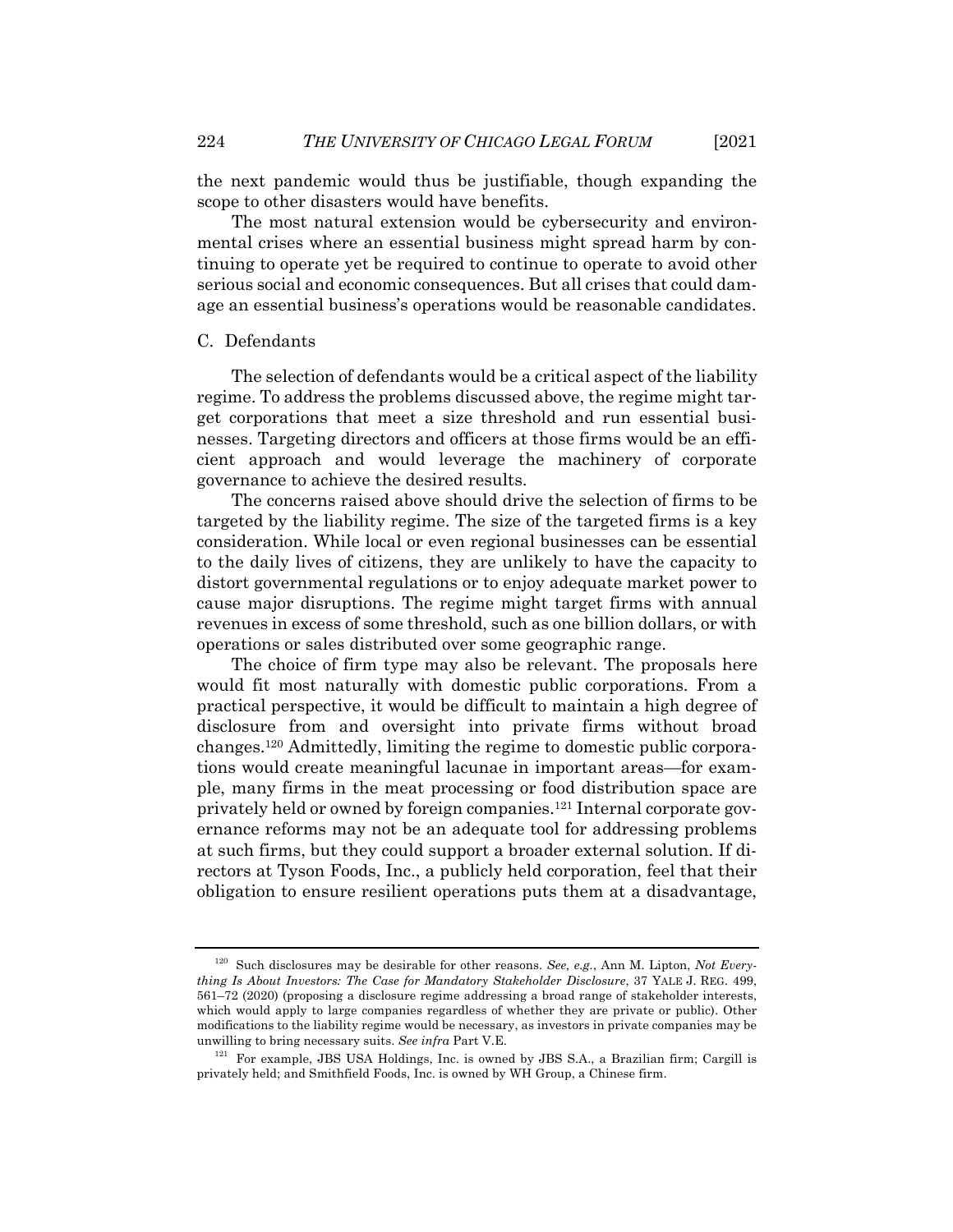they can use their considerable political muscle to obtain external regulations that would bind and improve operations at Smithfield, JBS, or Cargill.

The regime should also be targeted at firms running "essential" businesses. The term is not self-defining. Unlike systemically important financial institutions, which are identified and extensively monitored by regulators, nonfinancial firms are not always easy to identify as essential in advance.

But the concern is easy to overstate. There is a core concept of a business that supplies a product or service that is so valuable to society that the harm of shutting it down in a crisis will predictably exceed the harm of allowing it to operate. The COVID-19 crisis has provided a stress test in which essential businesses were identified. While definitions varied from jurisdiction to jurisdiction,<sup>122</sup> the basic considerations are not difficult to identify: firms that supply food, medical supplies, or logistics solutions should recognize the important role that they play in the lives of end users.

Other areas of law and governmental guidance could also be leveraged by firms attempting to assess whether they are subject to the regime. For example, the Committee on Foreign Investment in the United States reviews transactions in which foreigners acquire functional control over a substantial interest in American businesses to ensure that the deals do not raise national security concerns.123 Experience with the process has given lawyers a real sense of which businesses will raise this type of concern.124 Firms can study this experience to determine whether their business lines implicate strategic concerns and infer whether they are likely to be essential in a crisis.

Antitrust thinking on market structure could also be relevant. In a market with a limited set of suppliers, each supplier may be essential. A disruption at one supplier would have an impact on available supplies. But the point should not be taken too far. For example, small

<sup>122</sup> *See supra* notes 16 to 22 and accompanying text.

 $123$  The statutory regime is established by section 721 of the Defense Production Act of 1950, 50 U.S.C. App. 2170, as amended by the Foreign Investment and National Security Act of 2007.

 $124$  For example, although the Committee on Foreign Investment in the United States ultimately cleared the transaction, it subjected a Chinese takeover of Smithfield Foods to unusually heavy scrutiny, taking the full 75 days permitted by statute. *See* Francis J. Aquila et al., *Sullivan & Cromwell Discusses Shuanghui International's CFIUS Clearance for its Purchase of Smithfield Foods*, CLS BLUE SKY BLOG (Sept. 20, 2013), https://clsbluesky.law.columbia.edu/2013/09/20/sullivan-cromwell-discusses-shuanghui-internationals-cfius-clearance-for-its-purchase-of-smithfield-foods/ [https://perma.cc/4L43-YFE3]. The unusual care taken in reviewing the transaction reflected governmental recognition that it implicated serious national security interests, even though Smithfield was in the food industry and not energy or technology.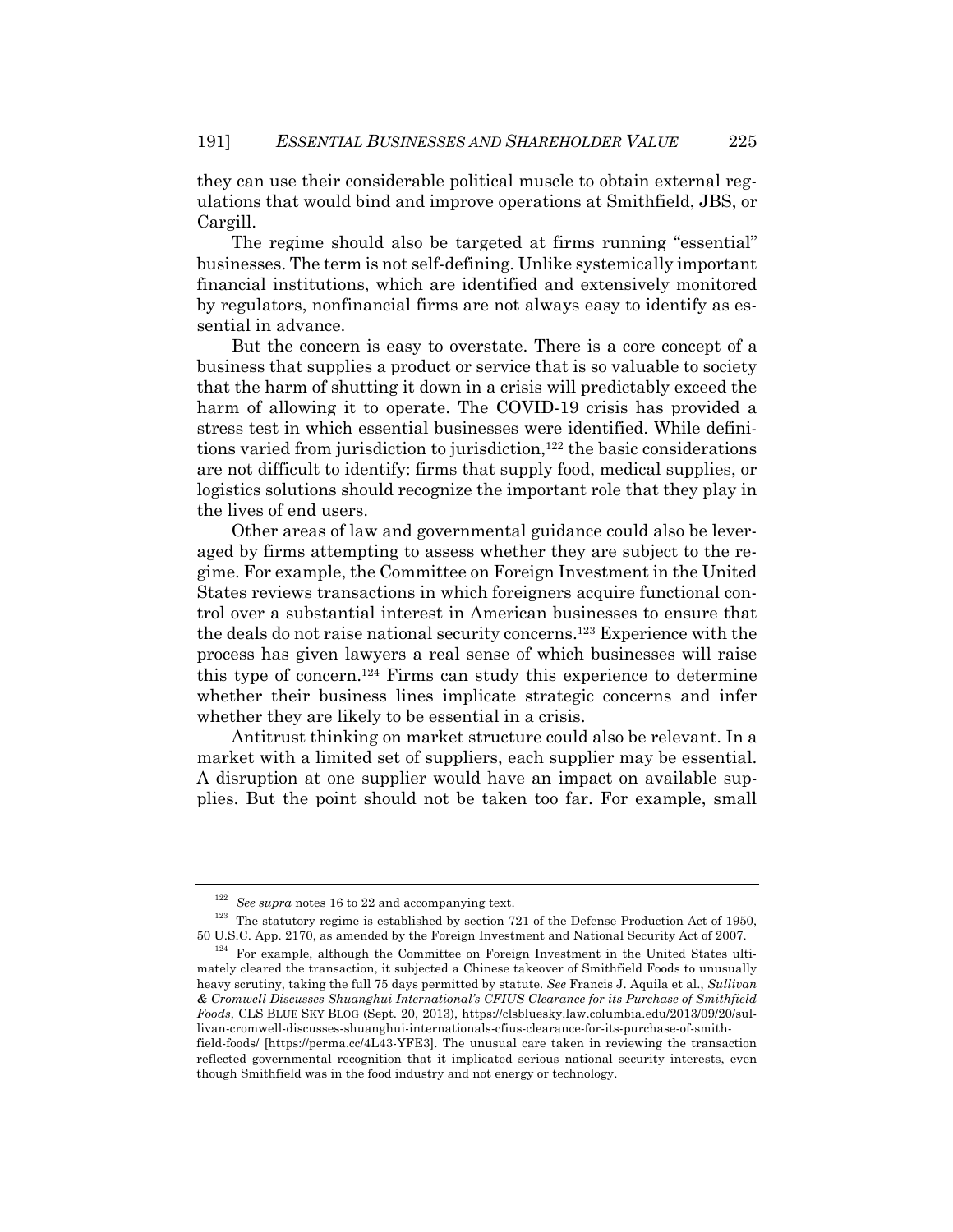firms that take an identical set of precautions could all suffer a disruption simultaneously and could collectively have an impact on available supplies.<sup>125</sup>

Any lingering uncertainty could either be eliminated or leveraged by government entities. A relevant agency like the Department of Homeland Security might be given authority to describe essential businesses through rulemaking or to designate businesses as essential through adjudications, eliminating doubts. Alternatively, firms could be expected to designate themselves as essential in advance of crises, with only essential firms having access to relevant subsidies to prepare for a crisis or getting support when a crisis strikes. This would give firms an appropriate incentive to designate themselves as essential, notwithstanding the potential for liability.

Once the firms are identified, it would be necessary to decide who at the firms would bear the liability. There are two natural solutions, with corporate governance playing different roles in each. The firms themselves could be held liable. Because shareholders would ultimately bear the risk of liability, the ordinary machinery of corporate governance ought to cause their agents on the board of directors to address the risk. But as demonstrated in the context of external regulations, it is not clear that this mechanism is up to the task—it may be difficult for shareholders to hold directors and officers accountable, and shareholders themselves may prefer to leave certain problems unaddressed.126

An alternative would be to make directors and officers personally liable.127 The machinery of corporate governance makes directors and officers responsible for decisions that are critical to corporate resilience and risk management. If they have adequate personal incentives to ensure that the corporation can meet important needs in a crisis, they will use their authority to prepare their companies.

# D. Quantum of Damages

The quantum of damages should be selected to balance two competing sets of goals. The damages must not be so high as to drown out all other considerations or to tempt opportunistic behavior by plaintiffs' attorneys, but they must be sufficient to create meaningful ex ante incentives to undertake appropriate preparations.

<sup>125</sup> *See supra* note 54 and accompanying text.

<sup>126</sup> *See supra* note 121 and accompanying text.

<sup>127</sup> *See* Armour & Gordon, *supra* note 11, at 65–66. The proposal is also consistent with more general efforts to make high ranking corporate officials responsible for wrongdoing at the companies they oversee. *See, e.g.*, Lund & Sarin, *supra* note 59, at 46–51. As discussed below, under certain conditions, it may be appropriate to allow directors and officers to obtain insurance covering the liability. *See infra* Part V.D.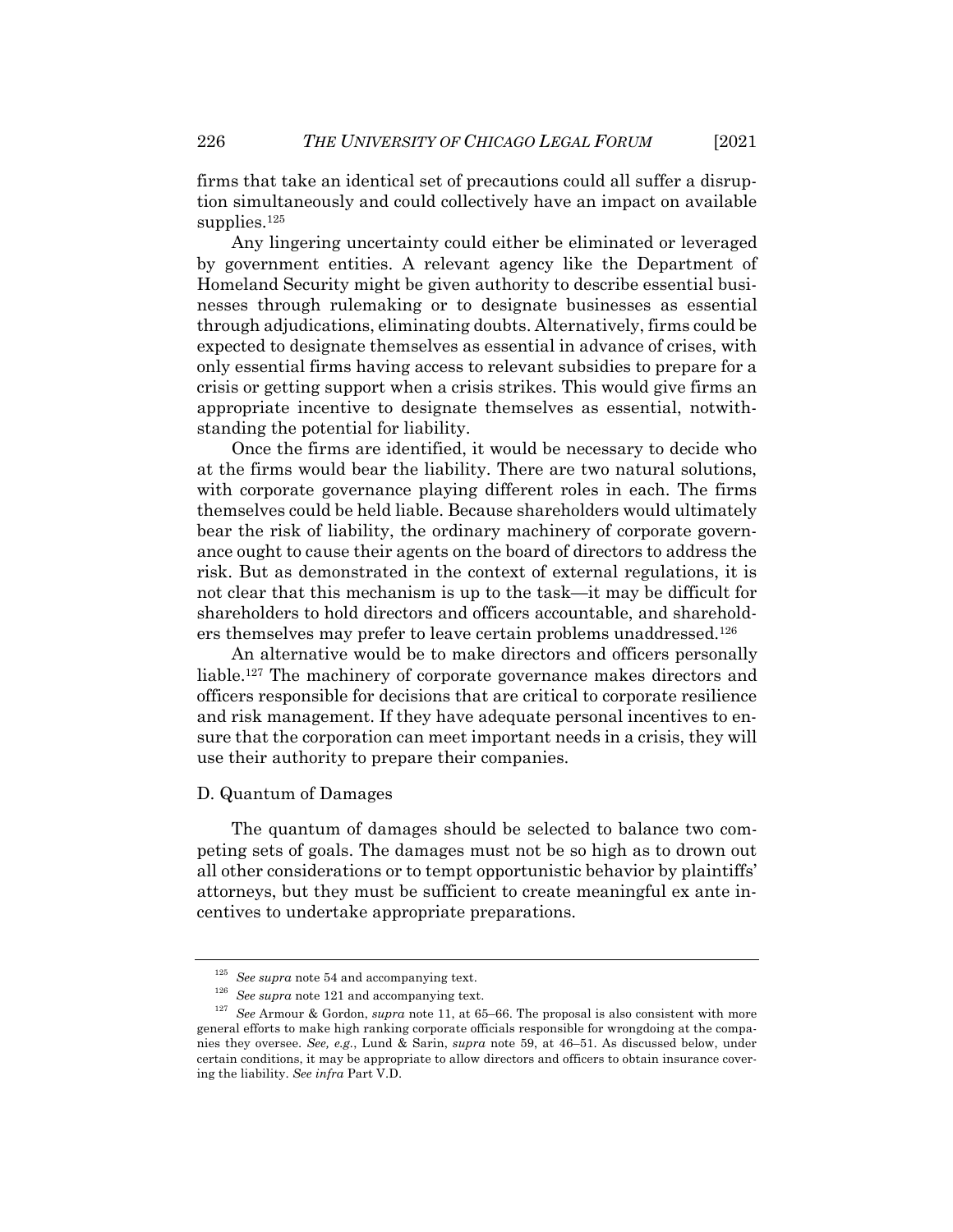Resilience is an important objective, but it is not the only objective that corporations should pursue. If damages are set at a level that would be totally ruinous for directors and officers, they will be unable or unwilling to focus on any issue other than resilience—if they agree to serve as directors or officers at all. This suggests that some limits would be in order.

An upper limit on damages would also serve a screening function. Unlimited liability would encourage for-profit plaintiffs' law firms to bring marginal cases on behalf of minor plaintiffs. But if damages are capped, cases are more likely to be brought by those who genuinely seek to improve incentives for corporate actors. If a subsidy were necessary, a relatively modest provision for attorneys' fees, covered either by the defendants or by the corporation itself, should be adequate.

That said, the damages must be sufficient to create a real incentive for directors and officers to take appropriate precautions, even if those precautions do not maximize share prices in the short term. One approach would be to set damages based on a certain number of years of compensation.128 For example, directors and officers might be liable up to five years of compensation, including the value of both salary and options.

Individual defendants would be likely to find the prospect of returning compensation to be an adequate incentive. But that would only be true if they actually bore the risk. Firms should be barred from indemnifying officers and directors from liability or settlements.129 Director and officer insurance for liability might be defensible, but if and only if insurers have the capacity to engage in meaningful monitoring of firm-specific risks and translate those risks into tailored premiums.130 If insurers are unable or unwilling to play that role, insurance against

<sup>128</sup> Armour & Gordon, *supra* note 11, at 69–70. *See also* Dodd-Frank Wall Street Reform and Consumer Protection Act § 954, 15 U.S.C. § 78j-4(b) (2010) (requiring public companies to adopt "claw back" policies that recover executive compensation made on the basis of erroneous and noncompliant financial statements in the three years before the date of filing).

<sup>&</sup>lt;sup>129</sup> *Cf.* 8 Del. C. § 102(b)(7) (preventing Delaware corporations from waiving director and officer liability for acts including breaches of the duty of loyalty, bad faith action, intentional misconduct, and knowing violations of law); §§ 145(a)–(b) (preventing a Delaware corporation from indemnifying directors and officers unless they acted in good faith, in a manner reasonably believed to be consistent with the corporation's best interests, and in a manner reasonably believed to be lawful). Delaware courts have described *Caremark* violations as violations of the fundamental duty of loyalty. Stone ex rel. AmSouth Bancorporation v. Ritter, 911 A.2d 362, 370 (Del. 2006). As a result, liability cannot be waived. 8 Del. C. § 102(b)(7).

<sup>130</sup> There is evidence that directors' and officers' liability insurers do not play this role. *See generally* Tom Baker & Sean J. Griffith, *The Missing Monitor in Corporate Governance: The Directors' and Officers' Liability Insurer*, 95 GEO. L.J. 1795 (2007) (reporting empirical findings that insurers do not monitor while a policy is in force).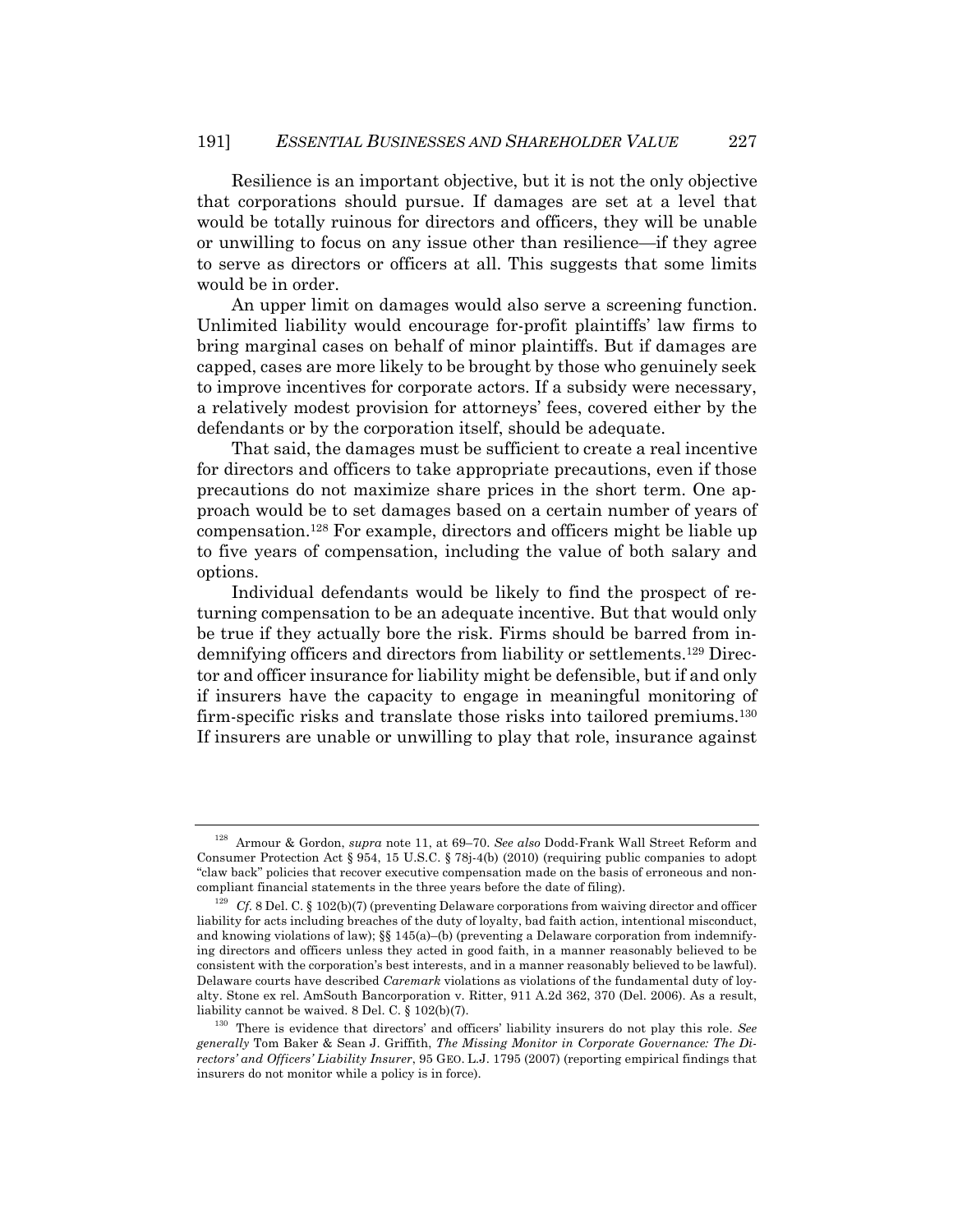liability would defeat the purpose of the regime and would have to be curtailed.131

Of course, directors and officers at high-risk firms might respond to the liability regime by demanding and receiving increased compensation. But this in itself would serve a valuable signaling function: if a company cannot attract or retain qualified candidates without paying sums that are out of line with comparable firms, it would indicate to the market and regulators that there are problems at the company.<sup>132</sup>

#### E. Plaintiffs

A final design question concerns the best enforcer of the liability regime. A centralized regime placing control in government hands would improve efficiency and reduce the likelihood of meritless strike suits but would introduce a moral hazard concern. To reduce the potential for moral hazard and improve ex ante incentives for corporate directors, the regime could delegate enforcement authority to a third party. While the regime could rely on *qui tam* relators enforcing a broad range of legal rules, shareholders would be a natural candidate.

A system that vested enforcement authority exclusively in the hands of a single federal regulator would reduce the number of investigators, decision-makers, and litigators, reducing frictional costs. It would also reduce the likelihood of meritless strike suits being brought purely to coerce small settlement payouts. Government litigators' pay does not depend on bringing in such settlements. While government lawyers might be tempted to grandstand, it is unlikely that they will receive accolades unless they obtain substantial settlements, which in turn would depend on being prepared to prove wrongdoing.<sup>133</sup>

But under-enforcement would be a serious risk, particularly in the context of a pandemic.134 The government is likely to be distracted and

<sup>131</sup> Armour & Gordon, *supra* note 11, at 70.

<sup>&</sup>lt;sup>132</sup> Both executive compensation and investor attention on executive compensation seem to have increased in wake of the COVID-19 pandemic. *E.g.*, Theo Francis & Kristin Broughton, *CEO Pay Surged in a Year of Upheaval and Leadership Challenges*, WALL ST. J. (Apr. 11, 2021), https://www.wsj.com/articles/covid-19-brought-the-economy-to-its-knees-but-ceo-pay-surged-11618142400 [https://perma.cc/8A7T-PK8Z] (noting both increases in compensation and apparent trend of shareholders voting against such packages); Julian Hamud, *Executive Compensation in the Context of the COVID-19 Pandemic*, HARV. L. SCH. F. ON CORP. GOVERNANCE (Feb. 18, 2021), https://corpgov.law.harvard.edu/2021/02/18/executive-compensation-in-the-context-of-the-covid-19-pandemic/ [https://perma.cc/X32X-G8VS] ("[I]ssuers would do well to consider that the pandemic has made executive pay a more salient issue for many investors.").

<sup>133</sup> *Cf.* Coffee, *supra* note 58, at 7–9 (providing skeptical account of agency motivations, but acknowledging that they are incentivized to achieve meaningful victories and show increasing caseloads and recoveries).

<sup>134</sup> *Id.* (noting that agencies face resource constraints and incentive problems); Min, *supra* note 11, at 906–08 (suggesting that government agencies are not reliable enough to serve as effective enforcers).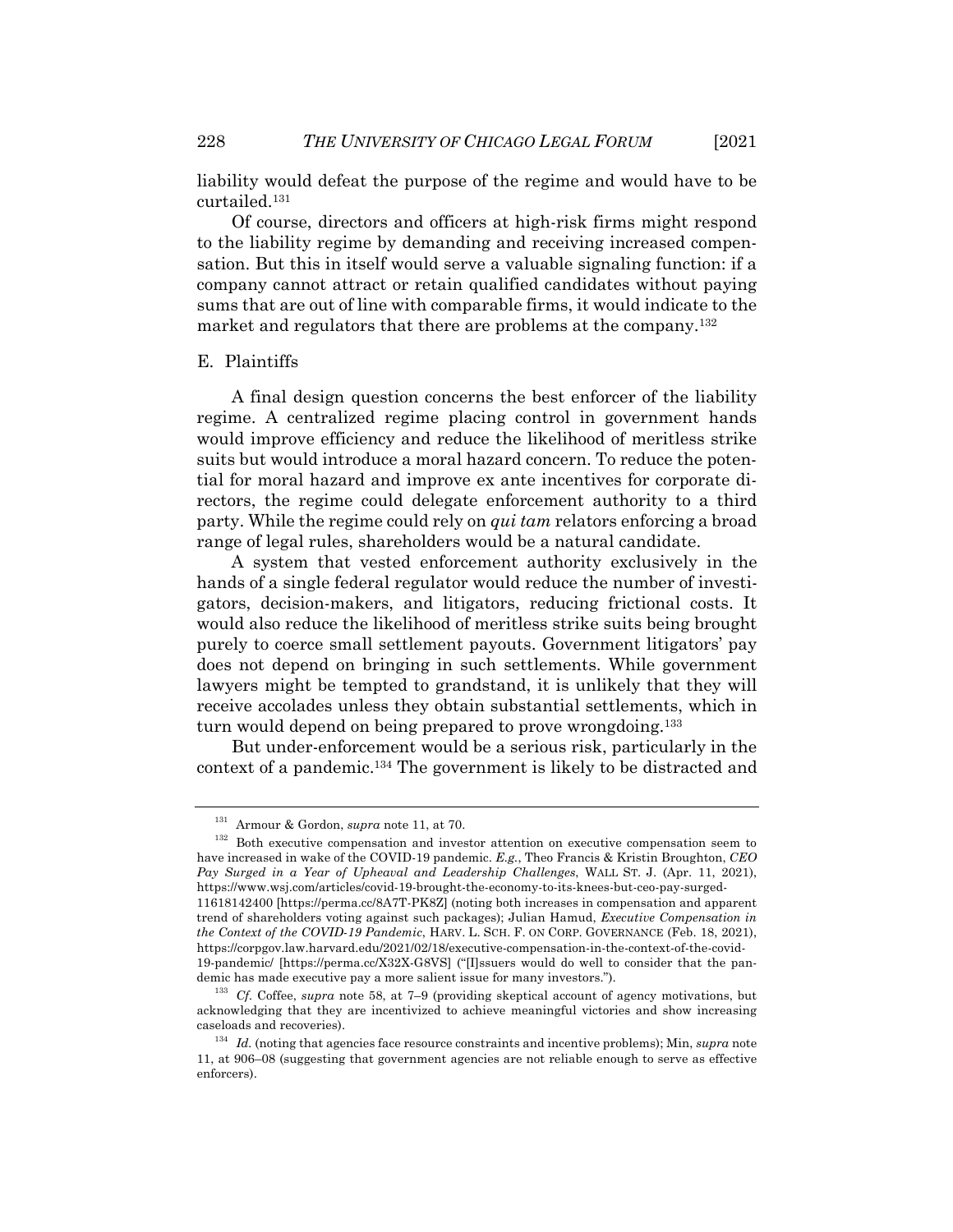have limited resources, and it may be subject to concerted lobbying by powerful companies or industry groups. In the midst of a crisis or a fragile recovery, the government would also face a tradeoff between bringing a meritorious claim and keeping companies focused on providing essential goods and services. Because governments would predictably refuse to exact penalties ex post, the regime would do little to improve incentives ex ante.

To avoid these problems and improve ex ante incentives, the regime could delegate the enforcement decision to private parties that would not attempt to trade off recoveries against other interests.135 By increasing the likelihood that misbehavior would eventually prompt a lawsuit—even if the government would consider a suit destructive ex post—the mechanism would improve ex ante incentives.136

There are three basic possibilities. First, the regime could empower various constituencies to enforce enhanced legal duties that are owed to them. Workers could be granted private rights of action to enforce new workplace health and safety standards. More fancifully, purchasers and consumers could be granted private rights of action to respond if important corporations fail to safely maintain reasonable supplies.

There are two basic drawbacks to this approach. It would be difficult for such plaintiffs to prove that they were damaged. Employees can of course claim that they were sickened at work, but they would find it difficult to prove by a preponderance of evidence, particularly if the positivity rate of the surrounding community is high.<sup>137</sup> The regime might simply dispense with causation of injury as an element of recovery. But even if this could be done without creating constitutional problems,138 it would raise the question of why these plaintiffs were selected. This set of plaintiffs would also be a poor fit for the defendants and damages identified above. Hundreds of employees would not be able to extract meaningful compensation from an action that recovered a few years of director salary. Workers' compensation schemes would provide a more reasonable path to addressing their injuries.139

<sup>135</sup> *See* Armour & Gordon, *supra* note 11, at 62, 73–74. Of course, the government could decide to grant immunity after the fact. But legislative inertia would make such immunity far from guaranteed, and targeting liability at directors and officers instead of companies would eliminate the "too big to fail" considerations that often motivate government solicitude for major companies.

 $136$  This approach is part of a broader class of mechanisms that improve ex ante incentives by using a third party to heighten risks. *See, e.g.*, Aneil Kovvali, *Power Games*, 112 MICH. L. REV. FIRST IMPRESSIONS 73, 80–81 & n.20 (2014); Robert Cooter & Ariel Porat, *Anti-Insurance*, 31 J. LEGAL STUD. 203 (2002).

<sup>137</sup> Hemel & Rodriguez, *supra* note 4.

<sup>&</sup>lt;sup>138</sup> *Cf.* Spokeo, Inc. v. Robins, 136 S. Ct. 1540, 1547 (2016) (noting that to maintain a suit in federal court, a plaintiff must show an "injury in fact . . . that is fairly traceable to the challenged conduct of the defendant").

<sup>&</sup>lt;sup>139</sup> Workers' compensation schemes may need to be revised to provide adequate coverage in a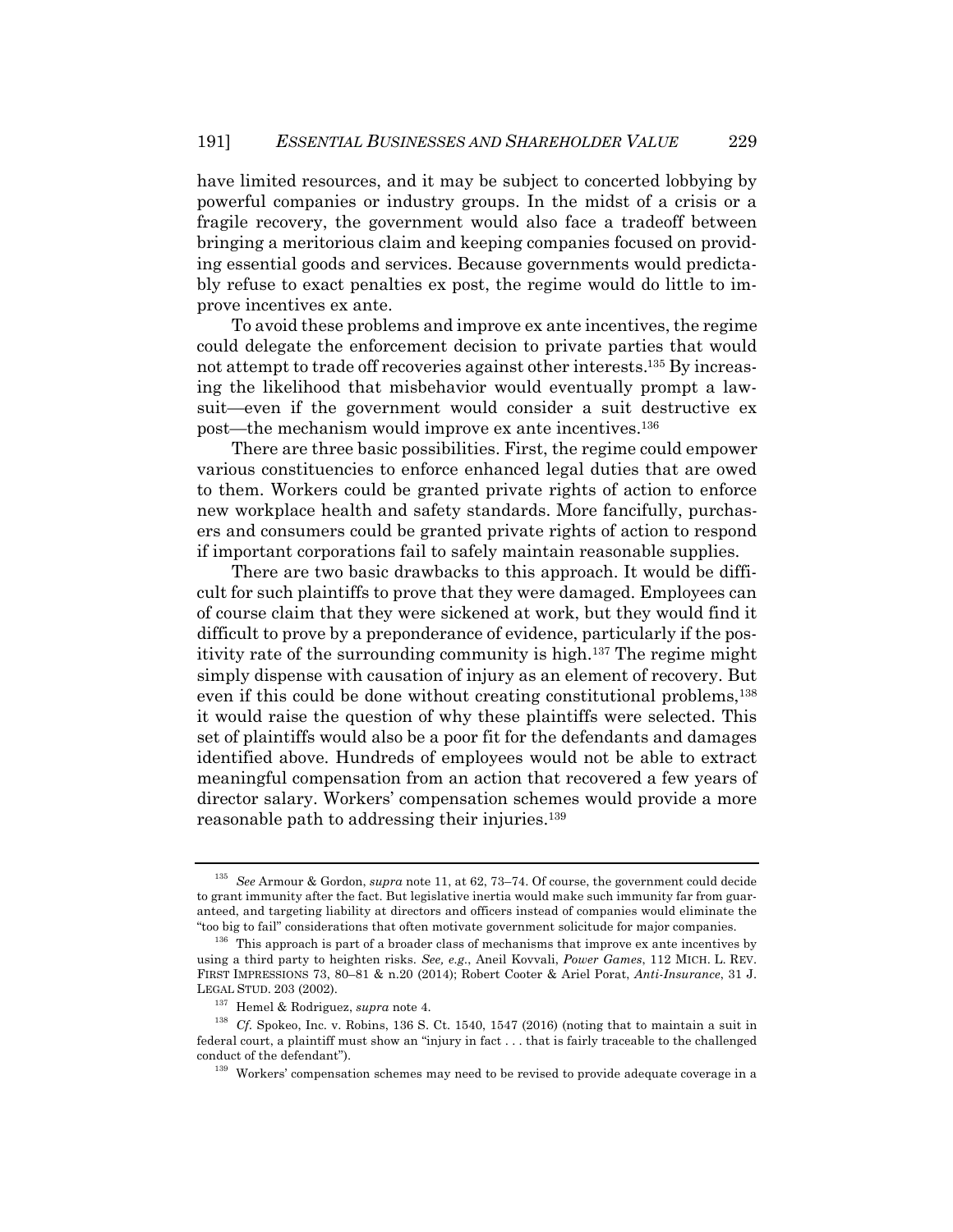Second, the regime could empower various constituencies to act as *qui tam* relators, creating incentives for them to enforce legal duties that are ultimately owed to the public. This might help reduce the conceptual concerns with selecting this set of enforcers—the enforcers would not need to show that they personally had been injured because they would simply be bringing an action on behalf of the public at large. But some measure of government involvement would likely be required to safeguard the public's interest, which would in turn raise the specter of the government abandoning meritorious claims in a crisis and creating moral hazard problems.140 It also is not clear that the damages would be adequate to incentivize *qui tam* relators to vigorously investigate and litigate potential claims.

Third, the regime could empower shareholders to enforce these duties.141 Because institutional investors have economic reasons to care about the overall incentive structure for defendants, and not simply their economic recovery in a given case, limited damages would not be an impediment to successful operation of the liability regime.142 The selection of shareholders as plaintiffs would also reinforce the idea that the duties involved are closely related to the duties that directors and officers already owe to major corporations.143 And it would also reflect

<sup>142</sup> *Cf.* Elliott J. Weiss & John S. Beckerman, *Let the Money Do the Monitoring: How Institutional Investors Can Reduce Agency Costs in Securities Class Actions*, 104 YALE L.J. 2053, 2122– 23 (1995) (noting that institutional investors would make ideal lead plaintiffs in securities class actions because their financial interests are best served by an effective system that polices corporate behavior at appropriate cost). Congress incorporated the suggestion in the Private Securities Litigation Reform Act, Pub. L. No. 104-67, 109 Stat. 737 (1995) (codified in scattered sections of U.S.C.), by adopting a presumption that the moving plaintiff with the largest financial interest in the outcome should be the lead plaintiff. 15 U.S.C.  $\S 77z-1(a)(3)(B)(iii)$ , 78u-4(a)(3)(B)(iii). This presumption was intended to encourage institutional investors to serve as lead plaintiffs. R. Chris Heck, Comment, *Conflict and Aggregation: Appointing Institutional Investors as Sole Lead Plaintiffs Under the PSLRA*, 66 U. CHI. L. REV. 1199, 1203–07 (1999).

<sup>143</sup> *See supra* notes 82 to 93 and accompanying text (describing *Caremark* obligations).

pandemic. *See* Dylan Moore, Comment, *Striking a New Grand Bargain: Workers' Compensation as a Pandemic Social Safety Net*, 2021 U. CHI. LEGAL F. 499, 514–518. Still, modifications to workers' compensation would be a more direct route to protecting workers than affording them the right to sue corporate directors.

<sup>140</sup> For example, private parties can attempt to bring a *qui tam* action under the False Claims Act. But the act includes safeguards to ensure that the government has an opportunity to investigate, to take control of the litigation, and to settle or dismiss it. *See* 31 U.S.C. § 3730.

<sup>&</sup>lt;sup>141</sup> The cleanest approach would grant these powers to shareholders themselves, to enforce through direct lawsuits. An alternative would be to grant the formal power to the corporation, while empowering shareholders to bring derivative lawsuits in the name of the corporation. Derivative lawsuits are normally subject to procedural requirements such as demand upon the board that the corporation pursue redress. *See, e.g.*, Fed. R. Civ. P. 23.1; Del. Ch. Ct. R. 23.1; R. FRANKLIN BALOTTI & JESSE A. FINKELSTEIN, DELAWARE LAW OF CORPORATIONS & BUSINESS ORGANIZATIONS § 13.12 (4th ed. 2021). In typical derivative cases, the demand requirement has the salutary effect of protecting the board's authority: a derivative lawsuit is an asset belonging to the corporation, often addressing a breach of a duty to the corporation, and should be managed like other corporate assets. But it may be a poor fit for this liability regime, which is intended to improve directors' ex ante incentives to focus on resilience.